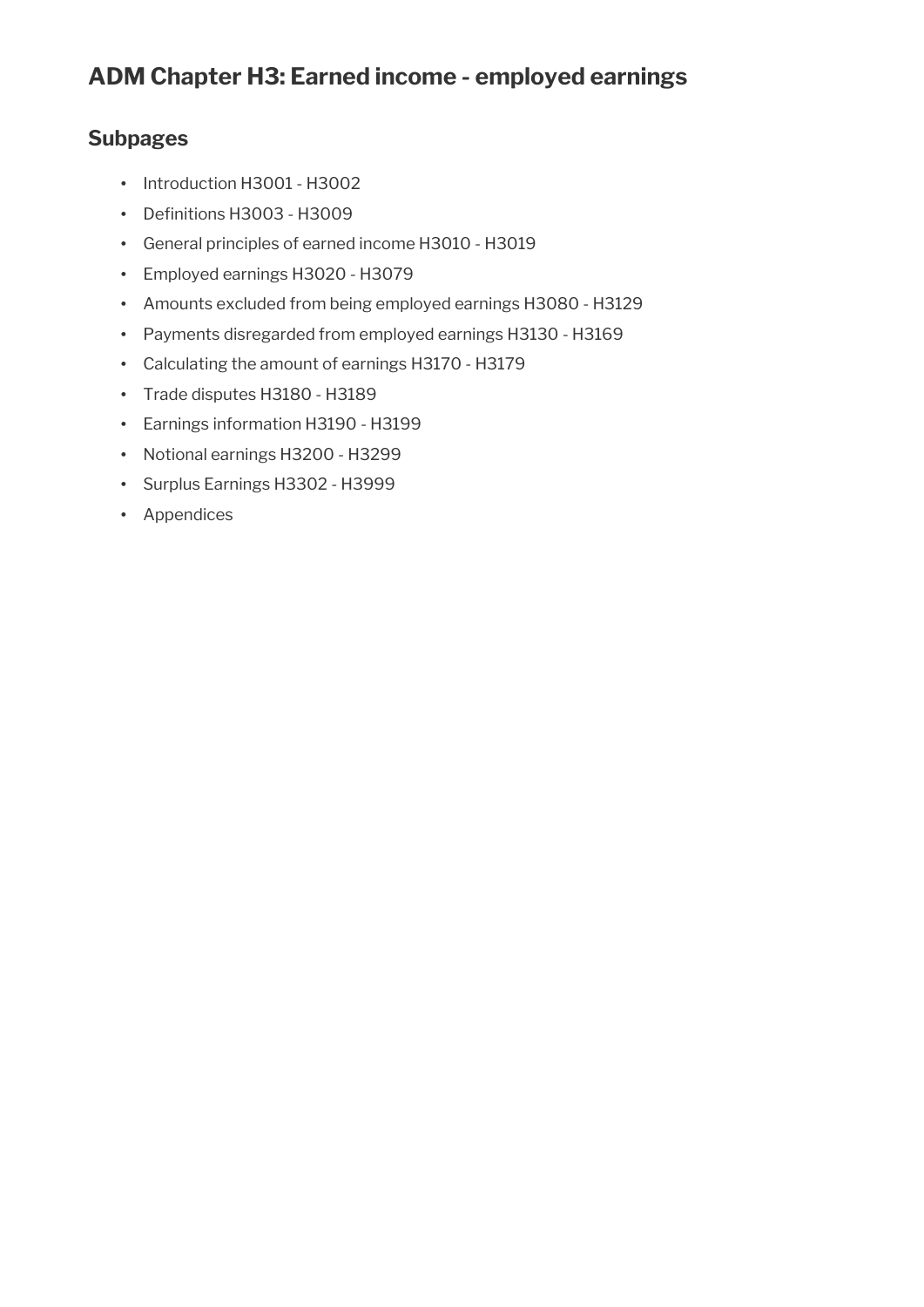# **Introduction H3001 - H3002**

# **Introduction**

H3001 In UC employed earnings fall within the general meaning of earned income. Self-employed earnings also fall within the meaning of earned income. Guidance on self-employed earnings is in ADM Chapter **H4**. Unless otherwise stated, the guidance in this chapter applies to claimants whose earnings are reported via RTI and those claimants, whether in RTI or not, who self-report their employed earnings.

H3002 ADM Chapter **[E2](https://intranet.dwp.gov.uk/manual/advice-decision-making-adm/adm-chapter-e2-benefit-unit-awards-and-maximum-amount)** provides guidance on how earned income affects an award of UC.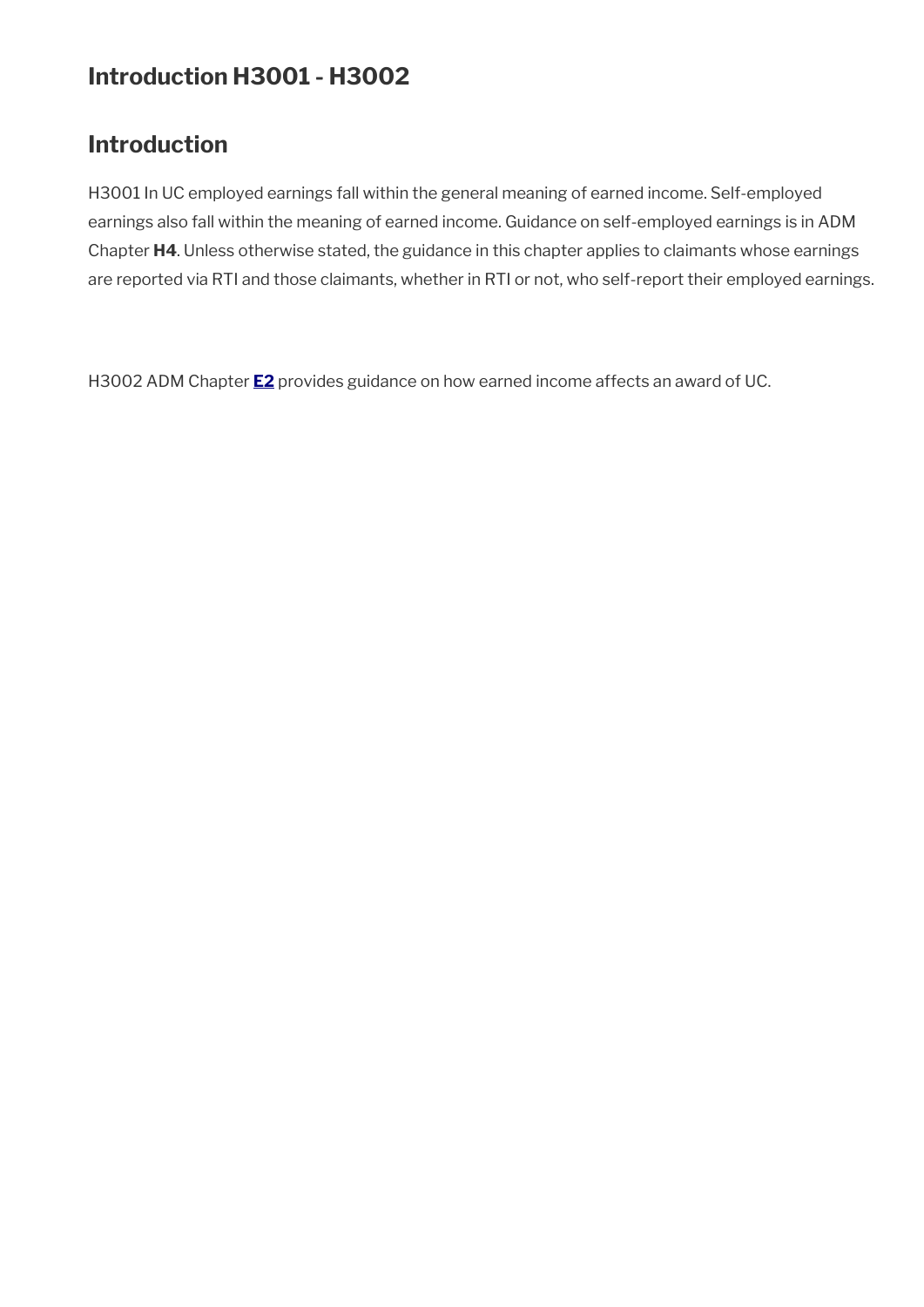# **Defnitions H3003 - H3009**

[Meaning of claimant](#page-2-1) H3003

[Meaning of earned income](#page-2-0) H3004 - H3009

# <span id="page-2-1"></span>**Meaning of claimant**

H3003 Claimant means<sup>1</sup> either

**1.** a single claimant for UC **or**

**2.** each of joint claimants for UC.

1 [WR Act 12, s 40](http://www.legislation.gov.uk/ukpga/2012/5/section/40) 

# <span id="page-2-0"></span>**Meaning of earned income**

H3004 Earned income means $1$ 

- **1.** the remuneration or profits derived from
	- **1.1** employment under a contract of service or in an office (including elective office) or
	- **1.2** a trade, profession or vocation **or**
	- **1.3** any other paid work **or**
- **2.** any income treated as earned income for the purposes of UC.

**Note:** Paid work in **1.3** means<sup>2</sup> work done for payment or in expectation of payment. It does not include work performed for a charitable or voluntary organisation or as a volunteer where the only payment received in any of those cases is in respect of expenses.

1 [UC Regs, reg 52;](http://www.legislation.gov.uk/uksi/2013/376/regulation/52) 2 [reg 2](http://www.legislation.gov.uk/uksi/2013/376/regulation/2)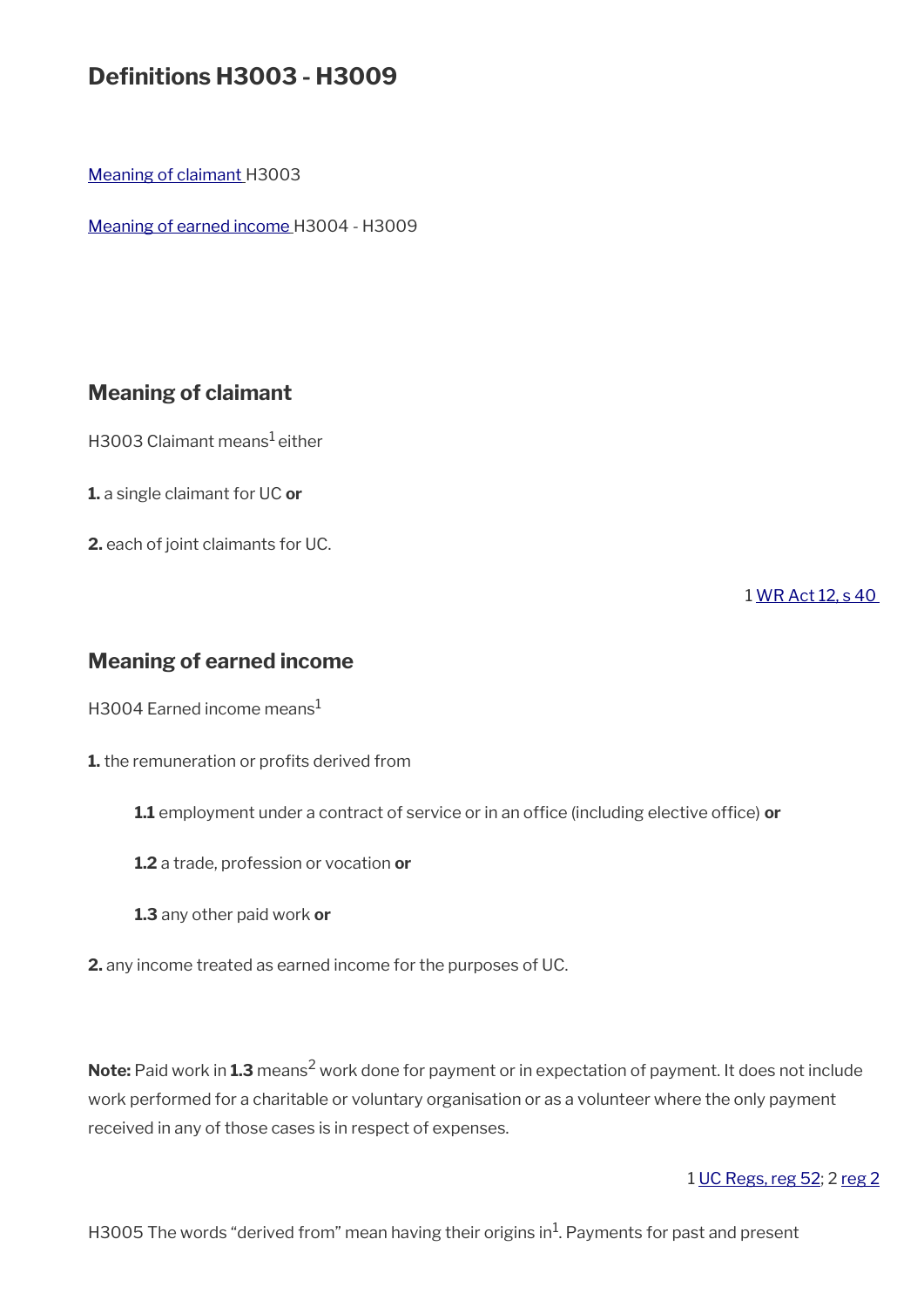employment should be treated as earnings unless specifically excluded. For the purposes of UC, RTI will provide up to three months historical data of earnings received before the date of claim. This historical data should not be treated as earnings.

## 1 [R\(SB\) 21/86.pdf](../file/876457/download/R%2528SB%2529%252021%252F86.pdf)

H3006 Employment under a contract of service includes employees who work for a wage or salary. In most cases the existence of such a contract – which may be written, verbal or implied - will be clear.

H3007 The phrase "in an office" includes

**1.** directors of limited companies

**2.** clergy

**3.** LA councillors

**4.** MPs

**5.** MSPs

**6.** Senedd Cymru - Welsh Parliament members **and**

**7.** sub-postmasters and mistresses.

**Note 1:** ADM Chapter H4 for guidance on the treatment of earnings in cases where, in relation to a company, a person stands in a position analogous to a company director, sole owner or partner.

**Note 2:** For **3.** LA councillors' allowances are sometimes called "expenses". Unless the payment meets the criteria in H3140 – H3144, it is taken into account as employed earnings. See H3038 for more information about the treatment of LA Councillors and earned income.

# **Example 1**

Cecille is a director of a limited company called "Office Kleanerz". She is one of a number of directors who run the company. Cecille's earnings from the company in her role as one of the directors are earned income.

# **Example 2**

Sam is the elected Mayor of the town where he lives. In this role, Sam receives an allowance for attending council meetings and performing other tasks in his role as Mayor. Sam's receipts are earned income.

H3008 ADM Chapter H4 provides guidance on earned income from self-employment and covers earnings derived from a trade, profession or vocation.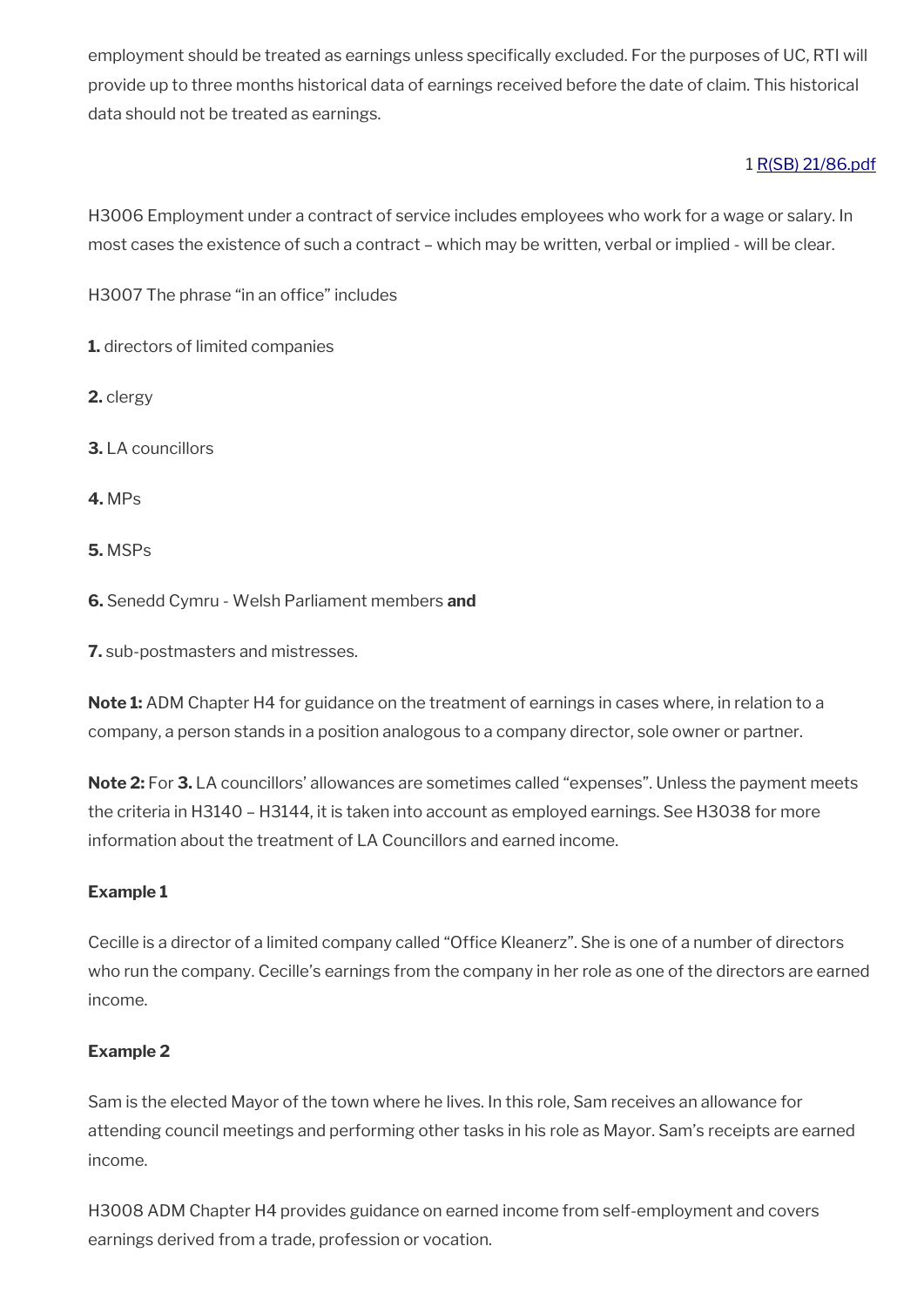H3009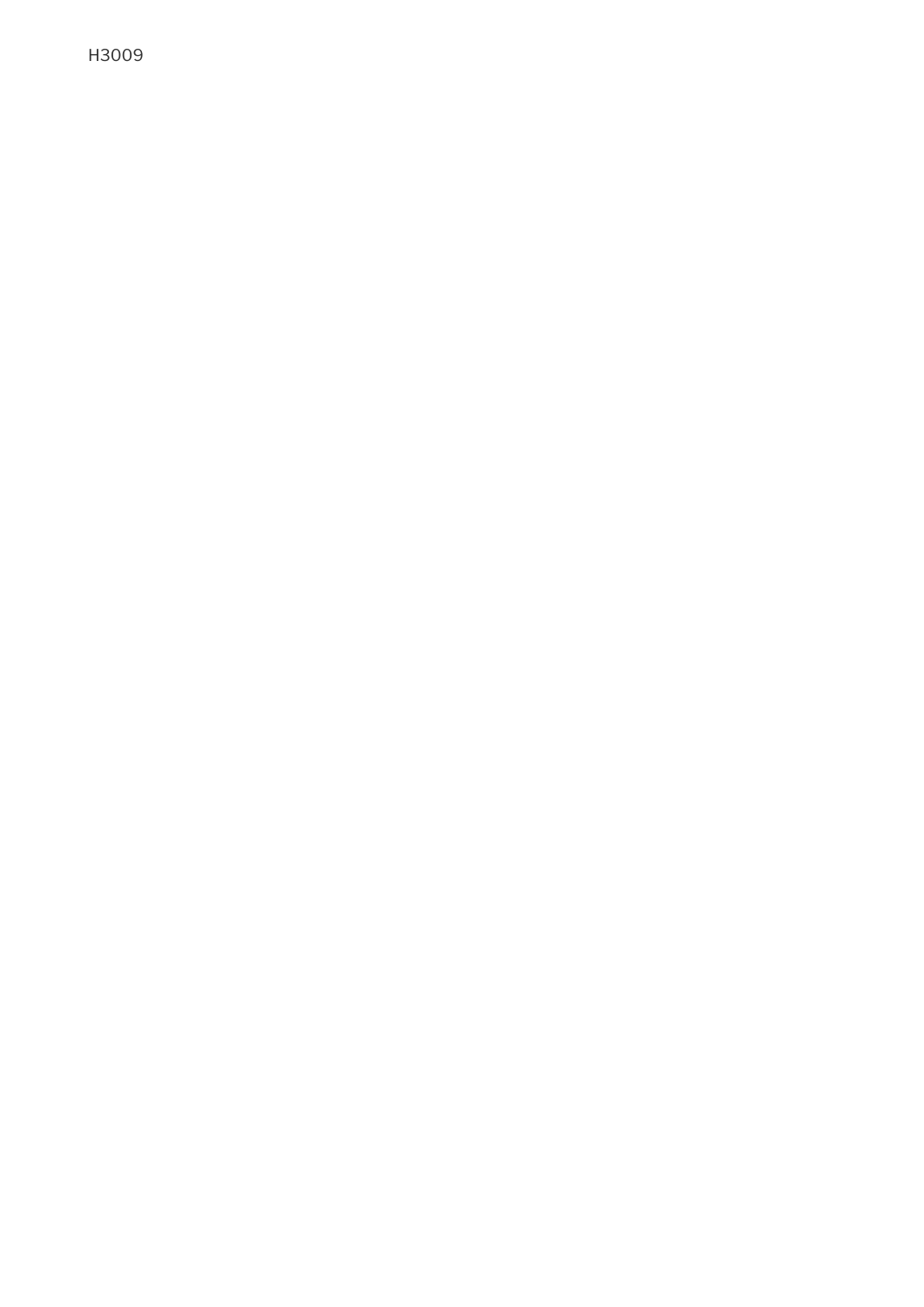# **General principles of earned income H3010 - H3019**

[The General principles of earned income](#page-5-0) H3010

[Deciding entitlement before the end of the frst assessment period](#page-6-1) H3011 - H3012

[Failure to report earnings](#page-6-0) H3013 - H3019

## <span id="page-5-0"></span>**The general principles of earned income**

# **Actual amounts**

H3010 Calculating a person's earned income for UC in respect of an assessment period should be based on the **actual** amounts received in that period<sup>1</sup>. Any exceptions to this rule, including the treatment of Surplus Earnings $^2$  in Digital/Full Service areas from 11.4.18, are provided in this guidance.

**Note:** The 'take home pay' of a claimant may not always be the same as the amount reported by HMRC through RTI and used in the calculation of UC. See example 3 below and H3190 for more information.

#### 1 [UC Regs, reg 54\(1\)](http://www.legislation.gov.uk/uksi/2013/376/regulation/54); 2 [reg 54A](http://www.legislation.gov.uk/uksi/2013/376/regulation/54)

#### **Example 1**

Alice is in receipt of UC. She works at a school as a classroom assistant. Her pay for the month of May was £350. She is in dispute with her employer because she thinks that she should have been paid more due to some extra work that she agreed to do. For the purposes of UC, Alice's earned income is based on the actual amount received in May: £350.

#### **Example 2**

Ryan is in receipt of UC. He works as a receptionist at a hotel. His pay for the month of May was £350. Ryan thinks that his employer has overpaid him because he worked fewer shifts in May than normal. For the purposes of UC, Ryan's earned income is based on the actual amount received in May: £350.

#### **Example 3**

Gennady is in receipt of UC. He works as a packer in a warehouse. His pay for the month of May was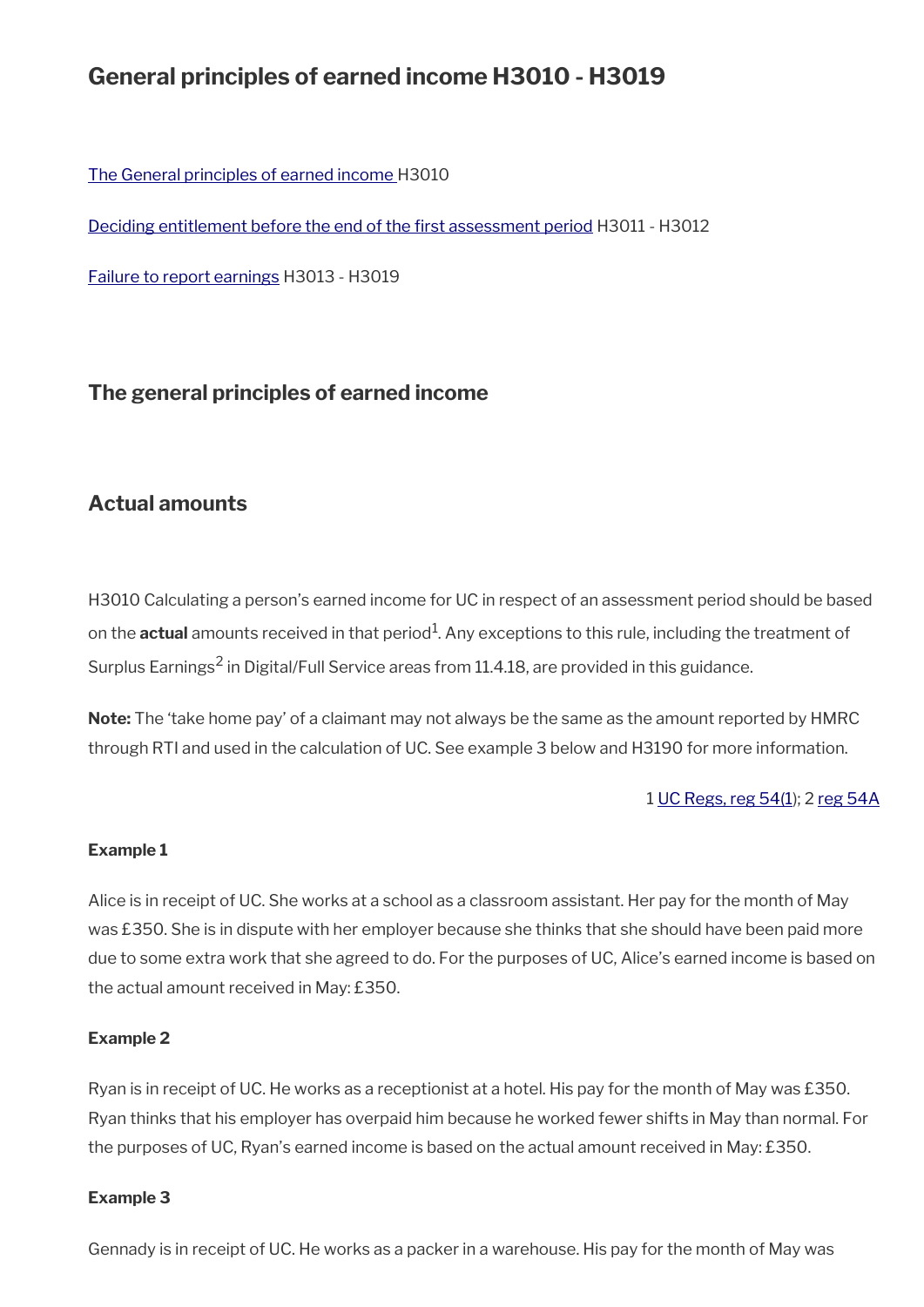£350. However, Gennady's employer deducted £350 from his pay to cover the costs of repairs to a roller shutter door he damaged, for which he was subsequently dismissed. For the purposes of UC, HMRC report that Gennady's pay for May is £350 – the amount recovered by his employer for damage to company property is a non-allowable deduction for UC purposes.

# <span id="page-6-1"></span>**Deciding entitlement before the end of the frst assessment period**

#### H3011 Where

**1.** the DM is determining whether the claimant is entitled to UC on income grounds **and**

**2.** that determination is before the end of the frst assessment period for that claim to UC

then the amount of earnings used to determine whether the fnancial conditions for UC are met may be based on an estimate of the amount received or to be received $^{\rm 1}$ .

#### 1 [UC Regs, reg 54\(2\)\(a](http://www.legislation.gov.uk/uksi/2013/376/regulation/54))

#### **Example**

Roy has claimed UC and works for a supermarket. The DM is determining whether or not Roy will be entitled to UC but has not got the actual information regarding Roy's earnings because Roy has not yet been paid for this particular month. The DM is informed by Roy that he expects to be paid £260 per month. This fgure looks reasonable with regard to the number of hours that Roy works. The DM uses this estimate of Roy's earnings to decide whether or not Roy will be entitled to UC.

H3012

# <span id="page-6-0"></span>**Failure to report earnings**

#### H3013 Where

**1.** the claimant has failed to report their earned income in relation to an assessment period **and**

**2.** the DM makes a determination as to the amount of earned income in that assessment period

then the amount of earnings for that assessment period may be based on an estimate of the amount received or to be received $^{\rm 1}$ .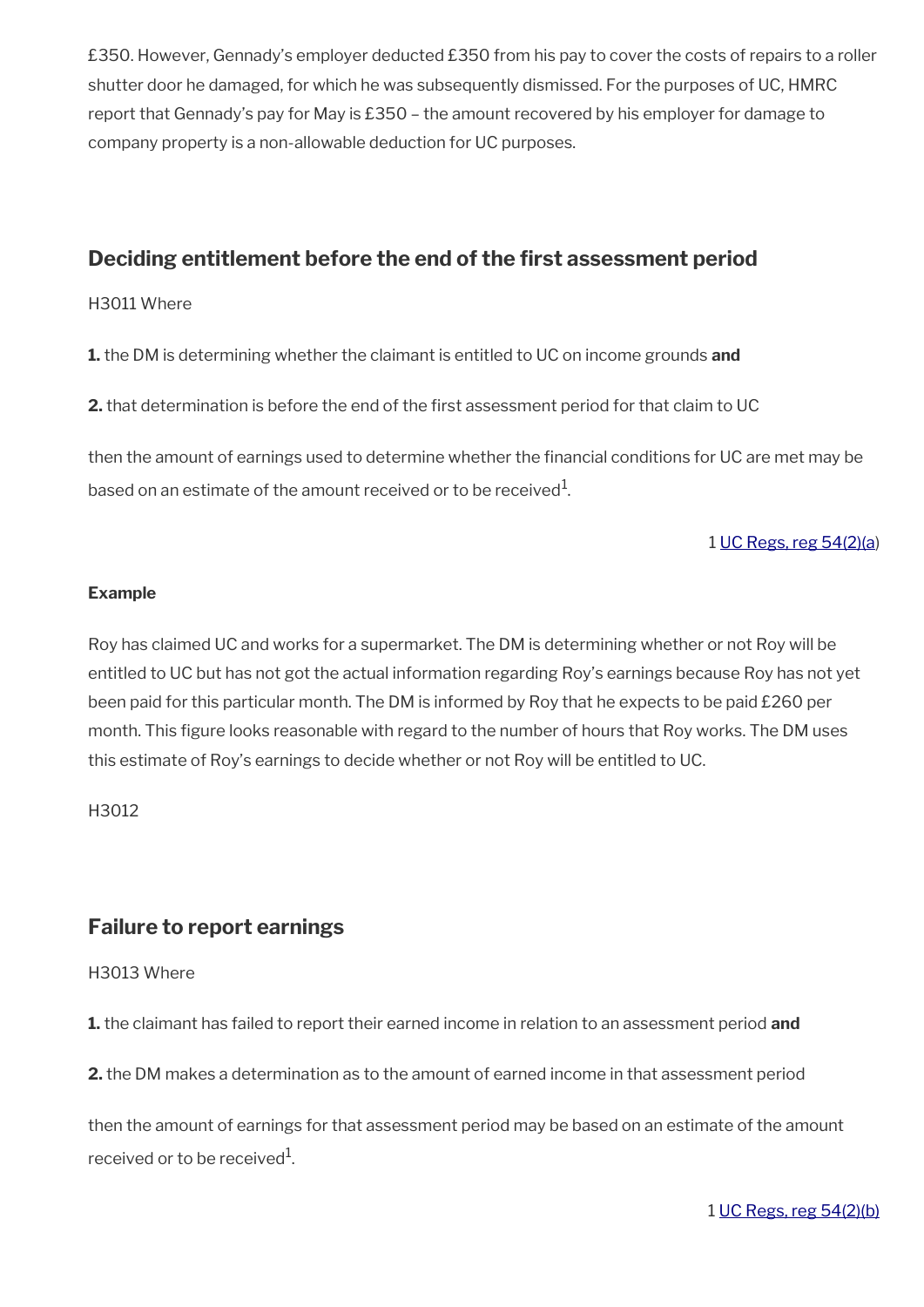## **Example**

Georgia works as a catering assistant. She normally reports earned income for £320 for each assessment period. In October, despite working, she fails to report her earnings. The DM decides to use £320 as an estimate of the amount that Georgia will have received. This is based on what she normally receives.

H3014 – H3019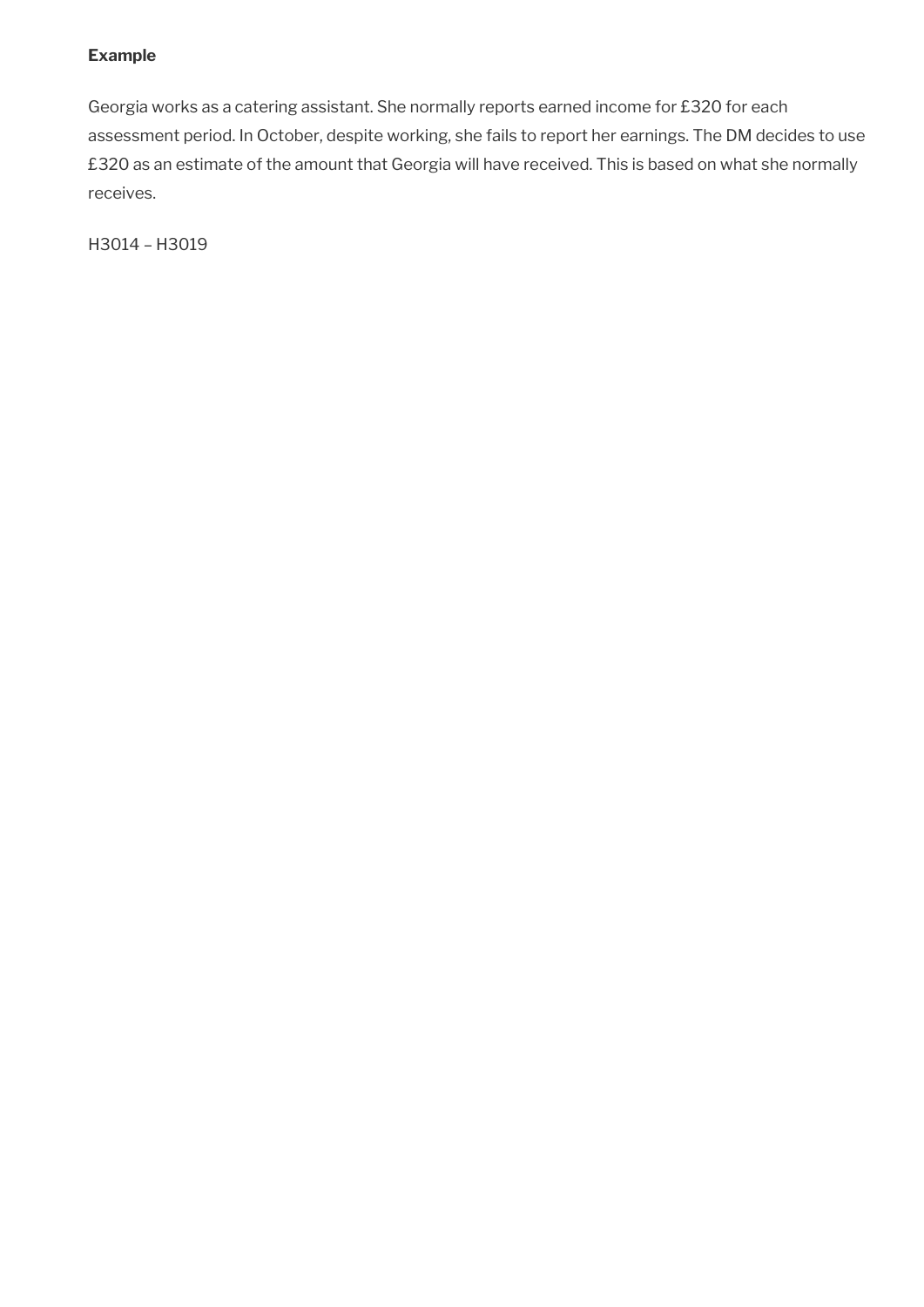# **Employed earnings H3020 - H3079**

# **Employed earnings**

[Employed earnings](#page-8-0) H3020

[Types of earnings](#page-9-0) H3021 - H3058

Benefits treated as earnings H3059 - H3079

# <span id="page-8-0"></span>**Employed earnings**

- H3020 [\[See Memo ADM 11/20\]](http://intranet.dwp.gov.uk/manual/advice-decision-making-adm/1120-hmrc-and-devolved-administration-coronavirus-schemes-and-uc) Income from employment
- **1.** under a contract of service **or**
- **2.** in an office (including elective office)
- is known as employed earnings $^1\!\!$ .

## 1 [UC Regs, reg 55\(1\)](http://www.legislation.gov.uk/uksi/2013/376/regulation/55)

## **Example 1**

Ross is a cricket coach. He coaches children of all ages at various locations and has an employment contract with a company specialising in coaching sports run by his friend. The money that Ross earns under the terms of that contract is employed earnings.

#### **Example 2**

Chris is a civil servant and works in an administrative post for a government department. The money that Chris earns from this job is employed earnings.

#### **Example 3**

Graham has a market stall buying and selling CDs and DVDs. He works for himself. Graham's income from the market stall is not employed earnings (ADM Chapter **H4** provides guidance on S/E earnings).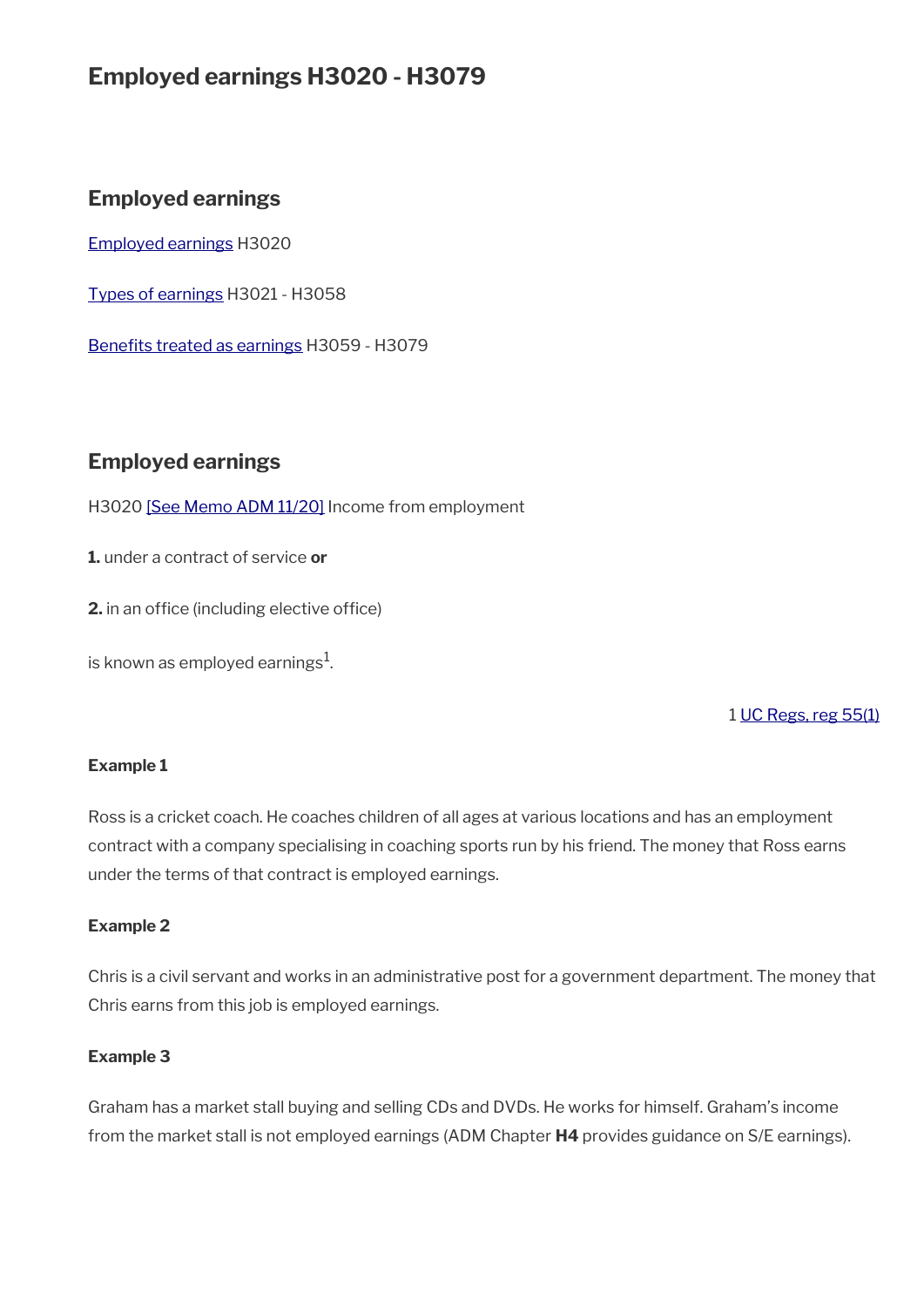# <span id="page-9-0"></span>**Types of earnings**

H3021 Employed earnings $^1$  in relation to an employment includes any

**1.** salary

**2.** wages **or**

**3.** fee.

**Note:** In tax legislation these earnings are known as "general earnings"<sup>2</sup> .

1 [UC Regs, reg 55\(2](http://www.legislation.gov.uk/uksi/2013/376/regulation/55)); 2 [Income Tax \(Earnings and Pensions\) Act 2003, s 7\(3\)](http://www.legislation.gov.uk/ukpga/2003/1/section/7)

H3022 An actual repayment to the claimant of

**1.** income tax **or**

## **2.** NI contributions

by HMRC in respect of a tax year in which a person was in paid work is treated as employed earnings $^1\!$ . Where the paid work was from carrying on a trade, profession or vocation then the repayment is treated as S/E earnings<sup>2</sup> (see ADM **H4131**).

**Note 1:** Repayments of income tax may include tax relating to other sources such as unearned income. As long as the claimant was in paid work in the tax year the repayment relates to, then the whole repayment is treated as earnings.

**Note 2:** There is no requirement for the claimant to report changes that take place in relation to their tax code or variations in their tax reported via RTI.

1 [UC Regs, reg 55\(4A](http://www.legislation.gov.uk/uksi/2013/376/regulation/55)); 2 [reg 57\(1\)](http://www.legislation.gov.uk/uksi/2013/376/regulation/57)

## **Example**

Ellie receives a cheque from HMRC for £200. This relates to an overpayment of £600 income tax made in the tax year 11/12 (in which Ellie was in paid work) and an underpayment of £400 in income tax relating to the tax year 12/13. The amount that Ellie should declare as employed earnings is £200 as this is the repayment she received, not £600 which relates to the refund due in one of those years.

H3023 Employed earnings also include certain payments which HMRC treat as earnings $^1$ . These are payments to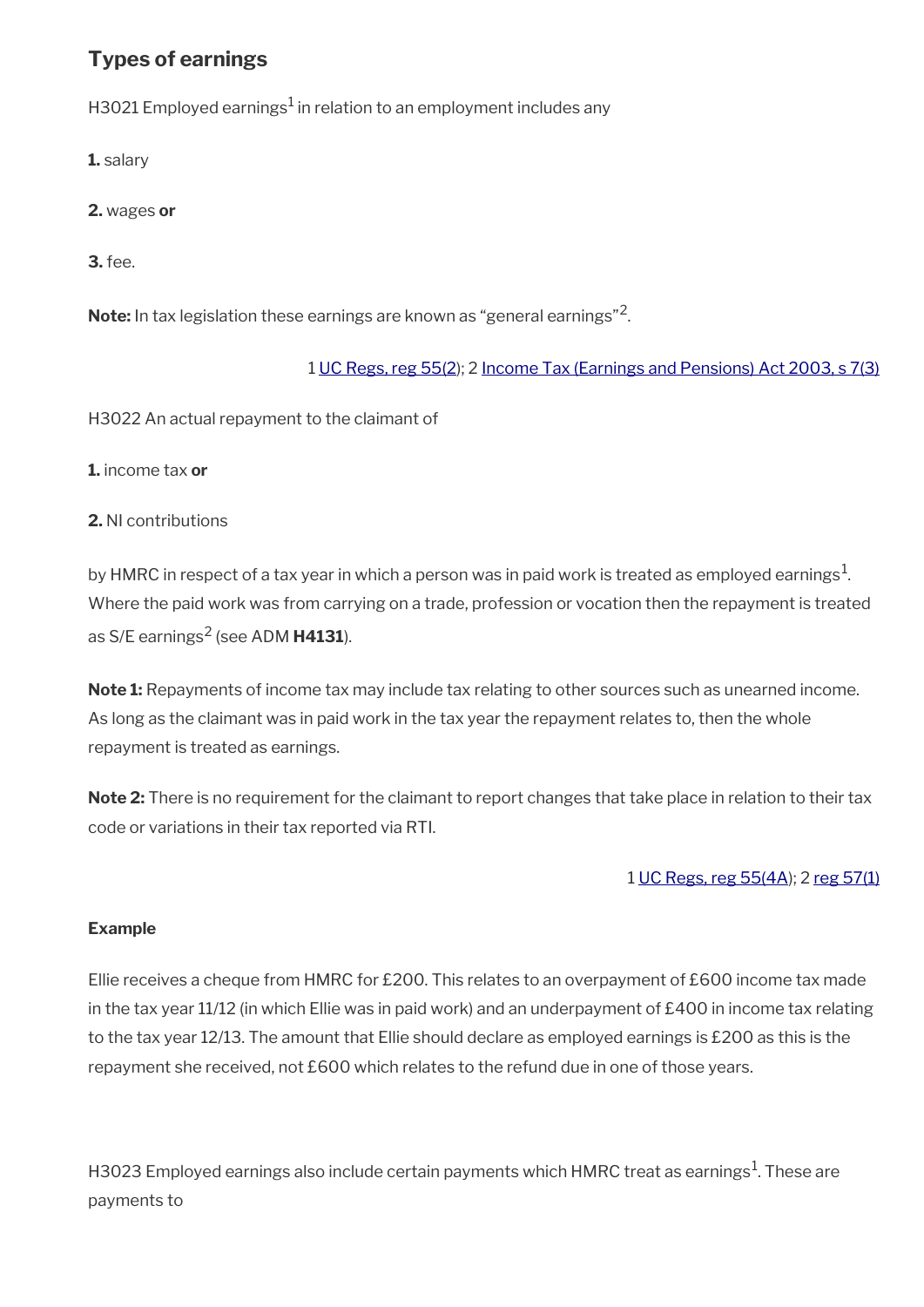**1.** agency workers<sup>2</sup> and

**2.** workers under arrangements made by intermediaries<sup>3</sup> and

**3.** workers by a managed service company $^4$ .

# 1 [Income Tax \(Earnings and Pensions\) Act 2003, s 7\(3\)\(b](http://www.legislation.gov.uk/ukpga/2003/1/section/7)); 2 [Part 2, Chapter 7;](http://www.legislation.gov.uk/ukpga/2003/1/part/2/chapter/7) 3 [Part 2, Chapter 8](http://www.legislation.gov.uk/ukpga/2003/1/part/2/chapter/8); 4 [Part 2, Chapter 9](http://www.legislation.gov.uk/ukpga/2003/1/part/2/chapter/9)

H3024 Ordinarily, it will be straightforward as to when a claimant is in receipt of employed earnings. Where a claimant's income is subject to PAYE and is paid via their employer's payroll, the RTI feed from HMRC will recognise those earnings. The claimant's award of UC will then be adjusted to take them into account.

H3025 There may be cases where it is less clear as to whether the claimant is in receipt of employed earnings. The general rule is that any amount which HMRC recognises as being "general earnings" is also earnings for the purposes of UC.

H3026 Even though a claimant may regard themselves as being S/E, if the earnings fall within the meaning of employed earnings then they have to be taken into account as such. The earnings information may not be provided through RTI so the claimant will need to self report their earnings.

## **Payments to agency workers**

H3027 In some situations a worker provides services to an "employer" through a third party in such a way that, technically, the worker is not an employee of either the "employer" or the third party. The third party will often be an employment agency but this can apply to any worker whose income derives from a contract with any third party for their services $^1\!\!$ .

## 1 [Income Tax \(Earnings and Pensions\) Act 2003, s 4](http://www.legislation.gov.uk/ukpga/2003/1/section/4)

H3028 The services provided by the worker are, for income tax purposes, treated as if they were the duties of an employment held by the worker. The remuneration received is treated as earnings and is therefore chargeable to tax as employment income $^1$ . For UC purposes these payments have to be treated as the claimant's earnings $^2$ .

#### 1 [Income Tax \(Earnings and Pensions\) Act 2003, s 45](http://www.legislation.gov.uk/ukpga/2003/1/section/45); [2 UC Regs, reg 55\(2\)](http://www.legislation.gov.uk/uksi/2013/376/regulation/55)

H3029 ADM Chapter **H4** for guidance on the treatment of earnings in cases where, in relation to a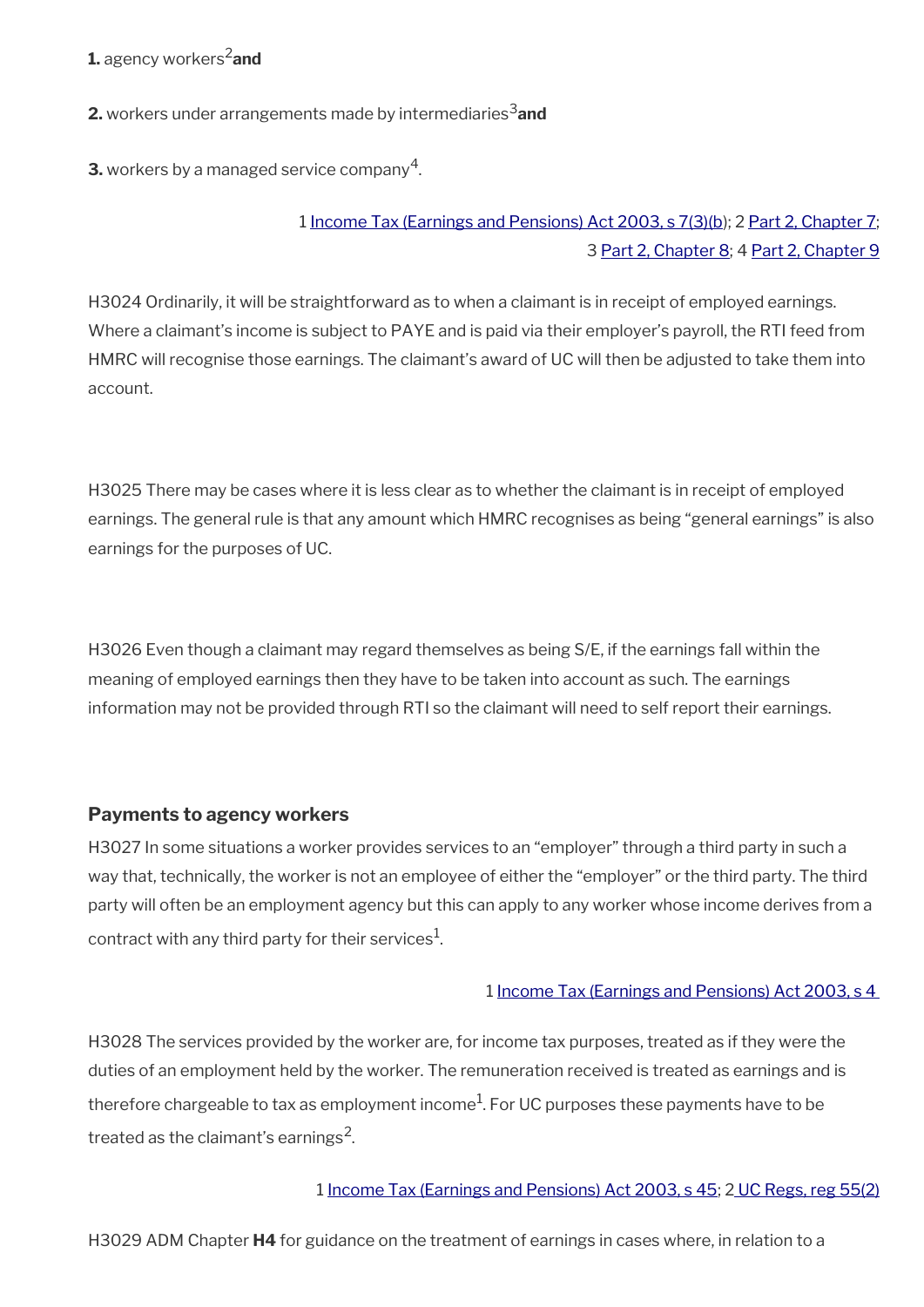company, a person stands in a position analogous to a sole owner or partner.

#### **Payments to workers under arrangements made by intermediaries**

H3030 Arrangements made by intermediaries are where a worker personally performs, or is under an obligation personally to perform, services for the purposes of a business carried on by another person ("the client"). However, the services are provided not under a contract directly between the worker and the client but under arrangements involving a third party or intermediary $^{\rm 1}$ .

## 1 [Income Tax \(Earnings and Pensions\) Act 2003, s 49](http://www.legislation.gov.uk/ukpga/2003/1/section/49)

H3031 This may arise in cases where if the services were provided under a contract directly between the client and the worker, the worker could be regarded for income tax purposes as an employee of the client. The remuneration received either directly or indirectly by the worker from the third party is regarded as earnings $^1$ . For UC purposes these payments have to be treated as the claimant's earnings $^2$ .

#### 1 [Income Tax \(Earnings and Pensions\) Act 2003, s 50](http://www.legislation.gov.uk/ukpga/2003/1/section/50); 2 [UC Regs, reg 55\(2\)](http://www.legislation.gov.uk/uksi/2013/376/regulation/55)

H3032 – H3035

#### **Managed service companies**

H3036 A managed service company is a form of intermediary company through which workers provide their services to clients. All payments received by individuals providing their services through managed service companies are subject to tax as earnings from employment $^{\mathrm{1}}$ .

1 [Income Tax \(Earnings and Pensions\) Act 2003, s 61D](http://www.legislation.gov.uk/ukpga/2003/1/section/61D)

H3037 For UC purposes, the income received by the worker has to be treated as earnings $^1\!$ 

1 [UC Regs, reg 55\(2\)](http://www.legislation.gov.uk/uksi/2013/376/regulation/55)

#### **Local Authority Councillors**

H3038 Councillors are

**1.** in England and Wales, a member of

- **1.1** a London borough council **or**
- **1.2** a county council **or**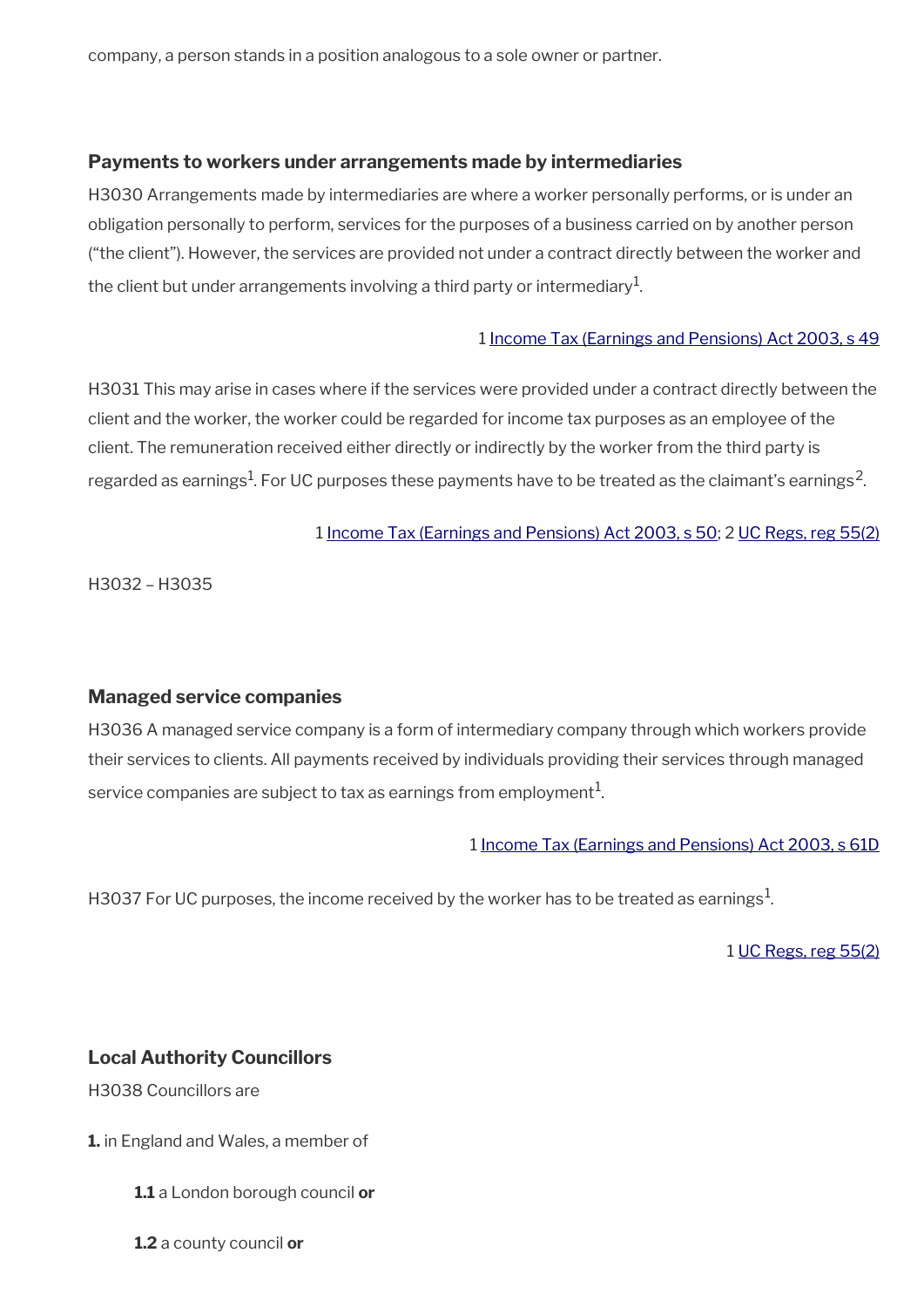**1.3** a district council **or**

- **1.4** a parish or community council **or**
- **1.5** the Common Council of the City of London **or**
- **1.6** the Council of the Isles of Scilly

**2.** in Scotland, a member of a council for a local government area $^1$ .

## 1 [Local Government etc \(Scotland\) Act 1994, s 2](http://www.legislation.gov.uk/ukpga/1994/39/section/2)

H3039 LA councillors are elected office holders and are employed earners $^1$ . The official duties and responsibilities of a councillor will vary from LA to LA. Each LA must draw up a scheme<sup>2</sup> for payment of allowances to councillors. This will give information on the official duties of its councillors and the allowances paid for those duties. The official duties may include attendance at

**1.** a meeting of the authority **and** 

- **2.** a sub-committee of the authority **and**
- **3.** a meeting for any other body to which the authority makes appointments **and**

**4.** other meetings authorized by the authority.

1 [R\(IS\) 06/92.pdf](../file/876441/download/R%2528IS%2529%252006%252F92.pdf) ; 2 [Local Authorities \(Members' Allowances\) \(England\) Regulations 2003,](http://www.legislation.gov.uk/uksi/2003/1021/regulation/4/made) [reg 4](http://www.legislation.gov.uk/uksi/2003/1021/regulation/4/made) & [Local Authorities \(Allowances for Members\) \(Wales\) Regulations 2007, reg 5](http://www.legislation.gov.uk/uksi/2003/1021/regulation/5/made)

H3040 The allowances paid for official duties may include

**1.** basic allowance

- **2.** special responsibilities allowance
- **3.** childcare and dependent carers' allowance
- **4.** travel and subsistence allowances.

Expenses incurred in the performance of the councillor's duties may be deducted from the allowances that are paid (see **H3044** et seq).

## **Basic allowance**

H3041 The basic allowance is paid at a flat rate and can be paid in a lump sum or by instalments. The basic allowance is earnings and is payable to all councillors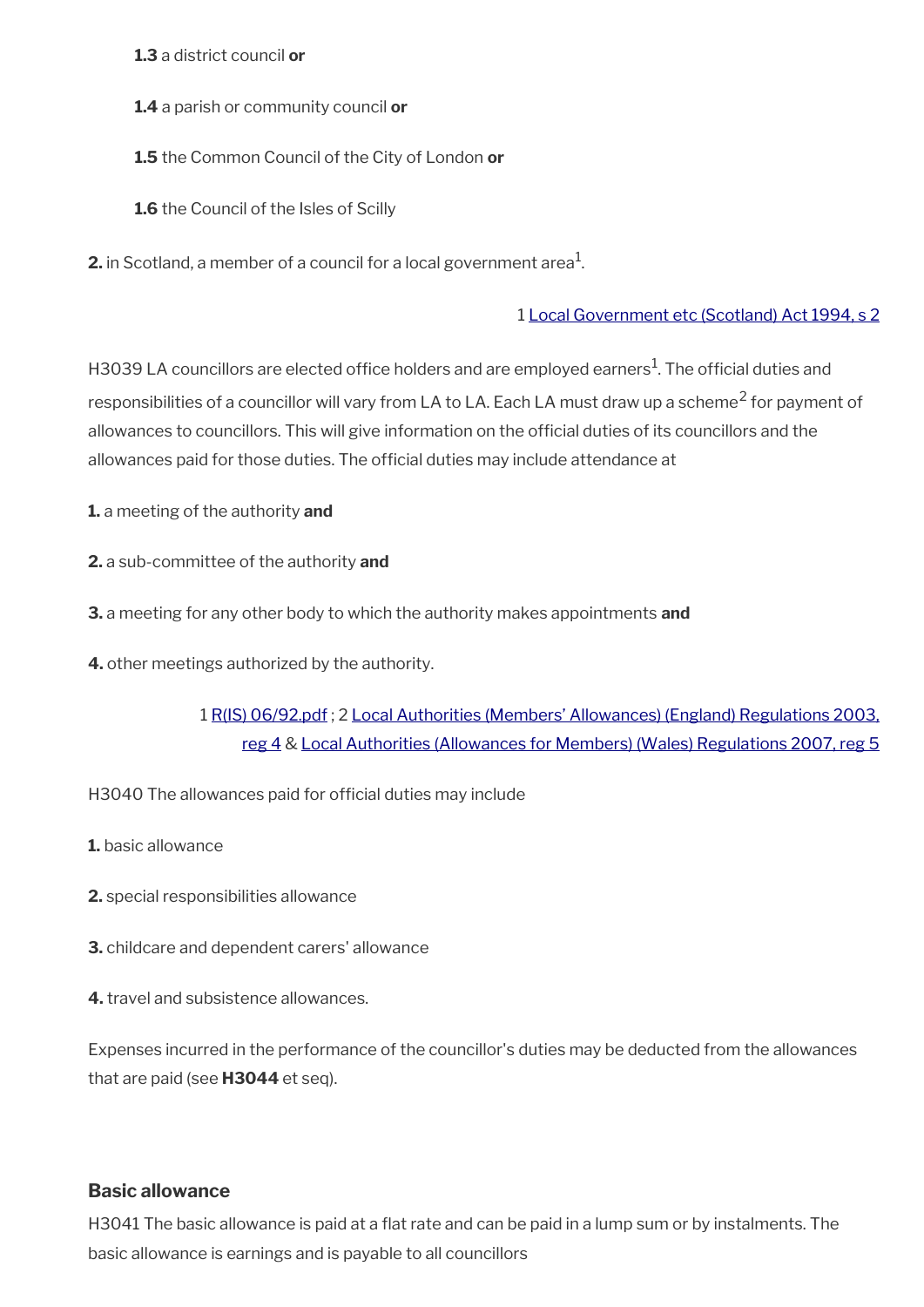#### **1.** for the time they devote to their work **and**

**2.** to cover costs for which no other payment is made, for example, the use of a councillor's home and telephone. The amount actually used for expenses will vary in each case.

#### **Special responsibilities allowance**

H3042 Councillors with signifcant extra responsibilities, for example the leader of a council, can receive an additional allowance. The amount, and how it is paid, is decided by the LA, but it will usually be paid quarterly. It should be treated as earnings.

#### **Childcare and dependent carers' allowance**

H3043 LAs may pay a childcare and dependent carers' allowance to those councillors who incur expenditure for the care of their children or dependent relatives whilst undertaking various duties as a councillor. It should be treated as earnings $^1\!\!$ .

#### 1 [UC Regs, reg 55\(3\)\(a\)](http://www.legislation.gov.uk/uksi/2013/376/regulation/55)

#### **Expenses**

H3044 The DM should disregard any reimbursement to the councillor by the LA, for expenses that were wholly, exclusively and necessarily incurred in the performance of the councillor's duties $^1$ , for example travel and subsistence allowances<sup>2</sup>. If the LA cannot say how much of any payment is for expenses, ask the councillor for details. Evidence from the councillor should normally be accepted. If the councillor has an income tax assessment, take this into account.

#### 1 [UCRegs, reg 55\(3\)\(a\)](http://www.legislation.gov.uk/uksi/2013/376/regulation/55); 2 [R\(IS\) 06/92.pdf](../file/876448/download/R%2528IS%2529%252006%252F92.pdf)

H3045 After expenses in **H3044** have been disregarded, the DM should deduct any expenses that are wholly, exclusively and necessarily incurred in the performance of the councillor's duties that are not reimbursed to them by the LA. The councillor must justify the amount of each expense, and the amount of expense incurred should be no more than necessary to satisfy the minimum acceptable standard from someone in the councillor's position.

#### **Example**

Sharon attends three school summer fairs, in her capacity as a LA councillor. At each one she donates a small gift for a raffe. She provides evidence of her allowance for the month of July, and claims the amount she spent on the gifts as an expense. The DM decides that such an expense is no more than the necessary minimum from a person in the claimant's position, and decides that the expense was wholly, exclusively and necessarily incurred in the performance of her duties as a councillor.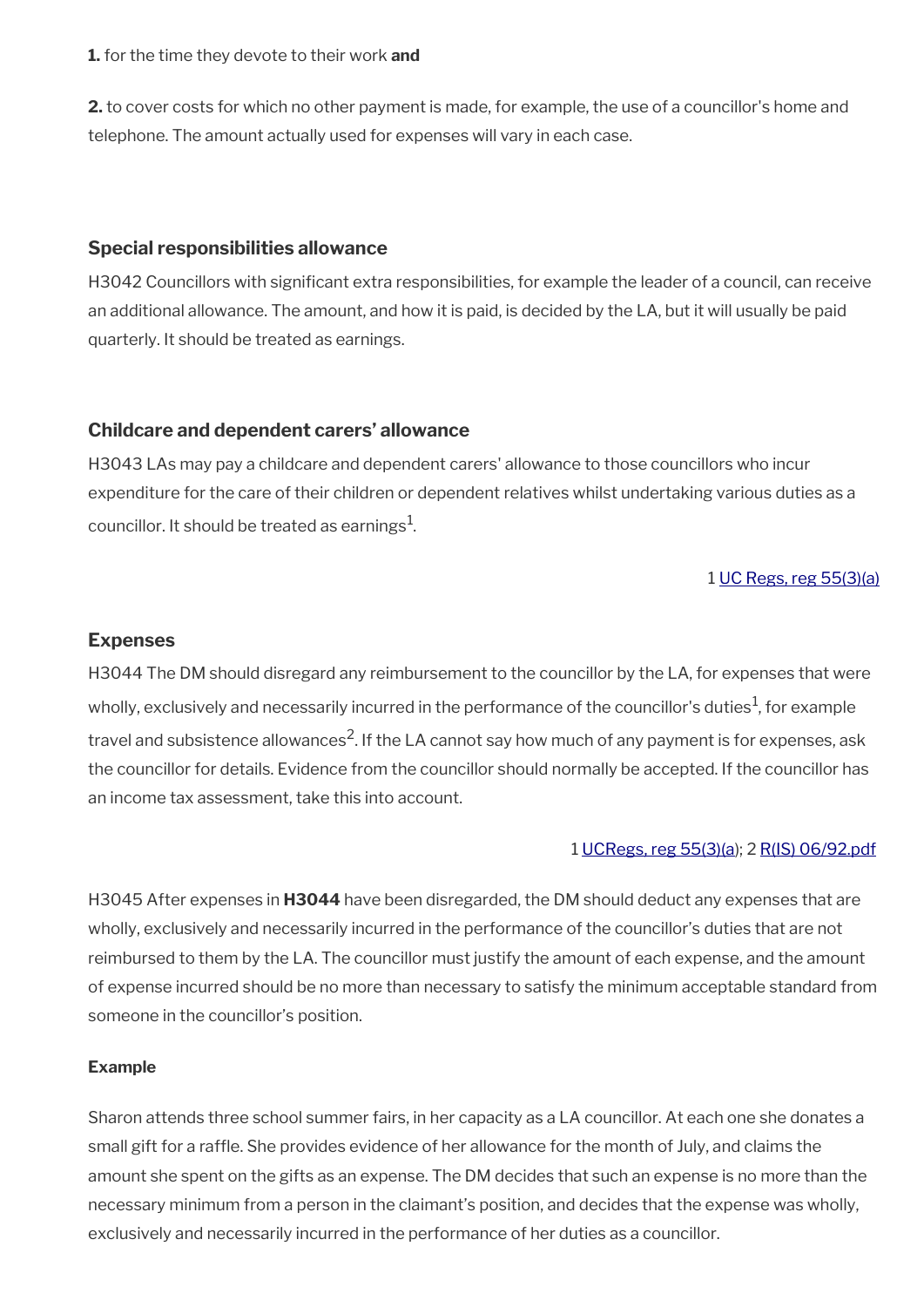#### H3046 The DM should

**1.** add together all of the allowances that are paid **and** 

**2.** deduct any expenses that are wholly, exclusively and necessarily incurred in the performance of the councillor's **official** duties<sup>1</sup>.

#### 1 [UC Regs, reg 55\(3\)\(a\);](http://www.legislation.gov.uk/uksi/2013/376/regulation/55) [R\(IS\)16/93.pdf](../file/876451/download/R%2528IS%252916%252F93.pdf)

H3047 For the purposes of **H3045**, if the expenses are wholly, necessarily and exclusively incurred in the performance of **constituency work**, those expenses should only be deducted from the basic allowance. This is because this allowance is paid to every councillor and not for any specifc duties.

H3048 Examples of the treatment of certain expenses are as follows

**1.** Postage and stationery expenses that arise from the role of being a councillor rather than official duties should only be deducted from the basic allowance.

**2.** Secretarial expenses should only be deducted from the basic allowance.

**3.** Dependants' care costs cannot be deducted as an expense. This is because they are expenses incurred in order to enable councillors to perform their duties rather than necessary for the performance of them.

**4.** Clothing and footwear expenses wholly, exclusively and necessarily incurred in the performance of a councillor's duties should be deducted from the basic allowance. The amount of expense incurred in any week cannot always be calculated only by reference to the price paid in any week. A longer term view may be necessary to establish the actual expenditure incurred. This may involve determining or estimating how much of the use was, is or will be council use rather than private or other use. DMs may need to apply averages and estimates over a period to calculate a weekly deduction.

**5.** Travelling expenses should be disregarded from the basic allowance unless they are covered by the travel allowance which is already disregarded. This is different to the normal treatment of travelling expenses. When councillors travel from home to the council office or any other work place, for example surgeries, and governor's meetings it is not just travelling to work it is part of the work itself.

**6.** Subscriptions to trade unions or other political or professional bodies such as the Association of Labour Councillors should be deducted from the basic allowance.

**7.** Additional costs incurred because of the use of the home as an office, for example heating and lighting should be deducted as an expense from the basic allowance. The DM should establish what proportion of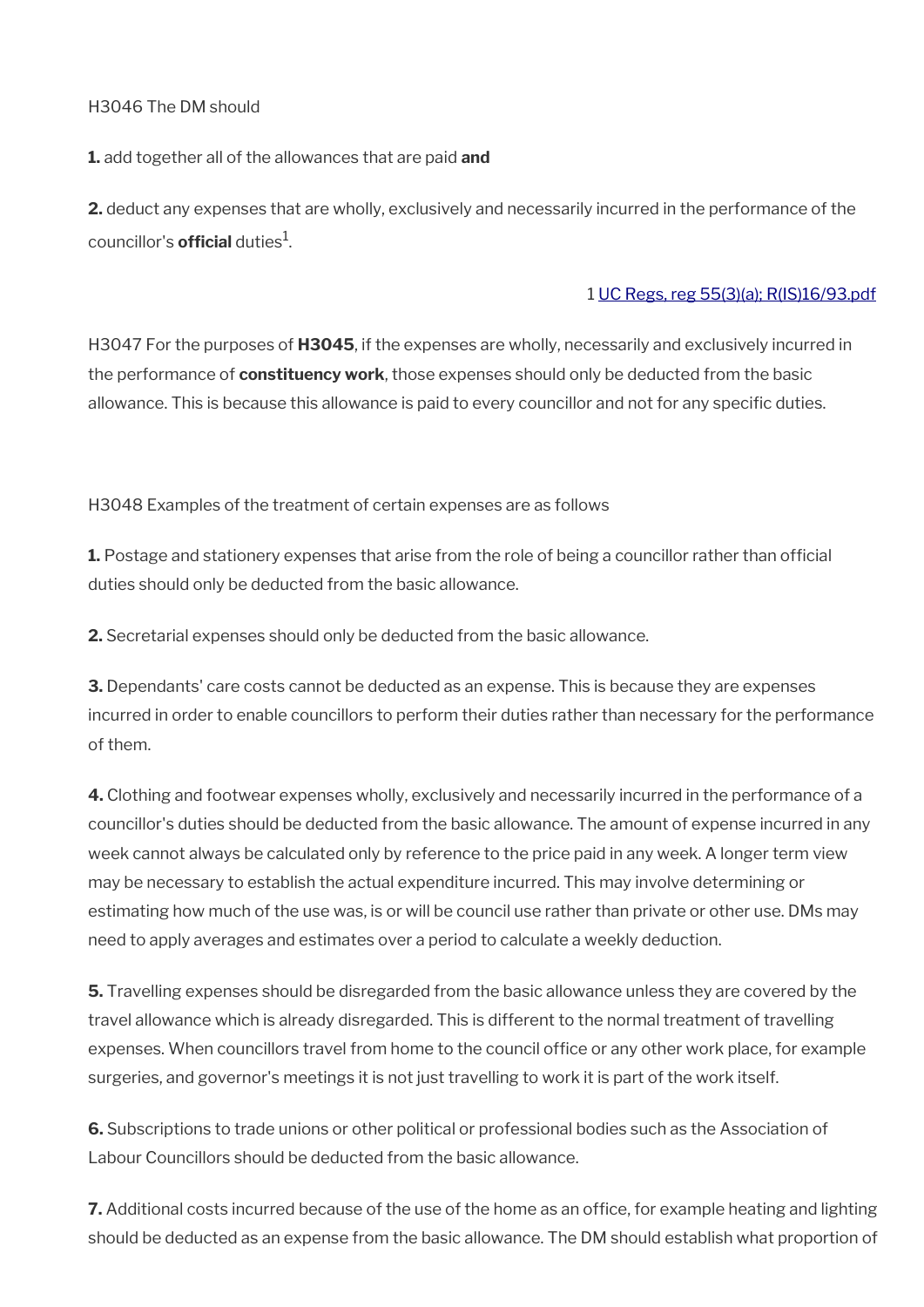the total household bill can be regarded as arising from the councillor's work. Unless the DM is considering a past period, the cost of expenses such as heating and lighting may not be known until some time in the future. In these circumstances an estimated figure should be agreed with the claimant taking account of any relevant evidence.

**8.** Pension contributions are not an expense. But, one half of any sum paid by the councillor towards an occupational or personal pension can be deducted from the gross earnings.

# **Payments not claimed**

H3049 Councillors are entitled to allowances whether they are claimed or not. If a councillor has not been paid an allowance and payment could be expected, the DM should consider taking notional earnings into account.

H3050 – H3057

# **Certain payments treated as earnings**

H3058 Payments made by an employer to a person in respect of

**1.** an absence due to sickness or disability (for example, employer's sick pay)

**2.** tax where a deduction is not possible

**3.** a director's earnings but the tax due has not been deducted

**4.** contributions to a non-approved personal pension arrangement (it is for HMRC to grant approval to a pension scheme)

**5.** restrictive undertakings (for example, where an employee agrees not to work for a competitor or agrees to confidentiality)

fall to be treated as earnings $^{\rm 1}$ .

**Note:** For **3.** ADM Chapter **H4** provides guidance on the treatment of earnings in cases where, in relation to a company, a person stands in a position analogous to a company director, sole owner or partner.

1 [UC Regs, reg 55\(2\)](http://www.legislation.gov.uk/uksi/2013/376/regulation/55); [Income Tax \(Earnings and Pensions\) Act 2003, Part 3, Chapter 12](http://www.legislation.gov.uk/ukpga/2003/1/part/3/chapter/12)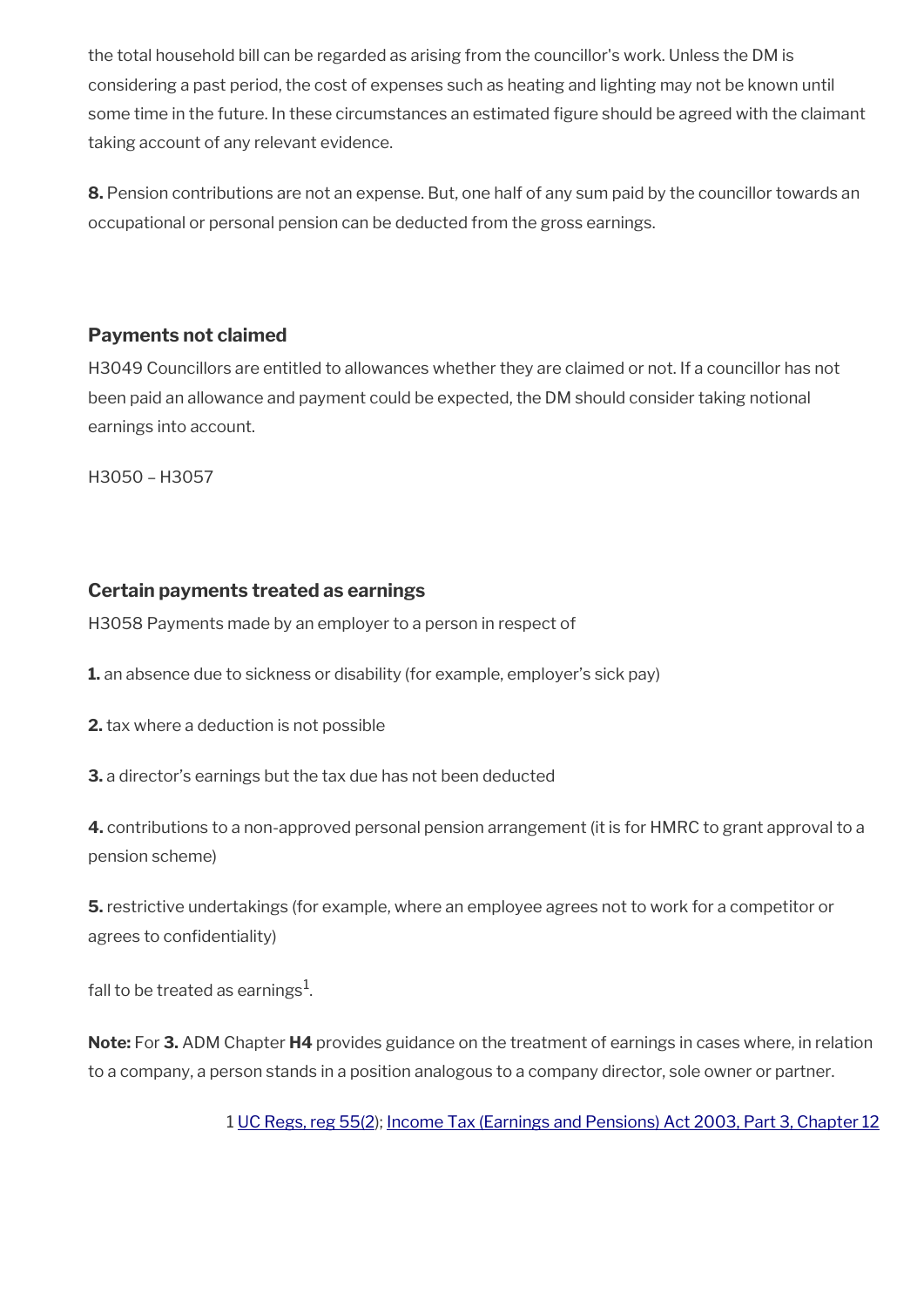# <span id="page-16-0"></span>**Benefts treated as earnings**

H3059 **[\[See memo ADM 06/20\]](http://intranet.dwp.gov.uk/manual/advice-decision-making-adm/0620-parental-bereavement-leave-and-pay-%E2%80%93-consequential-amendments-social-security-benefits)** Payments which have to be treated as employed earnings are

 $1.$  SSP<sup>1</sup>

**2.** SMP<sup>2</sup>

**3.** statutory paternity pay<sup>3</sup>

**4.** statutory adoption pay<sup>4</sup>

**5.** statutory shared parental pay<sup>5</sup>.

1 [UC Regs, reg 55\(4\)\(a\);](http://www.legislation.gov.uk/uksi/2013/376/regulation/55) 2 [reg 55\(4\)\(b](http://www.legislation.gov.uk/uksi/2013/376/regulation/55)); 3 [reg 55\(4\)\(c](http://www.legislation.gov.uk/uksi/2013/376/regulation/55)); 4 [reg 55\(4\)\(e](http://www.legislation.gov.uk/uksi/2013/376/regulation/55)); 5 [reg 55\(4\)\(f\)](http://www.legislation.gov.uk/uksi/2013/376/regulation/55)

H3060 – H3069

# **Statutory sick pay**

H3070 SSP is payable by employers to employees as part of, or instead of, normal wages for up to 28 weeks in any period of sickness. The DM should take any payment of SSP $^1$  into account as earnings.

1 [UC regs, reg 55\(4\)\(a\)](http://www.legislation.gov.uk/uksi/2013/376/regulation/55)

# **Statutory maternity pay**

H3071 SMP is payable by employers to female employees as part of, or instead of, normal earnings when they have given up work to have a baby. The DM should take any payment of SMP $^{\rm 1}$  into account as earnings.

1 [UC Regs, reg 55\(4\)\(b\);](http://www.legislation.gov.uk/uksi/2013/376/regulation/55) Moore v SSWP [2021] EWCA Civ 970

# **Statutory paternity pay**

H3072 Ordinary statutory paternity pay has to be taken into account as earnings $^1$ . Ordinary paternity leaveis a period of absence from work on leave following the birth or adoption of a child under relevant legislation<sup>2</sup>. It is available to employed parents who

**1.** have or expect to have parental responsibility for a new child **and**

**2.** are the

**2.1** biological father of the child **or**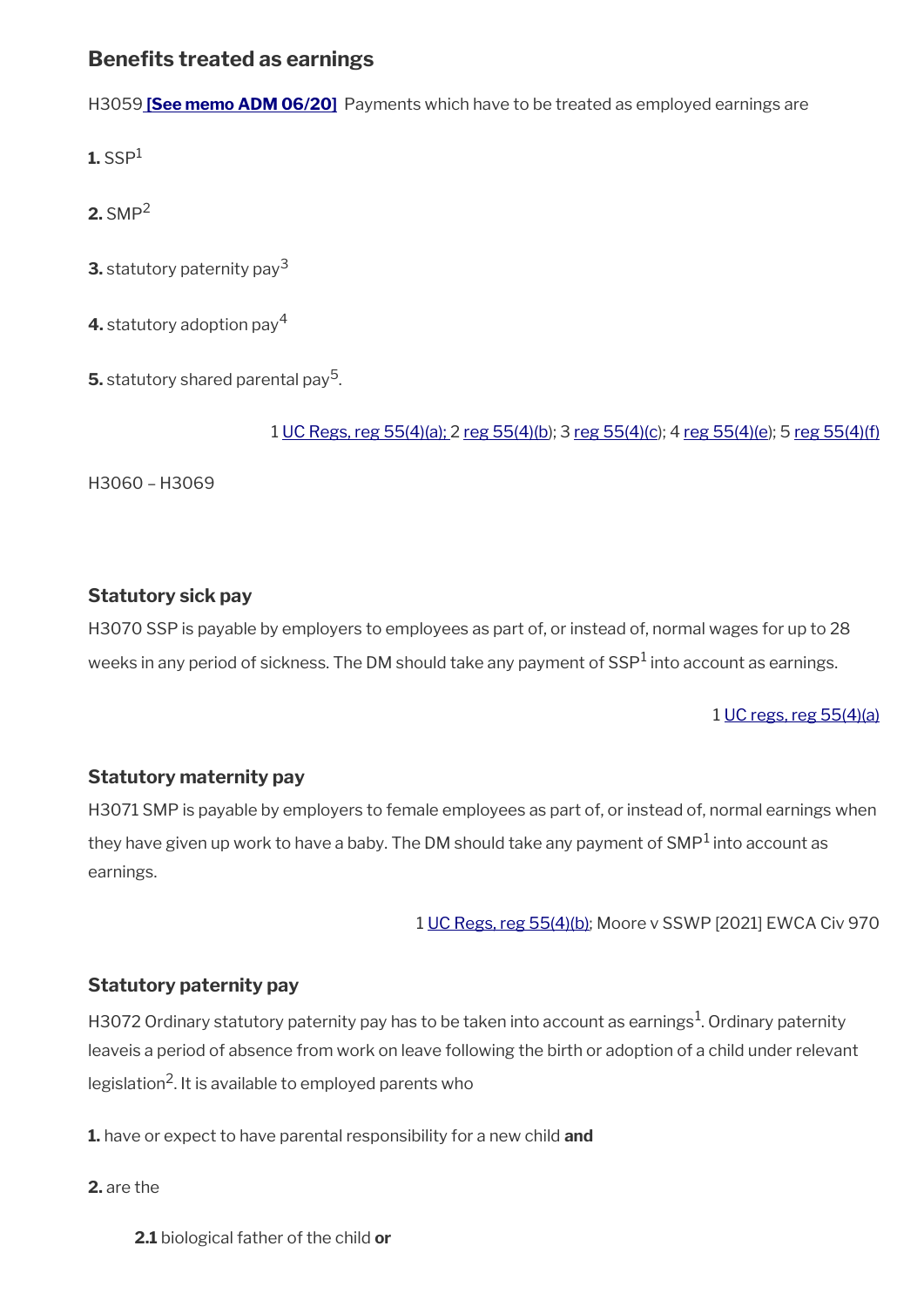**2.2** mother's husband or partner **or**

**2.3** child's adopter **or**

**2.4** husband or partner of the adopter **and**

**3.** have completed at least 26 weeks continuous service with their employer up to and including the 15th week before the baby is due **and**

**4.** have told their employer of their intention to take leave by the end of the 15th week before the expected week of the child's birth.

1 [UC Regs, reg 55\(4\)\(c\); 2](http://www.legislation.gov.uk/uksi/2013/376/regulation/55) [ER Act 1996, s 80A](http://www.legislation.gov.uk/ukpga/1996/18/section/80A) & [80B](http://www.legislation.gov.uk/ukpga/1996/18/section/80B)

H3073 – H3074

## **Statutory adoption pay**

H3075 Employees who adopt a child under the age of 18 have the right to 26 weeks adoption leave. Statutory adoption pay is payable to adopters during their ordinary adoption leave where they have average weekly earnings at least equal to the LEL. The DM should take any payment of statutory adoption pay $^{\rm 1}$  into account as earnings.

1 [UC Regs, reg 55\(4\)\(e\)](http://www.legislation.gov.uk/uksi/2013/376/regulation/55)

## **Statutory shared parental pay**

H3076 Employees and workers may be entitled to shared parental leave and shared parental pay in respect of babies born or adopted on or after 5.4.15. The DM should take any payment of statutory shared parental pay $^1$  into account as earnings.

1 [UC Regs, reg 55\(4\)\(f\)](http://www.legislation.gov.uk/uksi/2013/376/regulation/55)

H3077 – H3079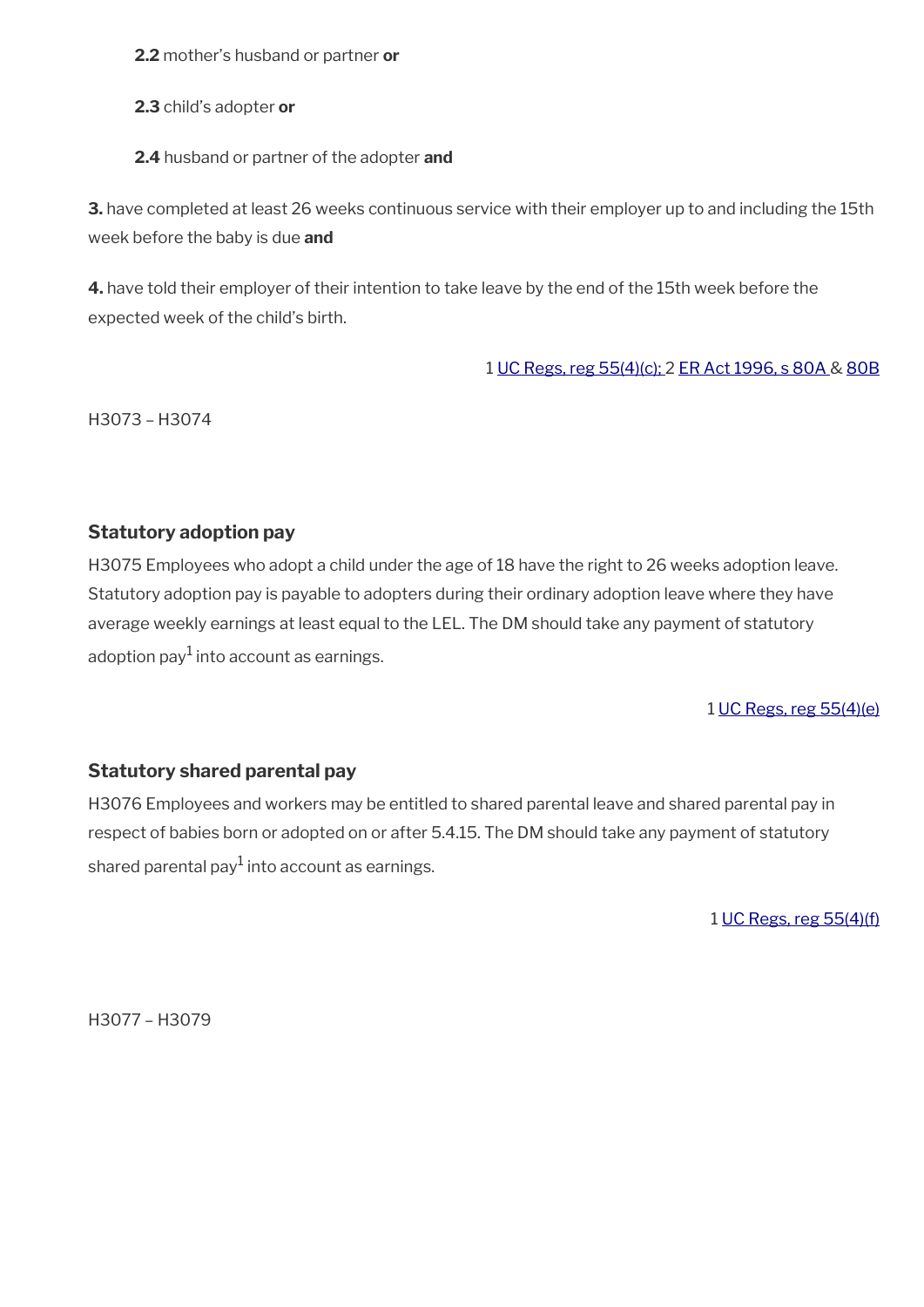# **Amounts excluded from being employed earnings H3080 - H3129**

# **Amounts excluded from being employed earnings**

Amounts excluded from being employed earnings H3080

Benefits in kind H3081 - H3107

[Amounts exempt from taxation and are excluded from earnings for UC H](#page-22-0)3108 - H3129

# **Amounts excluded from being employed earnings**

H3080 Generally, employed earnings include any amounts that HMRC regard as general earnings but certain amounts are excluded. These amounts are certain amounts that HMRC treat as earnings and certain amounts that are exempt from income tax $^{\rm 1}$ .

1 [UC Regs, reg 55\(2\)\(a\) & \(b\)](http://www.legislation.gov.uk/uksi/2013/376/regulation/55)

# <span id="page-18-0"></span>**Benefits in kind**

H3081 Employed earnings will **not** initially include certain amounts which HMRC treat as earnings and are known as benefits in kind<sup>1</sup>. These are

- **1.** certain expenses payments
- **2.** cash vouchers and credit tokens
- **3.** living accommodation provided to an employee or a member of their family or household
- **4.** cars, vans and related benefits
- **5.** employment-related loans
- **6.** notional loans in respect of the acquisition of shares
- **7.** disposals of shares for more than the market value
- 8. employment-related benefits.
- **H3082 H3107** describe these amounts.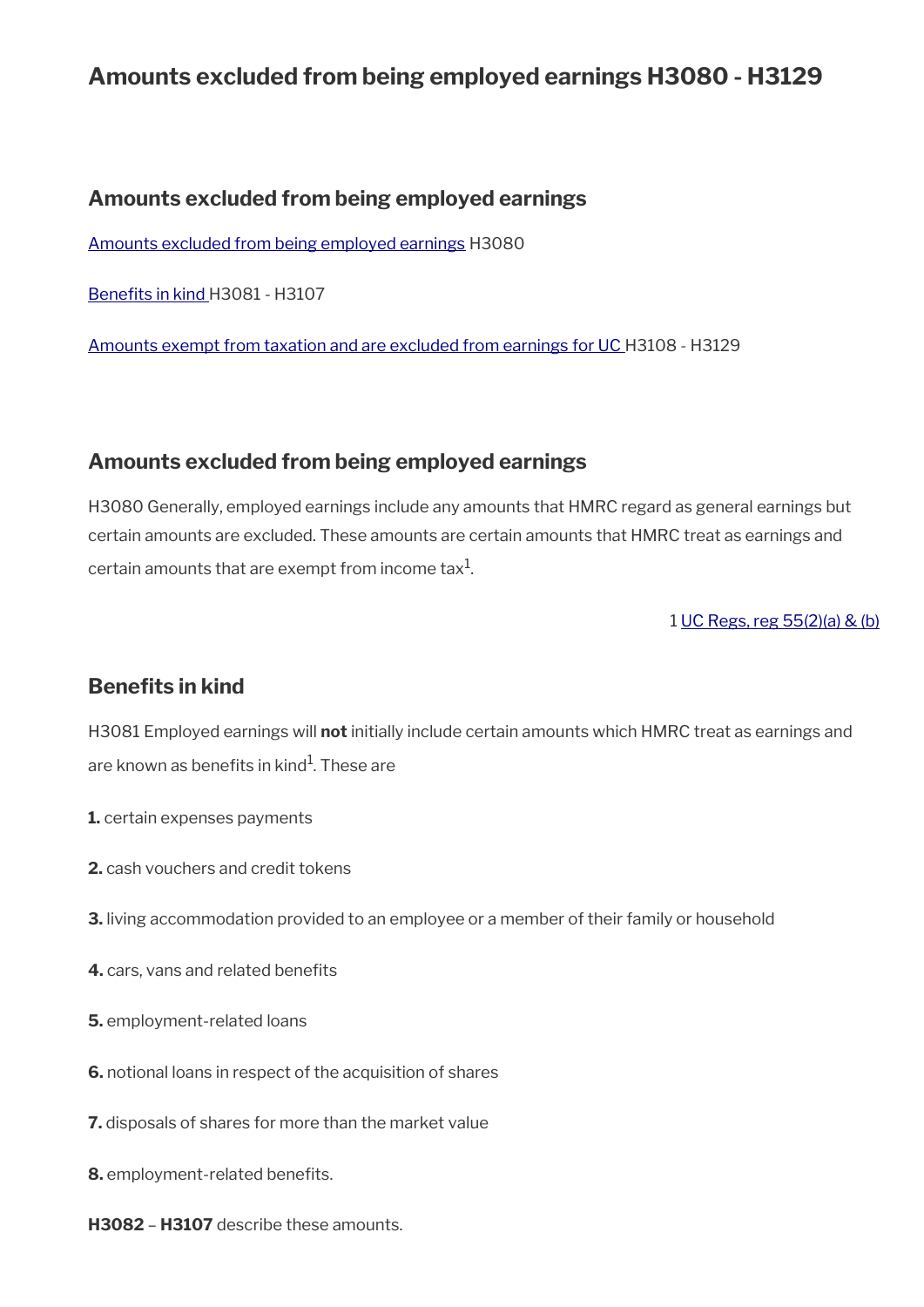#### 1 [UC Regs, reg 55\(2\)\(a\)](http://www.legislation.gov.uk/uksi/2013/376/regulation/55); [Income Tax \(Earnings and Pensions\) Act 2003, Part 3, Chapters 2 to 11](http://www.legislation.gov.uk/ukpga/2003/1/part/3)

#### **Taxable expenses**

H3082 These are expenses paid by an employer to the employee in respect of expenses incurred by reason of the employment $^1$ . For example, a mileage allowance paid to an employee who has used their own car for business.

1 [Income Tax \(Earnings and Pensions\) Act 2003, s 70](http://www.legislation.gov.uk/ukpga/2003/1/section/70)

#### **Cash vouchers**

H3083 A cash voucher means a voucher, stamp or similar document capable of being exchanged for a sum of money which is

**1.** greater than

**2.** equal to **or**

**3.** not substantially less than

the expense incurred by the person at whose cost the voucher, stamp or similar document is provided $^1\!$ 

1 [Income Tax \(Earnings and Pensions\) Act 2003, s 75](http://www.legislation.gov.uk/ukpga/2003/1/section/75)

#### **Non-cash vouchers**

H3084 A non-cash voucher means a

**1.** voucher, stamp or similar document or token which is capable of being exchanged for money, goods or services **or**

**2.** transport voucher **or**

**3.** cheque voucher,

but does not include a cash voucher $^{\rm 1}$ .

1 [Income Tax \(Earnings and Pensions\) Act 2003, s 84](http://www.legislation.gov.uk/ukpga/2003/1/section/84)

## **Credit tokens**

H3085 A credit-token is something that merely has to be produced in order to obtain goods and services without immediate payment $^1$ . These are largely credit cards made available for obtaining money, goods and services for private use.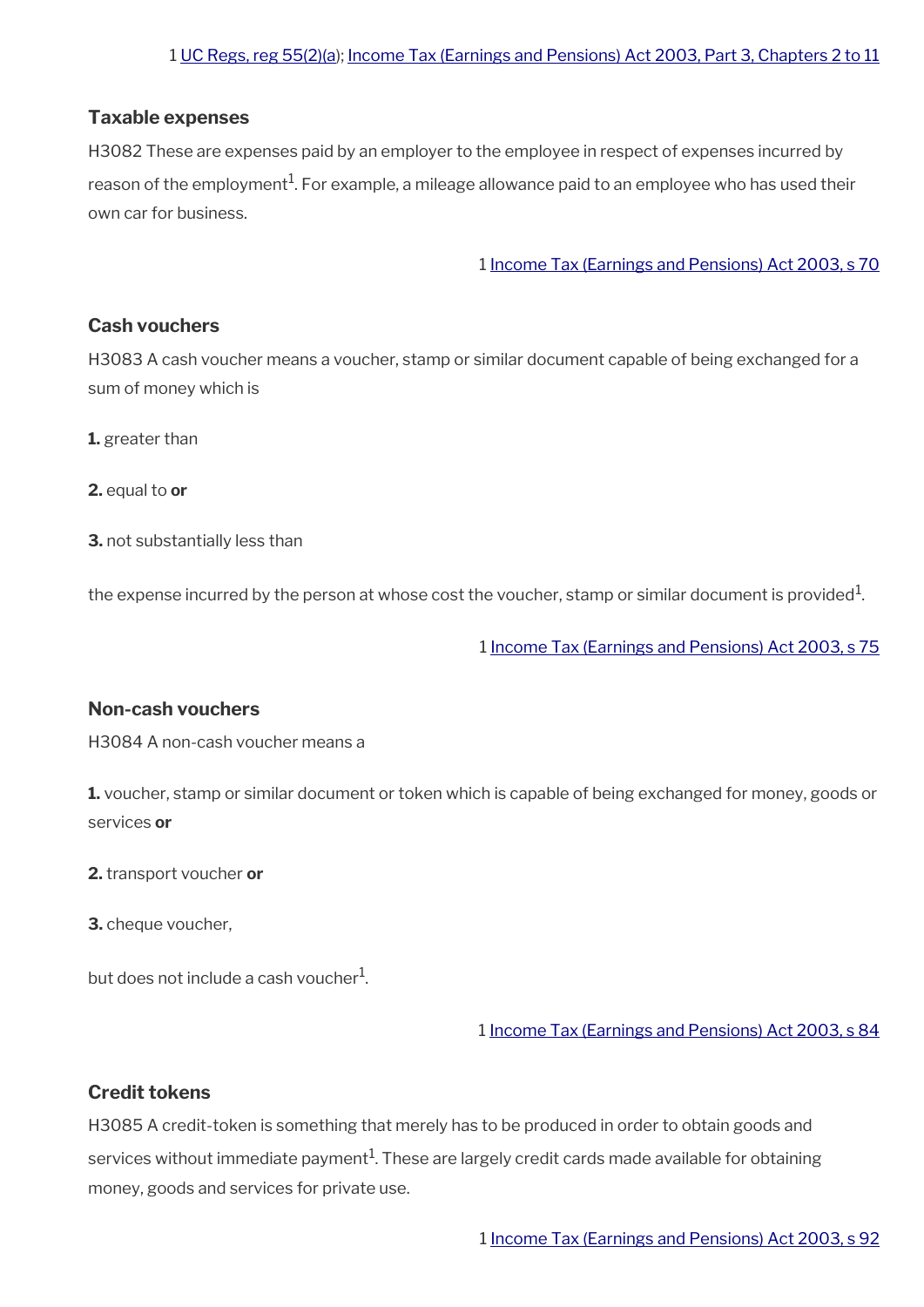## **Living accommodation**

H3087 Living accommodation means $^{\rm 1}$  accommodation provided for

**1.** an employee **or**

**2.** a member of an employee's family or household

by reason of the employment.

1 [Income Tax \(Earnings and Pensions\) Act 2003, s 97\(1\)](http://www.legislation.gov.uk/ukpga/2003/1/section/97)

H3088 However, it does not include accommodation where the

**1.** employer is an individual **and**

**2.** provision of the accommodation is made in the normal course of the employer's domestic, family or personal relationships $^{\rm 1}$ .

1 [Income Tax \(Earnings and Pensions\) Act 2003, s 97\(2](http://www.legislation.gov.uk/ukpga/2003/1/section/97))

## **Vehicles**

H3089 It can be a benefit in kind where a car or a van is

**1.** made available (without any transfer of the property in it) to an employee or a member of the employee's family or household **and**

**2.** so made available by reason of the employment **and**

**3.** available for the employee's or member's private use $^1$ .

1 [Income Tax \(Earnings and Pensions\) Act 2003, s 114](http://www.legislation.gov.uk/ukpga/2003/1/section/114)

H3090 – H3099

#### **Loans**

H3100 These are loans or other forms of credit known as employment-related loans and which are made to an employee or a relative of an employee $^{\rm 1}$ . The types of arrangement covered are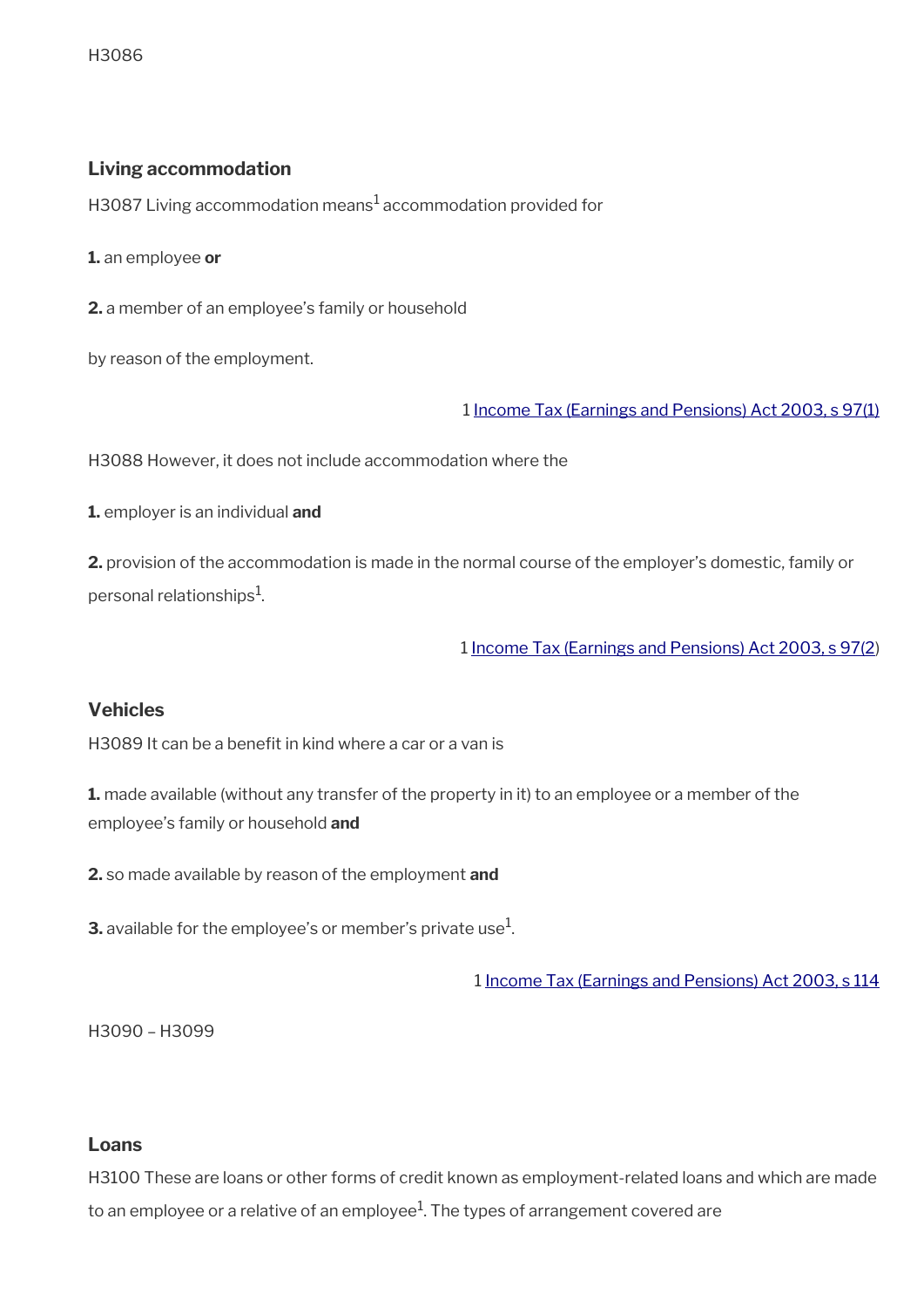**1.** a loan made by the employee's employer

**2.** a loan made by a company or partnership over which the employee's employer had control

**3.** a loan made by a company or partnership by which the employer (being a company or partnership) was controlled.

**4.** a loan made by a company or partnership which was controlled by a person by whom the employer (being a company or partnership) was controlled.

**5.** a loan made by a person having a material interest in

**5.1** a close company which was the employer, had control over the employer or was controlled by the employer **or**

**5.2** a company or partnership controlling that close company.

1 [Income Tax \(Earnings and Pensions\) Act 2003, s 174](http://www.legislation.gov.uk/ukpga/2003/1/section/174)

## **Notional loans**

H3101 Notional loans in respect of the acquisition of shares are where

**1.** shares in a company (either the employer or another company) are, or an interest in shares in a company is, acquired by an employee or a person connected with an employee, **and**

**2.** the right or opportunity to acquire the shares or interest in shares was available by reason of the employment<sup>1</sup>.

#### 1 [Income Tax \(Earnings and Pensions\) Act 2003, s 192](http://www.legislation.gov.uk/ukpga/2003/1/section/192)

H3102 Tax legislation provides that the employee is treated as having received an employment-related loan at the time of the acquisition if the shares were acquired at below the market value $^1$ .

1 [Income Tax \(Earnings and Pensions\) Act 2003, s 193](http://www.legislation.gov.uk/ukpga/2003/1/section/193)

#### **Disposal of shares for more than the market value**

H3103 An employee by reason of his employment may be able to acquire shares in the company for which he works or another company.

H3104 Where the employee disposes of the shares for a price which is in excess of the market value of the shares then the difference between the market value and the price sold is treated as earnings by  $HMRC<sup>1</sup>$ .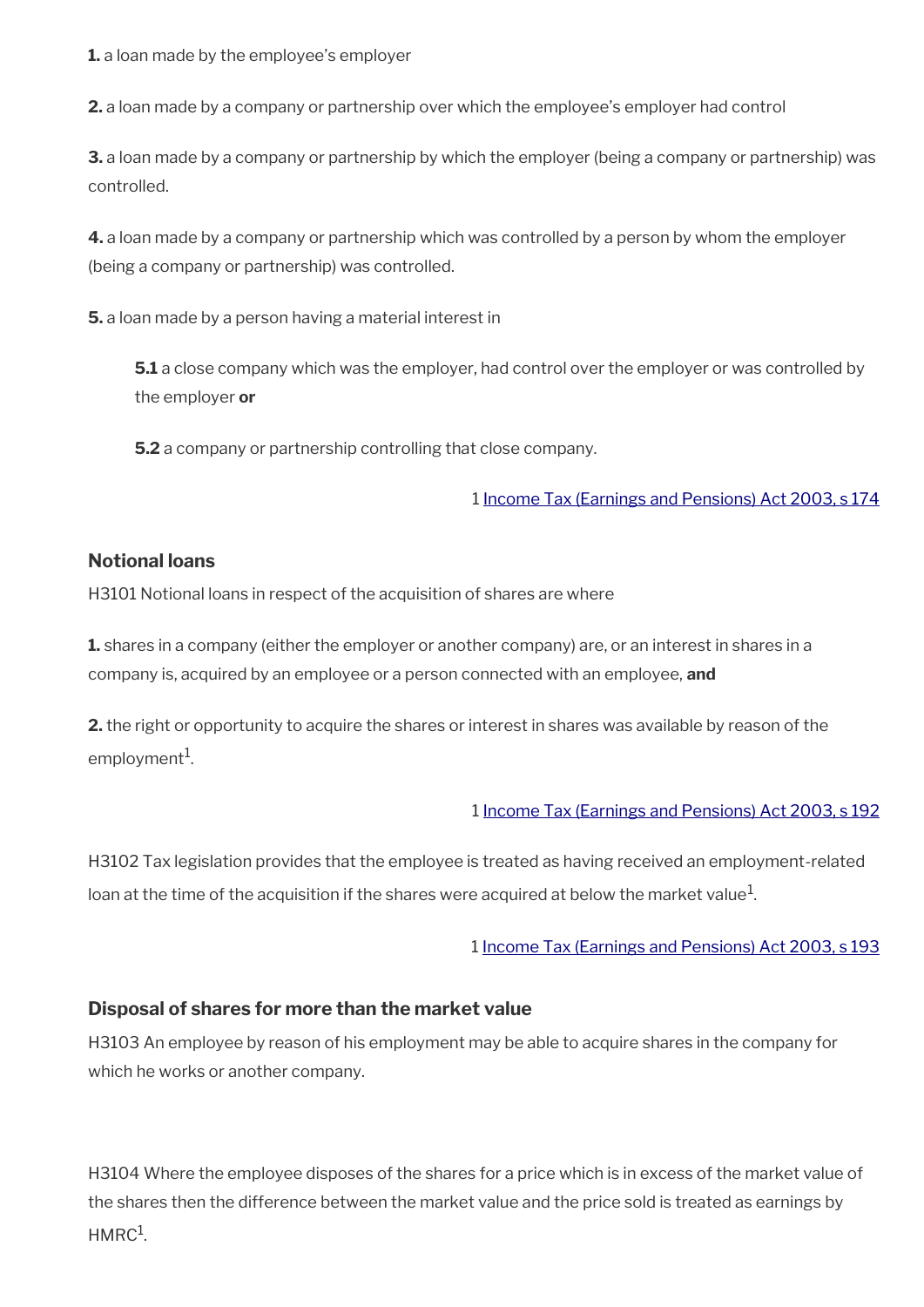## **Employment-related benefits**

H3105 Any benefit or facility of any kind provided to the claimant and which is related to the claimant's employment is recognised in the relevant tax legislation as an employment-related benefit. This also includes the claimant's family and household.

H3106 The definition of what is a benefit is very wide and includes everything that confers a special bounty of any description on the recipient. However, something (other than a loan where special provisions apply) which is a "fair bargain" between the employer and the employee is not a "benefit".

H3107 HMRC determine the cash equivalent by determining the cost of the benefit minus any part of that cost made good by the employee to the person(s) providing the benefit $^{\mathrm{1}}$ .

1 [Income Tax \(Earnings and Pensions\) Act 2003, s 203\(2\)](http://www.legislation.gov.uk/ukpga/2003/1/section/203)

# <span id="page-22-0"></span>**Amounts exempt from taxation and are excluded from being earnings for UC**

H3108 Particular payments which are exempt from taxation do not fall to be treated as earnings for UC $^1$ . These are

- **1.** mileage allowances and passenger payments
- **2.** transport, travel and subsistence
- **3.** education and work-related training
- **4.** recreational benefits
- **5.** non-cash vouchers and credit-tokens
- **6.** removal benefits and expenses
- **7.** payments to certain kinds of employees
- **8.** pension provision
- **9.** termination of employment payments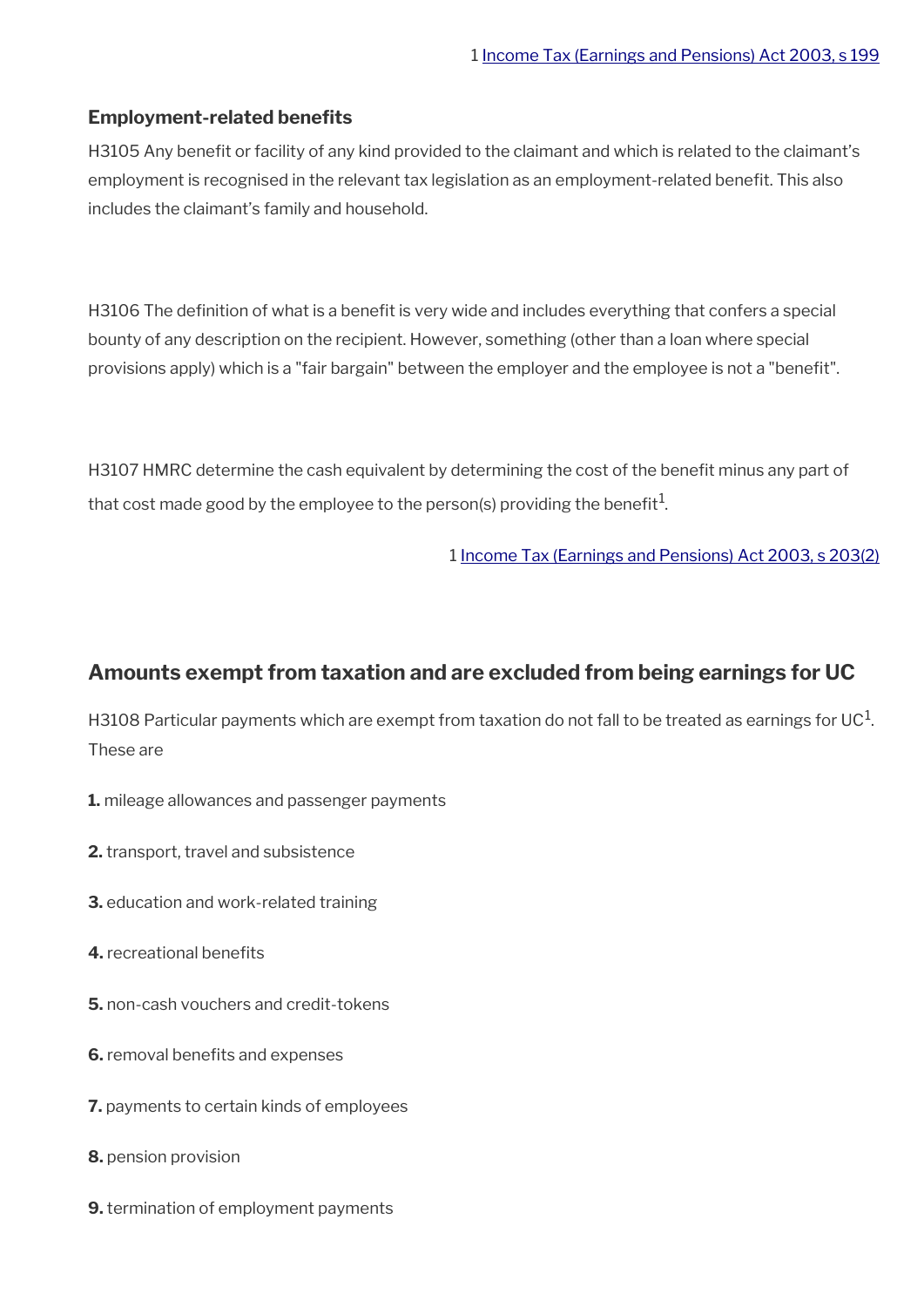H3109 - H3120 describe these amounts.

## 1 [UC Regs, reg 55\(2\)\(b\);](http://www.legislation.gov.uk/uksi/2013/376/regulation/55) [Income Tax \(Earnings and Pensions\) Act 2003, Part 4](http://www.legislation.gov.uk/ukpga/2003/1/part/4)

H3109

## **Mileage allowances and passenger payments**

H3110 Approved mileage allowance payments paid to an employee in respect of business travel are exempt from taxation. Approved passenger payments are amounts paid to an employee because, while using a car or van for business travel, the employee carries in it one or more passengers who are also employees for whom the travel is business travel. Such payments are exempt from taxation $^1\!$ 

#### 1 [Income Tax \(Earnings and Pensions\) Act 2003, Part 4, Chapter 2](http://www.legislation.gov.uk/ukpga/2003/1/part/4)

## **Transport, travel and subsistence**

H3111 No liability to taxation arises on transport, travel and subsistence $^{\rm 1}$ . This includes

- **1.** workplace parking
- **2.** modest private use of heavy goods vehicles
- **3.** payments and benefits connected with taxable cars and vans and exempt heavy goods vehicles
- **4.** incidental overnight expenses and benefits
- **5.** works transport services
- **6.** support for public bus services
- **7.** cycling equipment
- **8.** travel and subsistence during public transport strikes
- **9.** transport between work and home for disabled employees
- **10.** provision of cars for disabled employees
- **11.** transport home for late night working.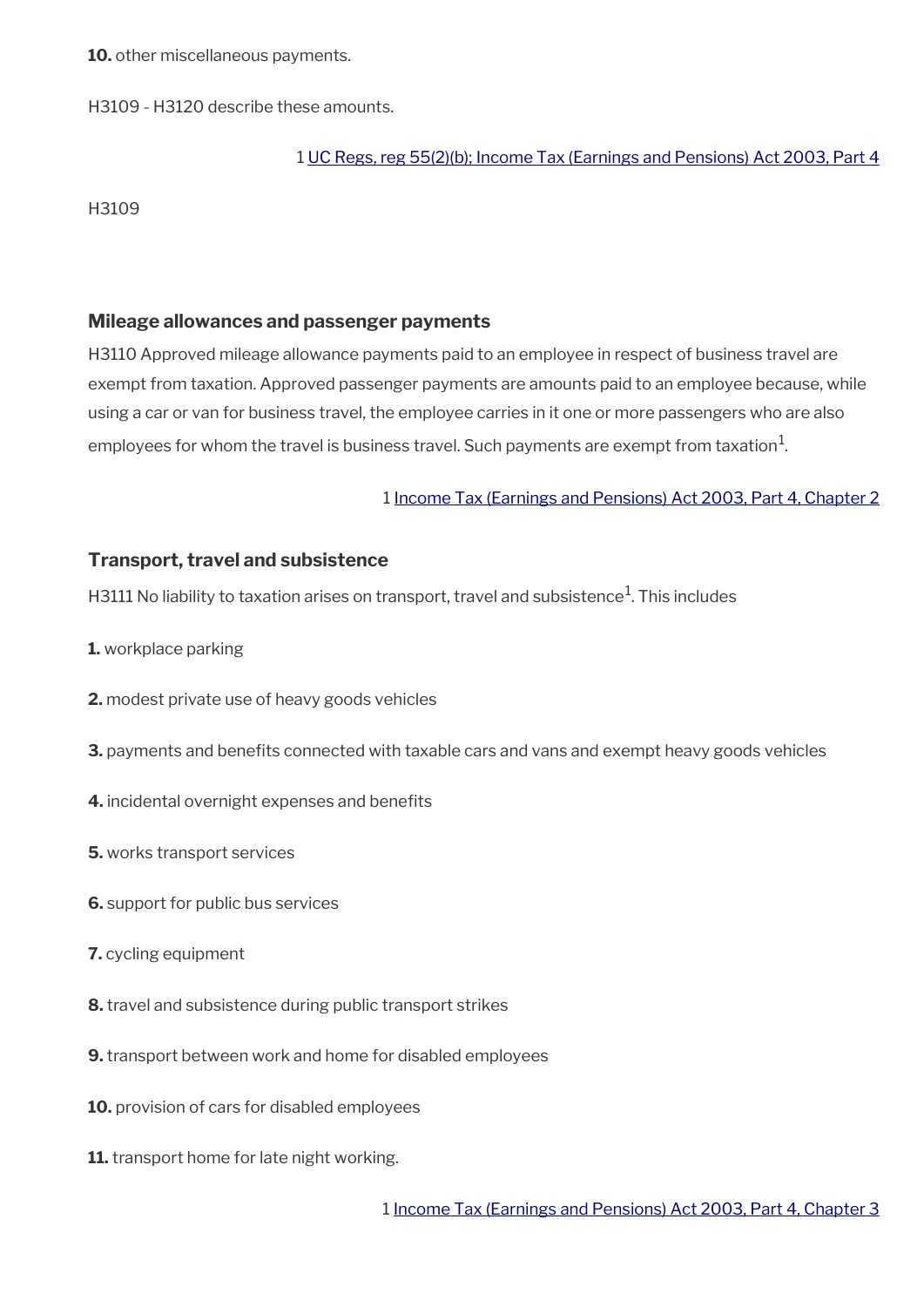## **Education and work-related training**

H3112 Training which enables an employee to carry out their job is exempt from taxation $^1\!$ 

#### 1 [Income Tax \(Earnings and Pensions\) Act 2003, Part 4, Chapter 4](http://www.legislation.gov.uk/ukpga/2003/1/part/4)

#### **Recreational benefits**

H3113 Benefits in the form of sporting facilities made available to employees but not to the general public are exempt from taxation $^{\rm 1}$ .

1 [Income Tax \(Earnings and Pensions\) Act 2003, Part 4, Chapter 5](http://www.legislation.gov.uk/ukpga/2003/1/part/4)

H3114

## **Non-cash vouchers and credit tokens**

H3115 Where a non-cash voucher or credit token is used by an employee to purchase an item which is exempt from taxation as employment income (for instance, workplace parking), then that voucher or token is also exempt $^{\rm 1}$ .

#### 1 [Income Tax \(Earnings and Pensions\) Act 2003, Part 4, Chapter 6](http://www.legislation.gov.uk/ukpga/2003/1/part/4)

## **Removal benefts and expenses**

H3116 Where an employee moves residence in order to perform their employment and the employer provides help with removal benefits and expenses then these are exempt from taxation $^1\!$ 

#### 1 [Income Tax \(Earnings and Pensions\) Act 2003, Part 4, Chapter 7](http://www.legislation.gov.uk/ukpga/2003/1/part/4)

## **Payments to certain kinds of employees**

- H3117 The following $^{\rm 1}$  are exempt from taxation
- **1.** accommodation benefits to ministers of religion
- **2.** termination payments to MPs and others ceasing to hold office
- **3.** overnight expenses of MPs and other elected representatives
- **4.** EU travel expenses of MPs and other representatives
- **5.** transport and subsistence for Government Ministers
- **6.** armed forces leave travel facilities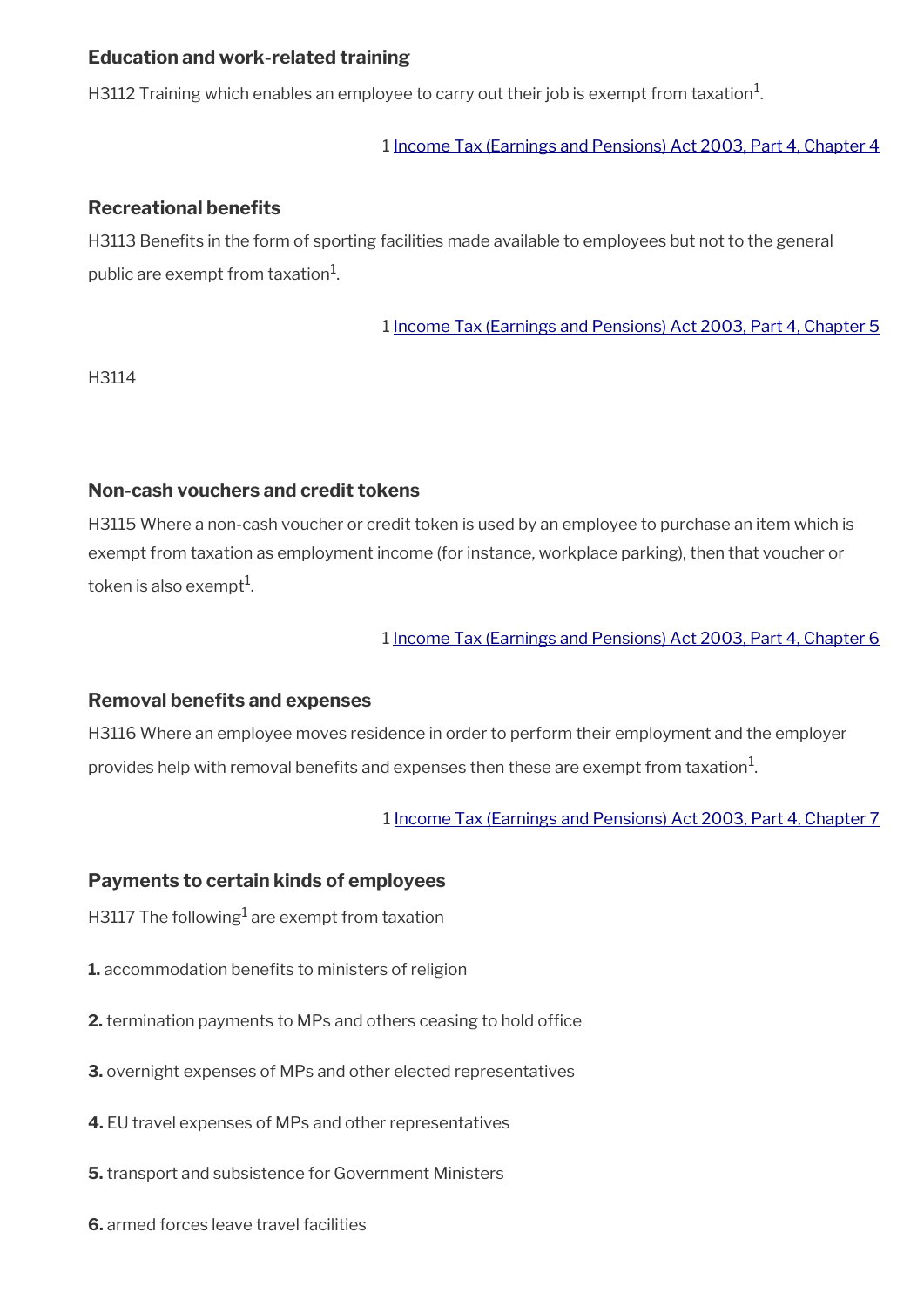- **7.** armed forces food, drink and mess allowances
- **8.** reservists and auxiliary forces training allowances
- **9.** crown employees foreign service allowances
- **10.** the income of consuls, official agents and employees working in UK
- **11.** visiting forces and staff of designated allied headquarters
- **12.** experts seconded to the European Commission
- **13.** costs of transfer to the mainland for off-shore workers
- **14.** allowances in lieu of coal.

#### 1 [Income Tax \(Earnings and Pensions\) Act 2003, Part 4, Chapter 8](http://www.legislation.gov.uk/ukpga/2003/1/part/4)

#### **Pension provision**

H3118 No tax liability arises on payments made by an employer in respect of an employee's death or retirement $^1$ .

#### 1 [Income Tax \(Earnings and Pensions\) Act 2003, Part 4, Chapter 9](http://www.legislation.gov.uk/ukpga/2003/1/part/4)

## **Termination of employment payments**

H3119 There is a limited tax liability for payments made by an employer in respect of redundancy $^{\rm 1}$ . A redundancy payment is excluded from the meaning of earnings for the purposes of UC and falls to be treated as capital in the assessment period in which it is received. ADM Chapter H1 provides guidance on capital.

## 1 [Income Tax \(Earnings and Pensions\) Act 2003, Part 4, Chapter 10](http://www.legislation.gov.uk/ukpga/2003/1/part/4)

## **Other miscellaneous payments**

- H3120 Other miscellaneous payments $^{\rm 1}$  which are exempt from taxation include
- **1.** certain payments in respect of living accommodation
- **2.** payments in respect of work accommodation and supplies
- **3.** subsidised meals
- **4.** childcare costs
- **5.** telephone and computer equipment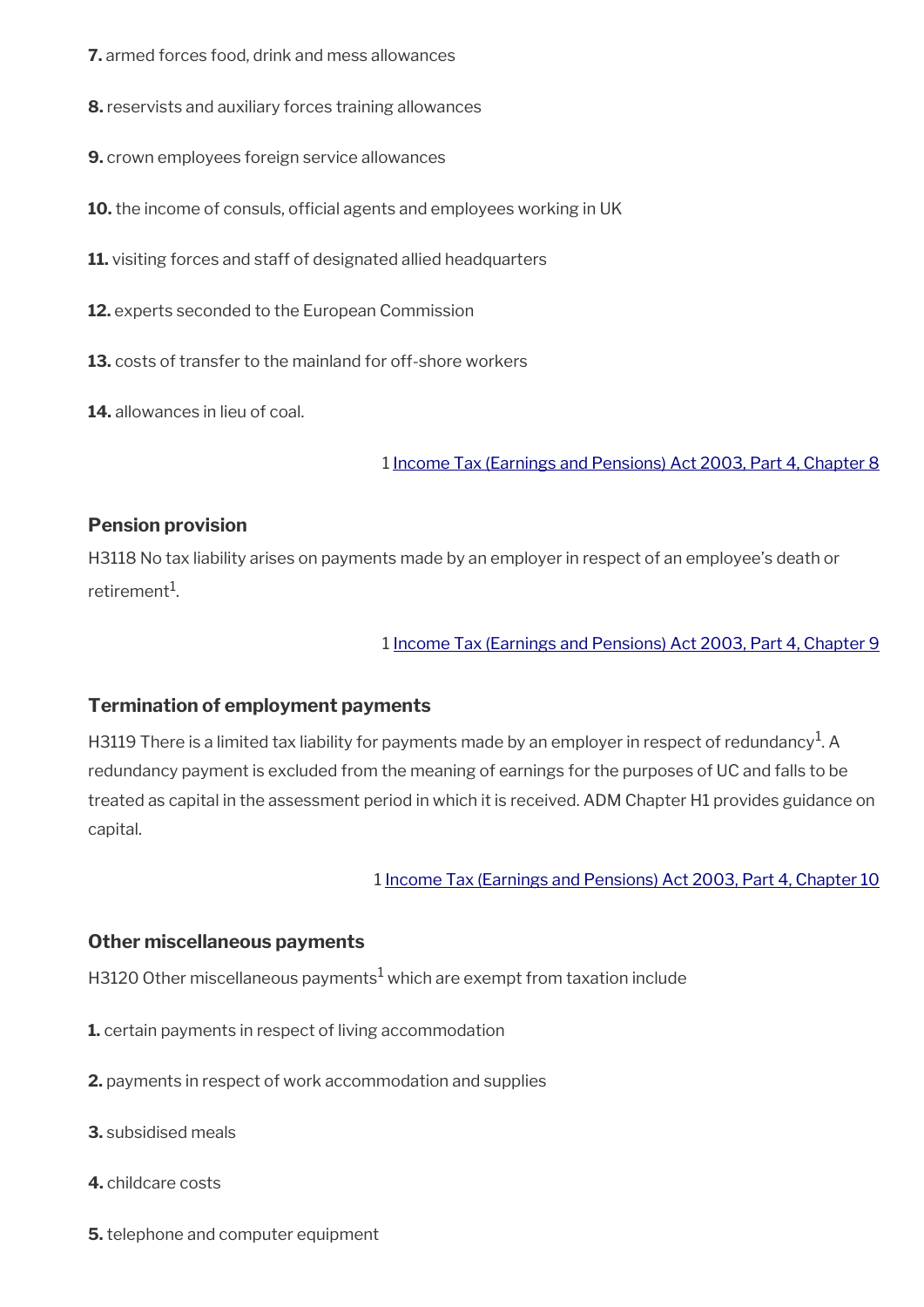**6.** awards and gifts from staff suggestion schemes and long service awards

- **7.** overseas medical treatment
- **8.** incidental expenses of employment-related transfer of business assets.

1 [Income Tax \(Earnings and Pensions\) Act 2003, Part 4, Chapter 11](http://www.legislation.gov.uk/ukpga/2003/1/part/4)

H3121 – H3129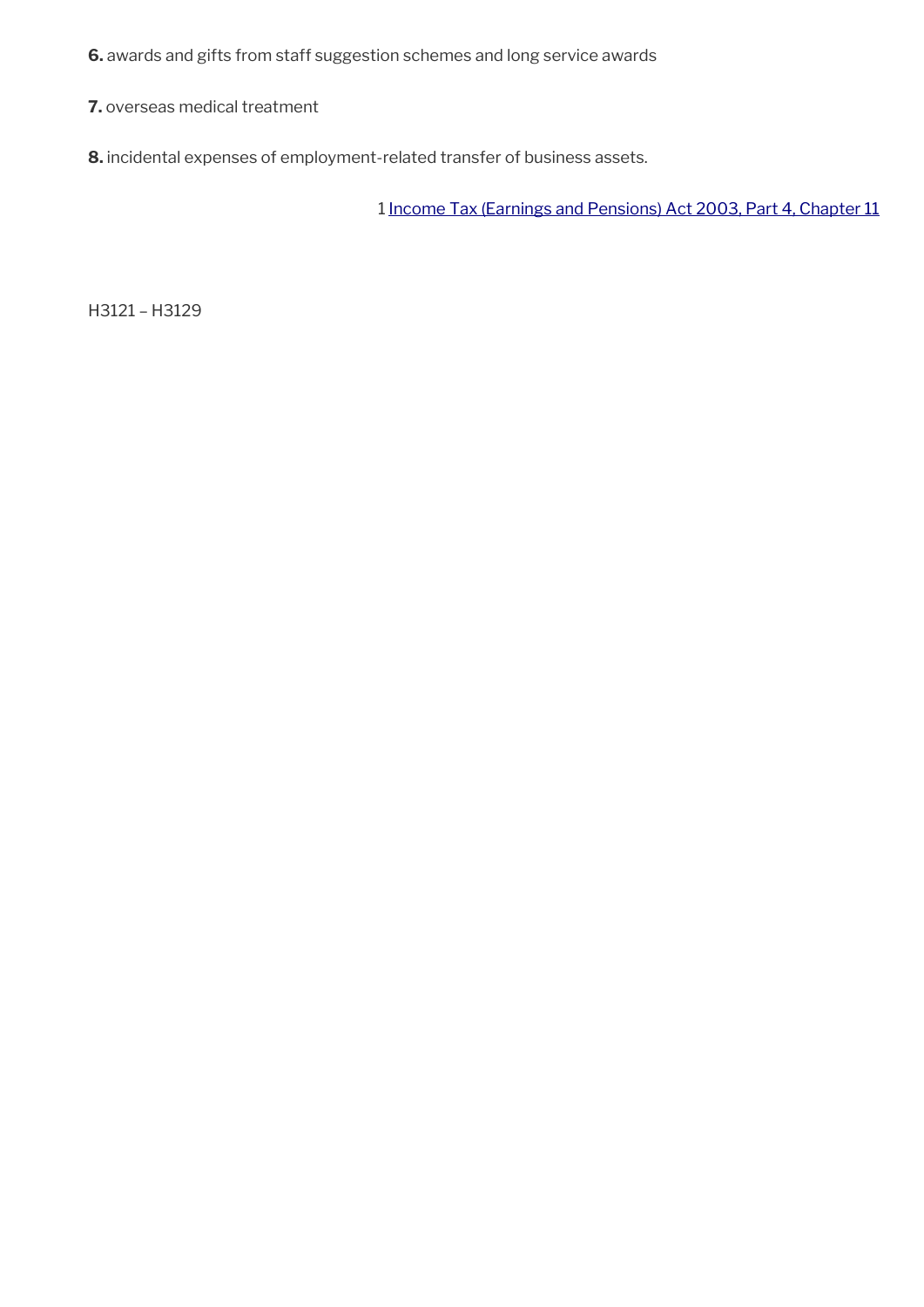# **Payments disregarded from employed earnings H3130 - H3169**

# **Payments disregarded from employed earnings**

[Payments disregarded from employed earnings](#page-27-1) H3130 - H3139

[Expenses allowed as a deduction by HMRC](#page-27-0) H3140 - H3159

[Service users](#page-29-0) H3160 - H3169

# <span id="page-27-1"></span>**Payments disregarded from employed earnings**

H3130 When calculating employed earnings

**1.** certain expenses allowed as a taxable deduction by HMRC from earnings<sup>1</sup> and

**2.** expenses received from involvement in service user activity<sup>2</sup>

fall to be disregarded.

1 [UC Regs, reg 55\(3\)\(a](http://www.legislation.gov.uk/uksi/2013/376/regulation/55)); [Income Tax \(Earnings and Pensions\) Act 2003, Part 5, Chapter 2;](http://www.legislation.gov.uk/ukpga/2003/1/part/5/chapter/2) 2 [UC Regs, reg 55\(3\)\(b\)](http://www.legislation.gov.uk/uksi/2013/376/regulation/55)

H3131 – H3139

# <span id="page-27-0"></span>**Expenses allowed as a deduction by HMRC**

H3140 Employed earnings do not include certain expenses allowed as a taxable deduction by <code>HMRC $^{\rm 1}$ .</code> These are expenses which the employee has met in connection with their employment.

## 1 [UC Regs, reg 55\(3\)\(a\)](http://www.legislation.gov.uk/uksi/2013/376/regulation/55)

H3141 The general rule $^{\rm 1}$  that HMRC follow is that an expense can be allowed where the

**1.** employee is obliged to incur and pay it as holder of the employment **and**

**2.** amount is incurred wholly, exclusively and necessarily in the performance of the duties of the employment.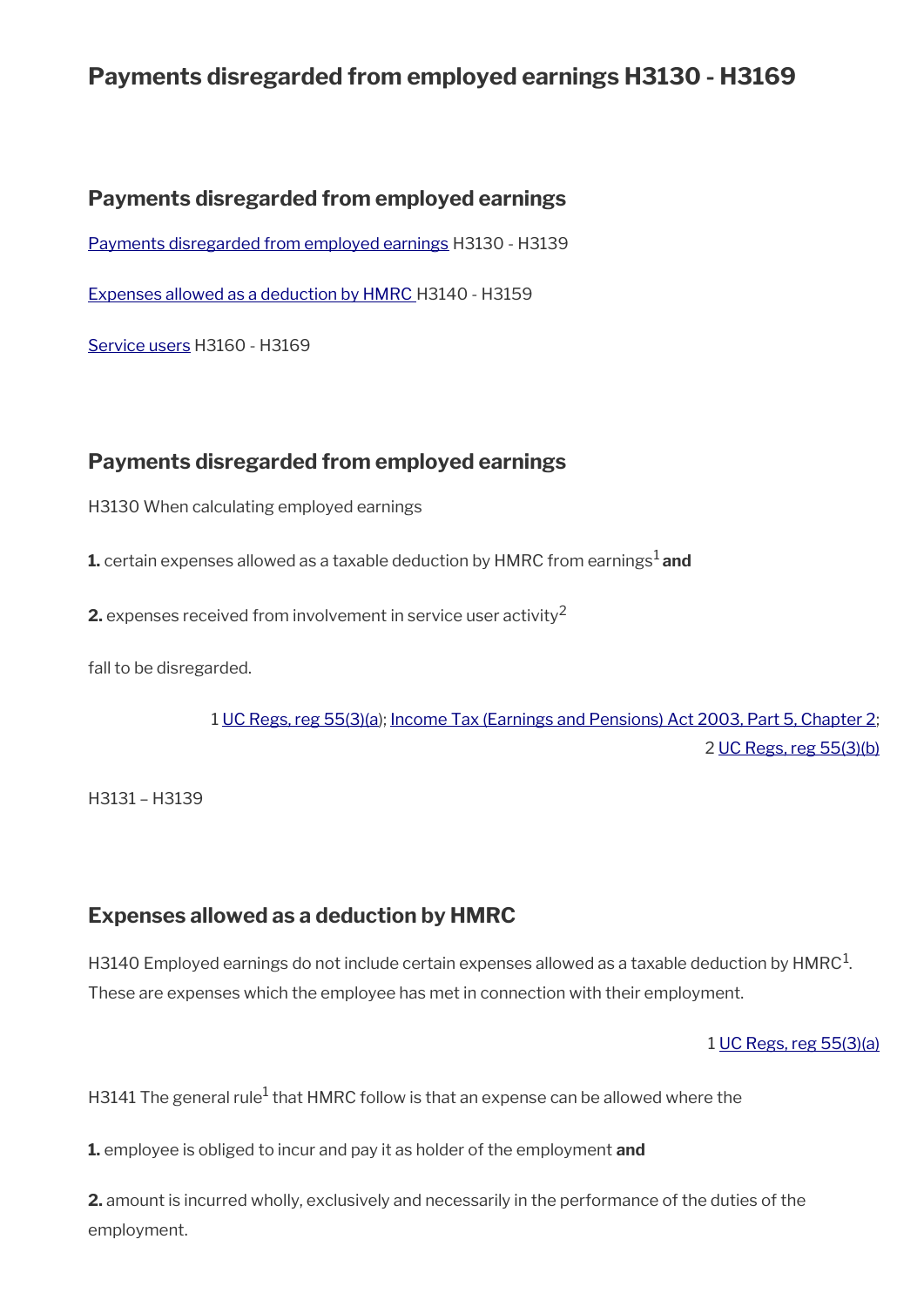H3142 The expense must be incurred in direct connection with the employer's trade or business $^{\rm 1}$ . If there is some element of private use, for example telephone bills, that part of the bill for business use should be allowed. Any decision by HMRC on the apportionment of expenses may be taken into account as evidence. If there is no doubt, that decision can normally be followed $^2\!$ 

> 1 Davies v. Gwaun Cae Gurwen Colliery (1924) 2K8 651; Borley v. Ockended (1925) 2K8 325; 2 [R\(IS\)16/93.](../file/876474/download/R%2528IS%252916%252F93..pdf)

H3143 Examples of expenses for which deductions may be made are

- **1.** equipment, tools and stationery for work purposes
- **2.** overalls and specialist work clothing
- **3.** telephone calls made entirely for work purposes
- **4.** travelling costs between different work places and any accommodation costs involved.

H3144 An expense that is in the employee's own interest or beneft, or which merely enables the employee to go to work, would not satisfy the test. Child minding expenses $^{\rm 1}$ , and the cost of travel to a single place of work, are examples of expenses that would not satisfy the test.

#### 1 [R \(FC\) 1/90.](../file/876477/download/R%2520%2528FC%2529%25201%252F90..pdf)

H3145 HMRC specifically allow deductions from employment income for employee's expenses paid by the employee<sup>1</sup>. These include

- **1.** travel expenses for necessary attendance and in the performance of duties
- **2.** fees and subscriptions for professional bodies
- **3.** employee liability and indemnity insurance
- **4.** expenses of ministers of religion
- **5.** limited agency fees paid by entertainers
- **6.** certain earnings with a foreign element.

Business entertainment and gifts expenses do not generally qualify for a deduction from earnings<sup>2</sup>.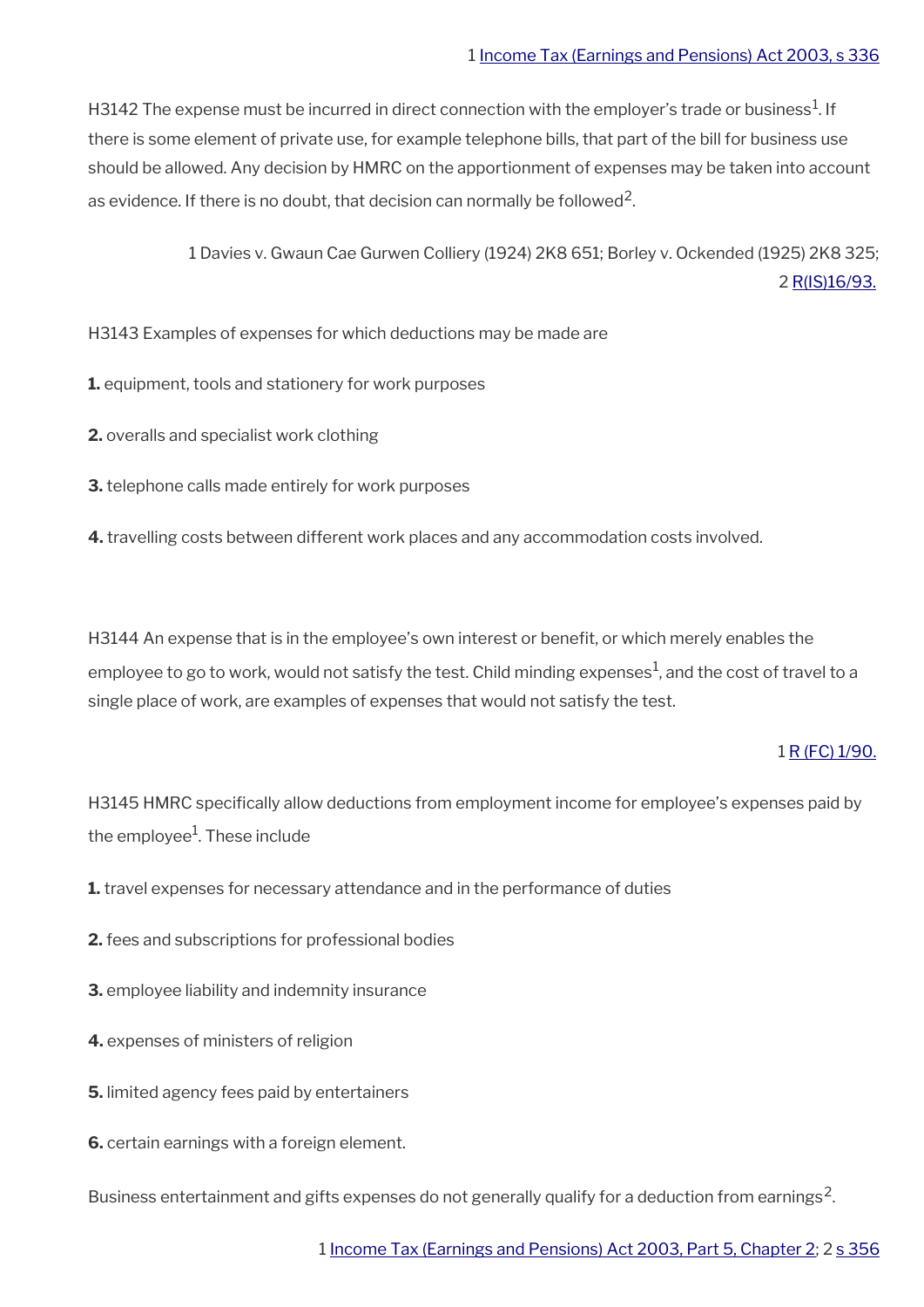# <span id="page-29-0"></span>**Service users**

H3160 Employed earnings do not include a payment of expenses made to a person who is involved in service user activity $^{\rm 1}$ .

1 [UC Regs, reg 55\(3\)\(b\)](http://www.legislation.gov.uk/uksi/2013/376/regulation/55)

## **Meaning of service user**

H3161 A service user is $<sup>1</sup>$ </sup>

**1.** a person who is being consulted by or on behalf of

**1.1** a body which has a statutory duty to provide services in the field of

**1.1.a** health **or**

**1.1.b** social care **or**

**1.1.c** social housing **or**

**1.2** a body which conducts research or undertakes monitoring for the purpose of planning or improving the services in **1.1**

in their capacity as a user, potential user, carer of a user or a person affected by those services **or**

**2.** a person who is being consulted by or on behalf of

**2.1** the Secretary of State in relation to social security or child support functions under relevant legislation2**or**

**2.2** a body which conducts research or monitoring in order to plan or improve the functions in **2.1**

in their capacity as a person affected or potentially affected by the exercise of those functions or the carer of such a person

**3.** the carer of a person consulted under **1.** or **2.**.

1 [UC Regs, reg 53\(2](http://www.legislation.gov.uk/uksi/2013/376/regulation/53)); 2 [E & T Act 73, s 2](http://www.legislation.gov.uk/ukpga/1973/50/section/2)

H3162 For the purposes of **H3161**, a service user is a person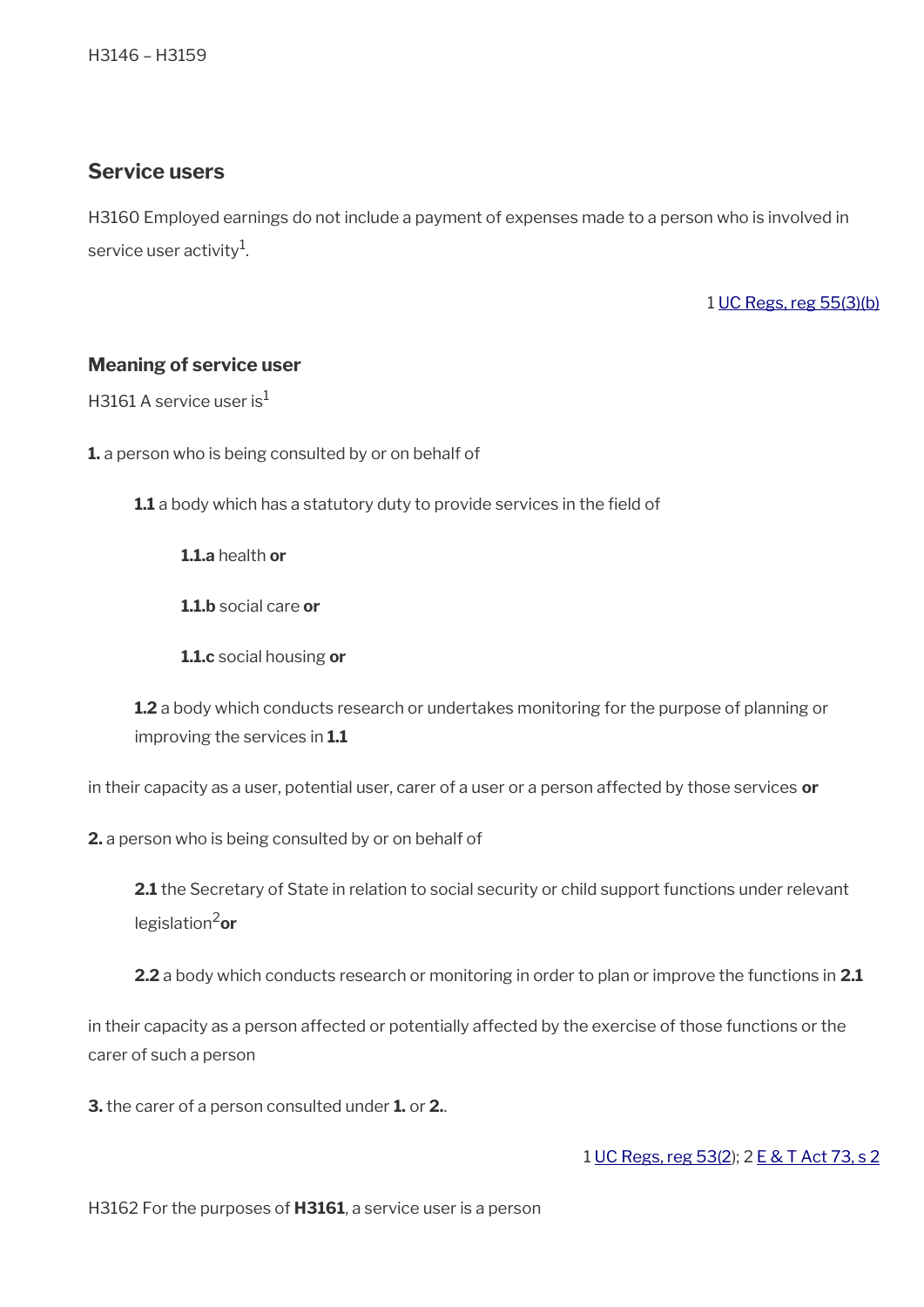## **1.1** has used **or**

- **1.2.** is using **or**
- **1.3** may potentially use **or**
- **1.4.** is otherwise affected by

the services referred to in **2. and**

**2.** where the services concerned are delivered by a body which has a statutory duty to provide services in the field of

- **2.1** health **or**
- **2.2** social care **or**
- **2.3** social housing **or**
- **2.4** social security **or**
- **2.5** child support **and**

**3.** who is consulted by the bodies in **2.** or by an alternative body (for example, educational establishments or voluntary and charitable organisations) who conduct

## **3.1** research **or**

- **3.2** monitoring **or**
- **3.3** planning

in order to improve services through user involvement.

# H3163 With regards to **H3161**, service users may also be described as

- **1.** experts-by-opinion **or**
- **2.** patients **or**
- **3.** potential patients **or**
- **4.** clients **or**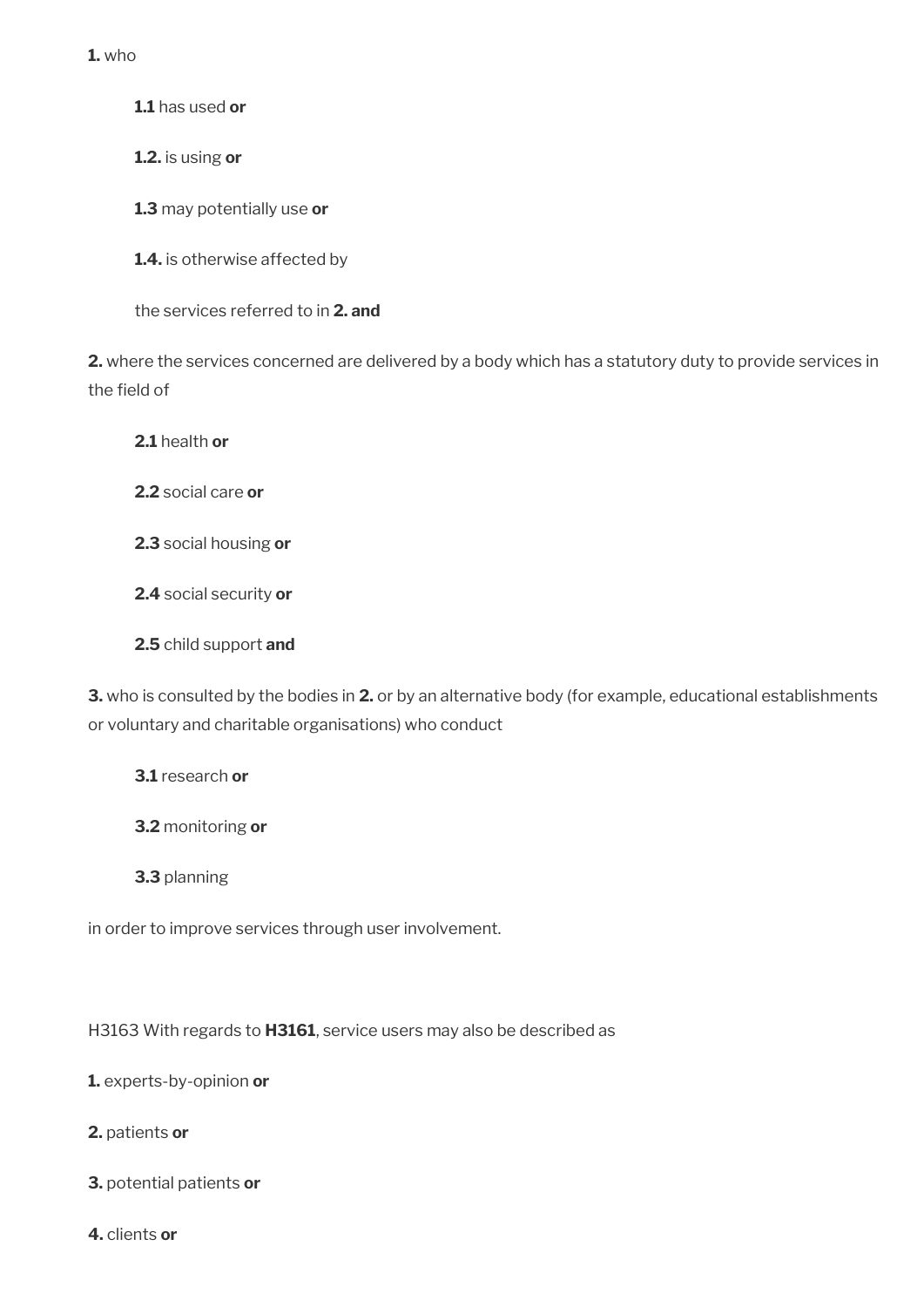**5.** carers **or**

**6.** focus groups.

H3164 With regards to **H3161**, a body that seeks to improve services through user consultation may describe the process as

**1.** service user and carer user involvement **or**

**2.** public involvement **or**

**3.** participation **or**

**4.** co-production **or**

**5.** Local Involvement Networks (LINks)

#### **Example 1**

Anton is an out-patient at his local hospital and attends there on a regular basis for treatment. He is in receipt of UC. Anton has volunteered to take part in a Patients' Forum which discusses the services and care provided by the hospital. In order to attend the meetings, Anton needs to get a taxi. The Health Trust pay Anton £40 for attending the meetings and also reimburse his travel expenses. The expenses for the taxi fare are reimbursed to him by the local Health Trust. The DM decides that the travel expenses do not count as employed earnings when calculating Anton's entitlement to UC but the £40 fee for attending the meeting is earned income.

#### **Example 2**

Donna is asked to help with improving discharge and aftercare services at her local NHS trust psychiatric hospital. Donna has experience of being admitted as an in-patient and of aftercare services. The trust invites Donna to participate in a planning seminar. The trust offers her a payment of £120 as a fee and reimburses her £10 travel expenses. The DM decides that the travel expenses do not count as employed earnings when calculating Donna's entitlement to UC, but the £120 fee is earned income.

#### **Example 3**

Brian is a full time carer for his wife who is severely disabled. He is invited to participate on a national steering group that is developing good practice guidelines for respite care. Brian is paid a fee of £20 for his participation. He is reimbursed his travel expenses of £90 and also £60 for the cost of a replacement carer for the time that he will be away. The DM decides that the travel expenses and the £60 for the replacement carer do not count as employed earnings when calculating Brian's entitlement to UC, but the £20 fee for his participation is earned income.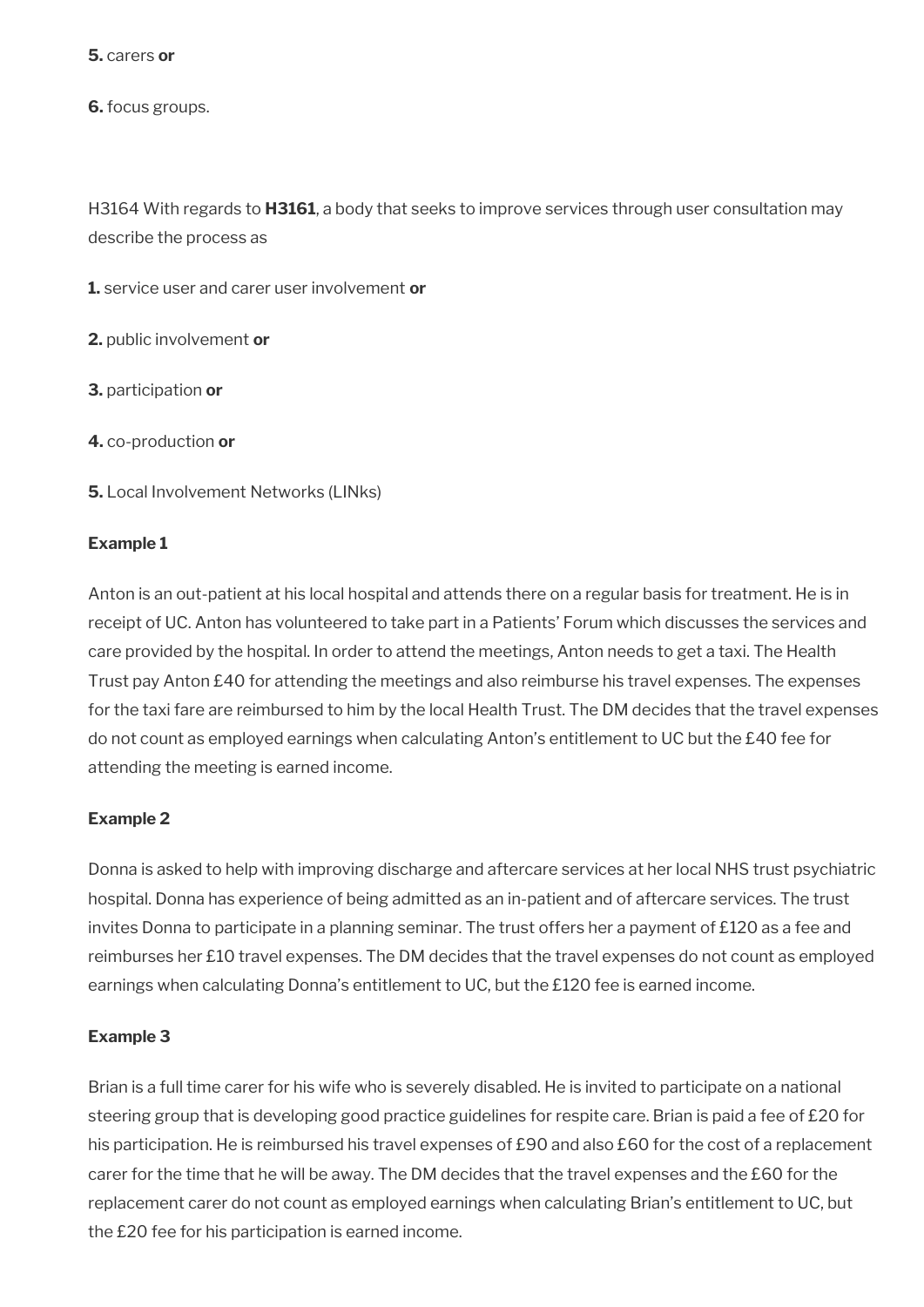## **Example 4**

Sally is invited by a local charity to provide feedback of her experience as a patient receiving treatment from a mental health service. The charity has been commissioned by an NHS trust to involve service users in monitoring the mental health service. Sally is paid a fee of £40 for her time and also accepts a reimbursement of £5 for a lunchtime meal. The DM decides that the expense for the meal does not count as employed earnings when calculating Sally's entitlement to UC, but the £40 fee is earned income.

## **Example 5**

Tony has rheumatoid arthritis. He is invited by a research team to join the steering group for a study investigating a new treatment for this condition. The research is funded by the NHS through the National Institute for Health Research and is being undertaken by a team at the university. The university pays Tony £75 for each meeting and reimburses his £20 travel expenses. The DM decides that the travel expenses do not count as employed earnings when calculating Tony's entitlement to UC, but the £75 fee received is earned income.

H3165 – H3169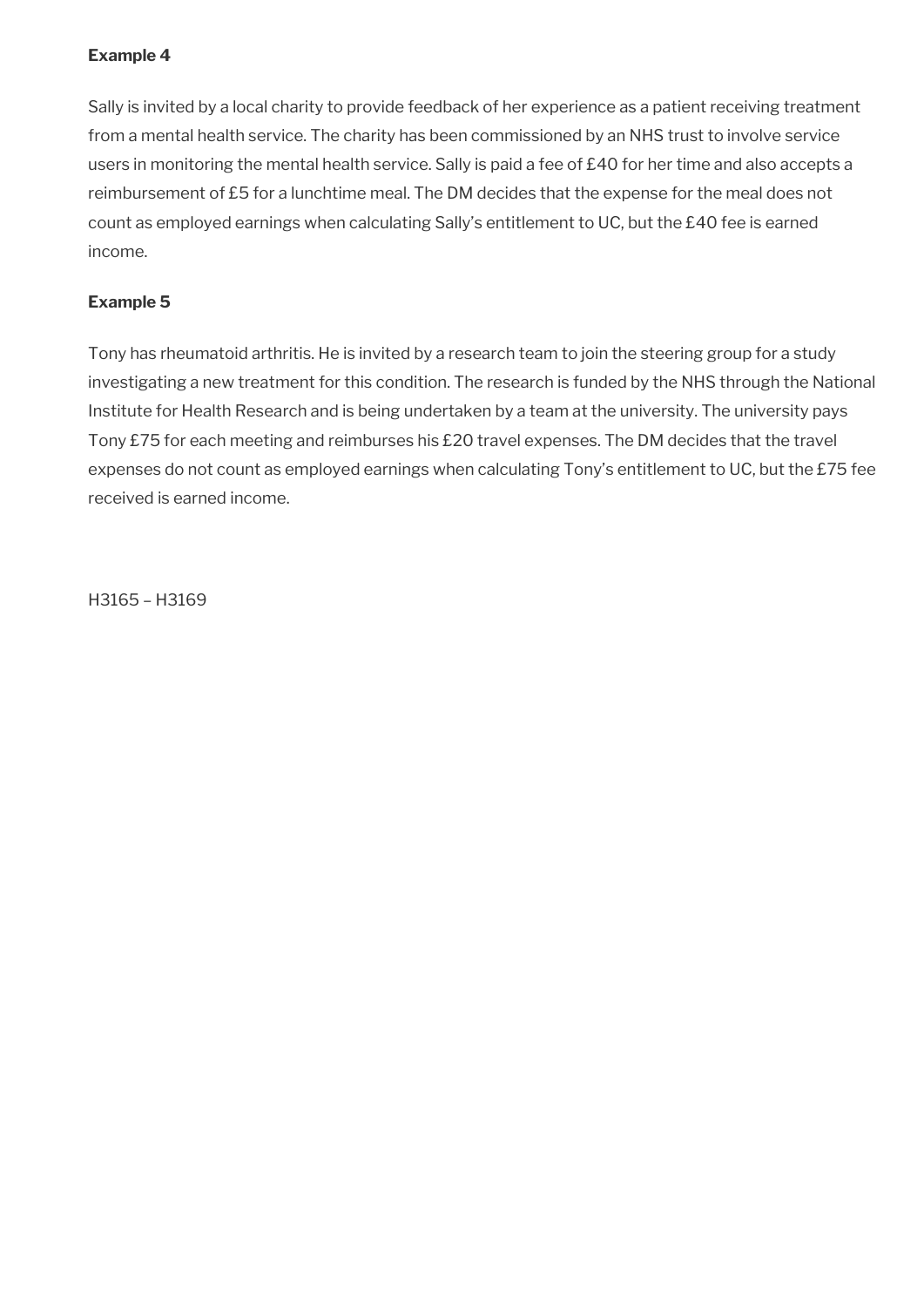# **Calculating the amount of earnings H3170 - H3179**

# **Calculating the amount of earnings**

H3170 When taking into account employed earnings (and the benefts treated as earnings) in respect of an assessment period, the DM should allow a deduction for

**1.** the total relievable pension contributions made in that period<sup>1</sup>and

**2.** any amounts of

- **2.1** income tax **and**
- **2.2** class 1 contributions

that have been deducted or paid in that assessment period2**and**

**3.** any amounts withheld as donations to charity in a scheme approved by HMRC in that assessment period<sup>3</sup>.

**Note 1:** The earnings figure provided by RTI or as a self-reported amount will be the claimant's gross taxable earnings. Gross taxable earnings already allow for pension contributions paid under "net pay arrangements" and charitable donations. DMs should be aware of this and ensure the deduction is not made twice.

# 1 [UC Regs, reg 55\(5\)\(a\)](http://www.legislation.gov.uk/uksi/2013/376/regulation/55); 2 [reg 55\(5\)\(b\);](http://www.legislation.gov.uk/uksi/2013/376/regulation/55) 3 [reg 55\(5\)\(c\)](http://www.legislation.gov.uk/uksi/2013/376/regulation/55)

**Note 2:** From April 2016 the Scottish Government can set its own rate of income tax<sup>1</sup>. DMs should ensure that the correct tax rate is used – see A**ppendix 1** to this chapter.

# 1 [the Social Security \(Scottish Rate of Income Tax etc.\) \(Amendment\) Regulations 2016](http://www.legislation.gov.uk/uksi/2016/233/contents/made)

H3171 A relievable pension contribution means $^1$  a contribution paid to a registered pension scheme by or on behalf of a member of that scheme. This means that the contribution can be paid by the individual member, who must be a relevant UK individual, or by a third party on behalf of the individual member.

# 1 [UC Regs, reg 53](http://www.legislation.gov.uk/uksi/2013/376/regulation/53); [Finance Act 2004, s 188](http://www.legislation.gov.uk/ukpga/2004/12/section/188)

H3172 A relevant UK individual means $<sup>1</sup>$ </sup>

**1.** a person with earnings chargeable to UK income tax **or**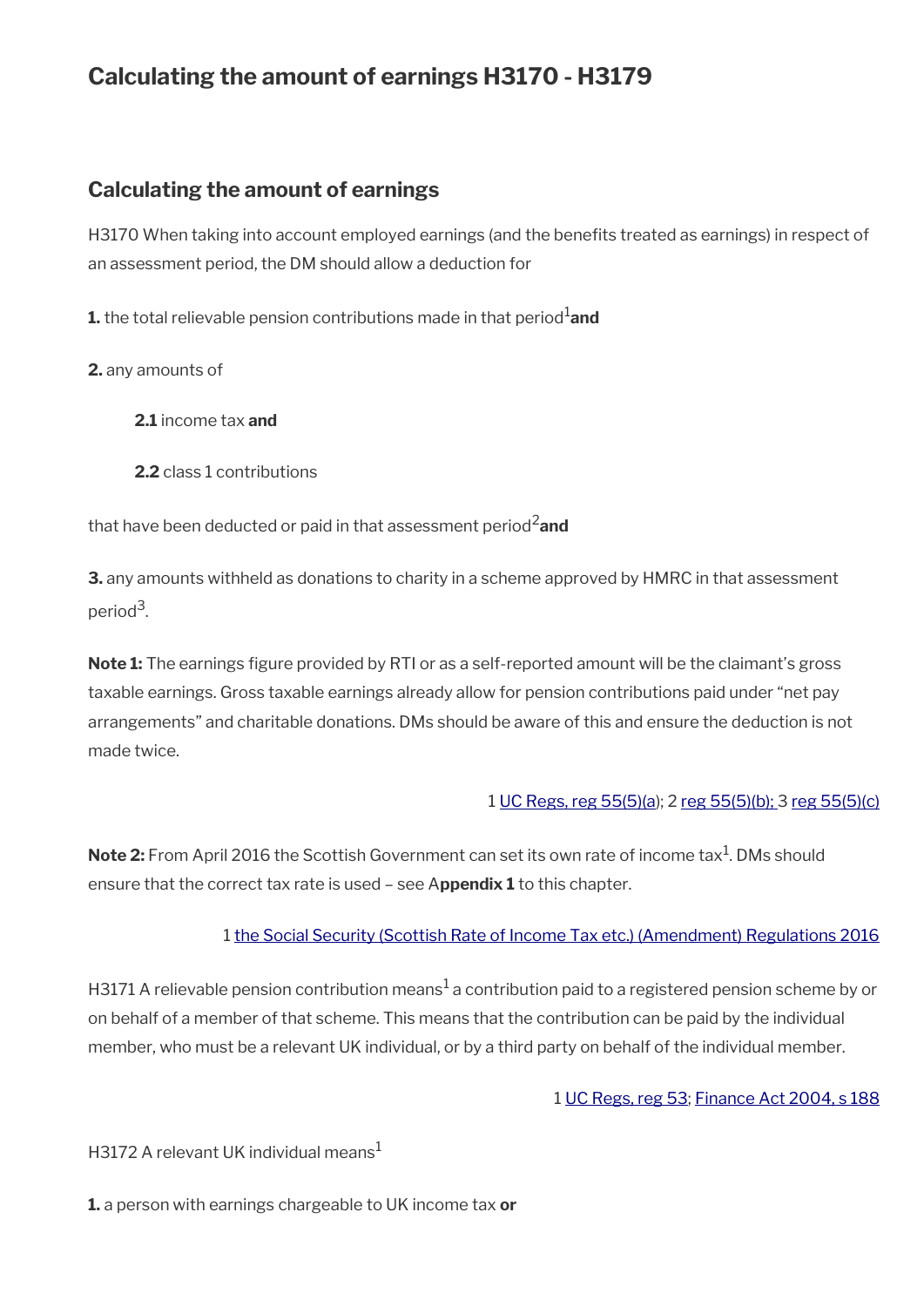**2.** a person resident in the UK for some time of the year **or**

**3.** a person was resident in the UK both at some time during the five tax years immediately before that year and when that person became a member of the pension scheme **or**

**4.** a person, or their spouse, who has for the tax year general earnings from overseas Crown employment subject to UK tax.

1 [Finance Act 2004, s 189](http://www.legislation.gov.uk/ukpga/2004/12/section/189)

H3173 A contribution will not be a relievable pension contribution if it falls into

**1.** contributions after age 75<sup>1</sup>

**2.** life assurance premium contributions<sup>2</sup>

**3.** contributions paid by employers<sup>3</sup>

**4.** age related or minimum payments $^4$ .

1 [Finance Act 2004, s 188\(3\)\(a](http://www.legislation.gov.uk/ukpga/2004/12/section/188)); 2 [s 188\(3\)\(aa\); 3](http://www.legislation.gov.uk/ukpga/2004/12/section/188) [s 188\(3\)\(b](http://www.legislation.gov.uk/ukpga/2004/12/section/188)); 4 [s 188\(3\)\(c\)](http://www.legislation.gov.uk/ukpga/2004/12/section/188)

H3174 – H3179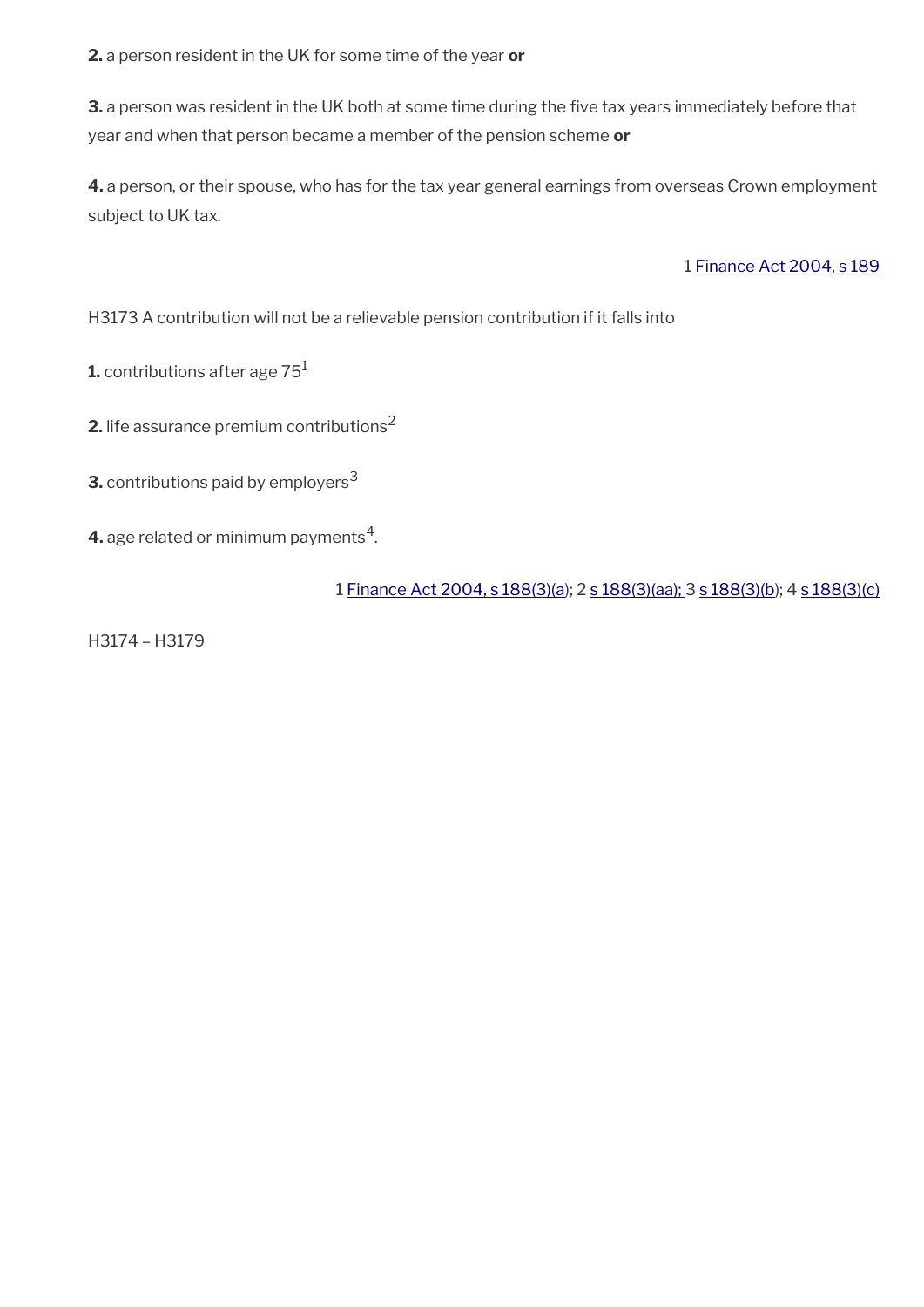# **Trade disputes H3180 - H3189**

# **Trade disputes**

H3180 Where a person who has had employed earnings

**1.** has withdrawn their labour in a trade dispute **and**

**2.** is still subject to their employment contract

the DM must treat that person as possessing earnings of the same level they would have had if they were not taking action in a trade dispute $^1\!\!$ 

#### 1 [UC Regs, reg 56](http://www.legislation.gov.uk/uksi/2013/376/regulation/56)

H3181 A trade dispute means $^1$  a dispute between workers and their employer which relates wholly or mainly to one or more of

**1.** terms and conditions of employment, or the physical conditions in which any workers are required to work

**2.** engagement or non-engagement, or termination or suspension of employment or the duties of employment, of one or more workers

**3.** allocation of work or the duties of employment between workers or groups of workers

**4.** matters of discipline

**5.** a worker's membership or non-membership of a trade union

**6.** facilities for officials of trade unions

**7.** machinery for negotiation or consultation, and other procedures, including the recognition by employers or employers' associations of the right of a trade union to represent workers in such negotiation or consultation or in the carrying out of such procedures.

1 [UC Regs, reg 2](http://www.legislation.gov.uk/uksi/2013/376/regulation/2); [Trade Union and Labour Relations \(Consolidation\) Act 1992, s 244](http://www.legislation.gov.uk/ukpga/1992/52/section/244)

#### **Example**

Richard works for an insurance company and his normal monthly earnings are £490. The trade union to which he belongs has voted to go on strike. Richard will be joining the strike. Whilst on strike, Richard's employer will not be paying him any wage. The DM treats Richard as having monthly earnings of £490 for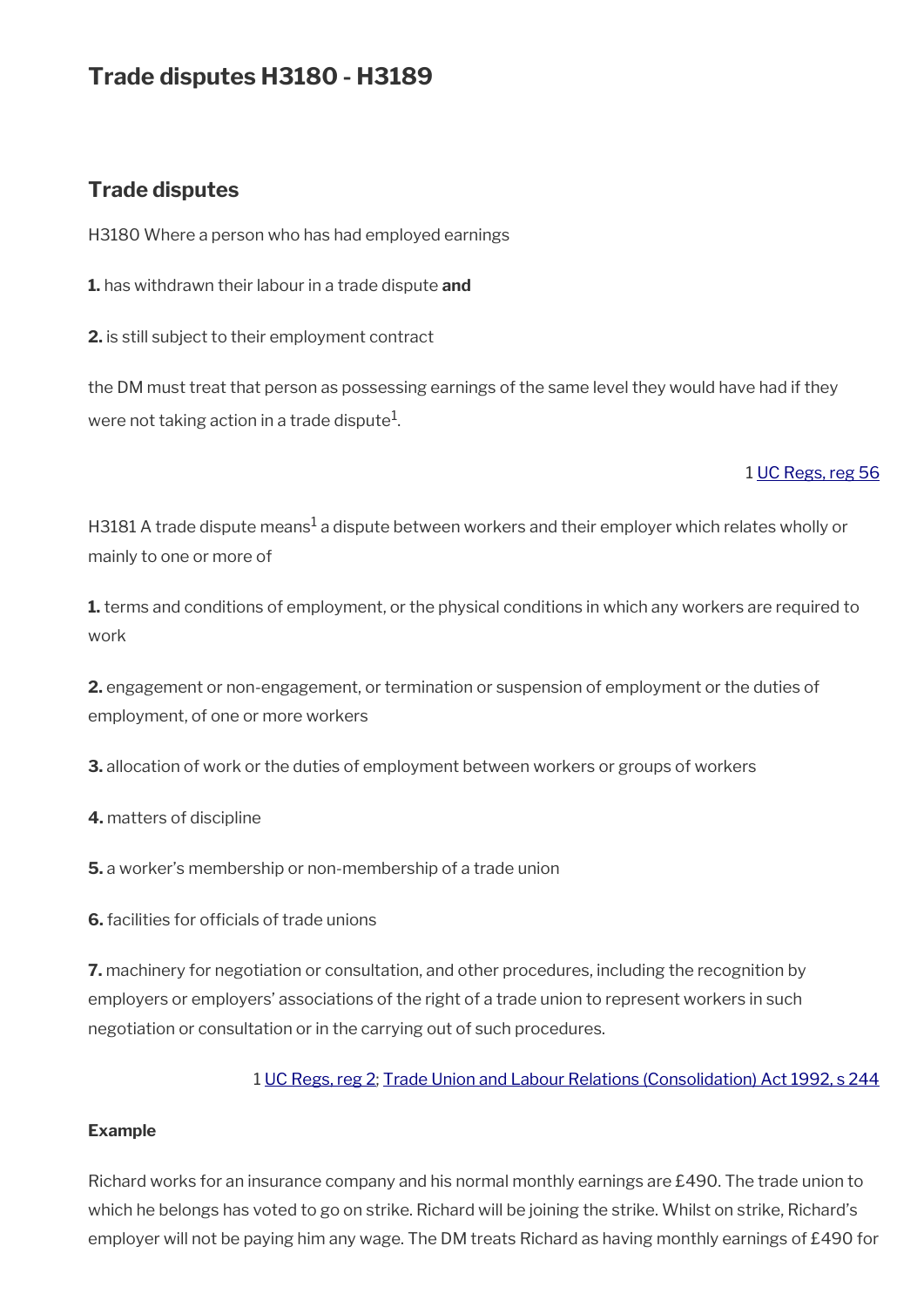the purposes of UC.

H3182 – H3189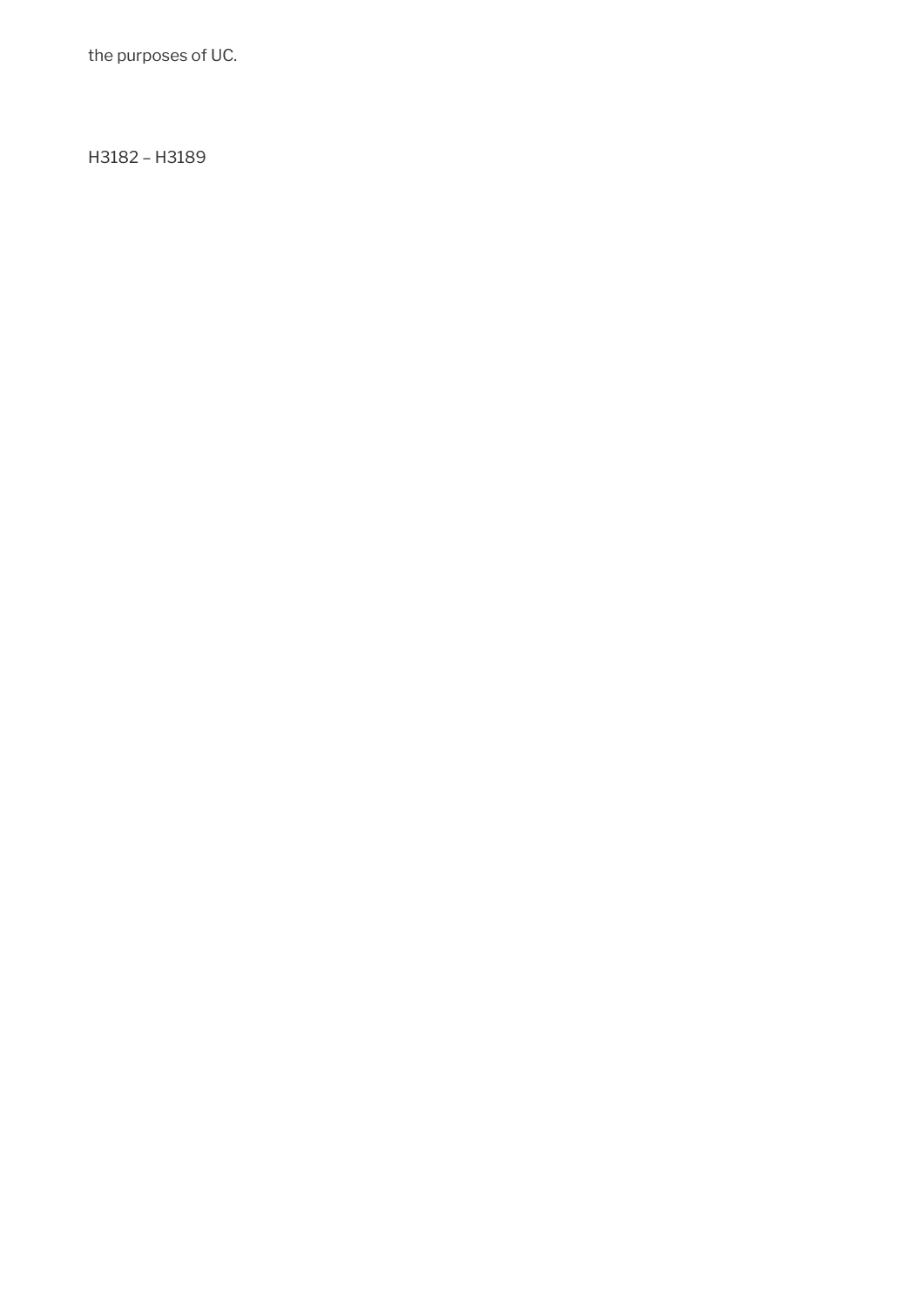# **Earnings information H3190 - H3199**

# **Earnings information**

H3190 For claimants who are engaged in employment in respect of which their employer is not an RTI employer then they must provide such information for the purposes of calculating their earned income as the DM may require $^{\rm 1}$ .

#### 1 [UC Regs, reg 61\(1\)](http://www.legislation.gov.uk/uksi/2013/376/regulation/61)

H3191 [\[See ADM Memo 27/20\]](https://intranet.dwp.gov.uk/manual/advice-decision-making-adm/2720-universal-credit-earned-income-amendment-regulations-2020) Where a claimant is, or has been, engaged in an employment in respect of which their employer is an RTI employer then

**1.** the amount of their employed earnings for each assessment period is to be based on the PAYE information reported to HMRC and received by the Secretary of State from HMRC in that assessment period **and**

**2.** for an assessment period in which no information is received from HMRC, the amount of earnings is taken to be nil $^{\rm 1}$ .

#### 1 [UC Regs, reg 61\(2\)](http://www.legislation.gov.uk/uksi/2013/376/regulation/61)

#### **Example 1**

Pontus is in receipt of UC and also works in the club shop of his local football club. His employer's normal payday is the 15th of each month and his UC assessment period runs from the 16th to 15th of each month. Pontus was due to be paid on 15th October but due to an internal delay by his employer's payroll department, his wages for the period ending 15th October were not paid until 16th October. On the same day, HMRC reported these earnings to DWP via the RTI interface.

For UC purposes, these earnings are not late – there has been no failure in the RTI interface. The earnings are to be taken into account in the assessment period in which the RTI information is received – this will be the assessment period which runs from 16th October to 15th November.

#### **Example 2**

Isla is on a zero hours contract for an RTI employer. Her employer's normal payday is the last day of each month and her UC assessment period begins on the 1st of each month.

HMRC reported Isla's earnings for the period ending 31st January to DWP via the RTI interface on 1st February. On 28th February, HMRC reported Isla's earnings for the period ending 28th February to DWP via the RTI interface.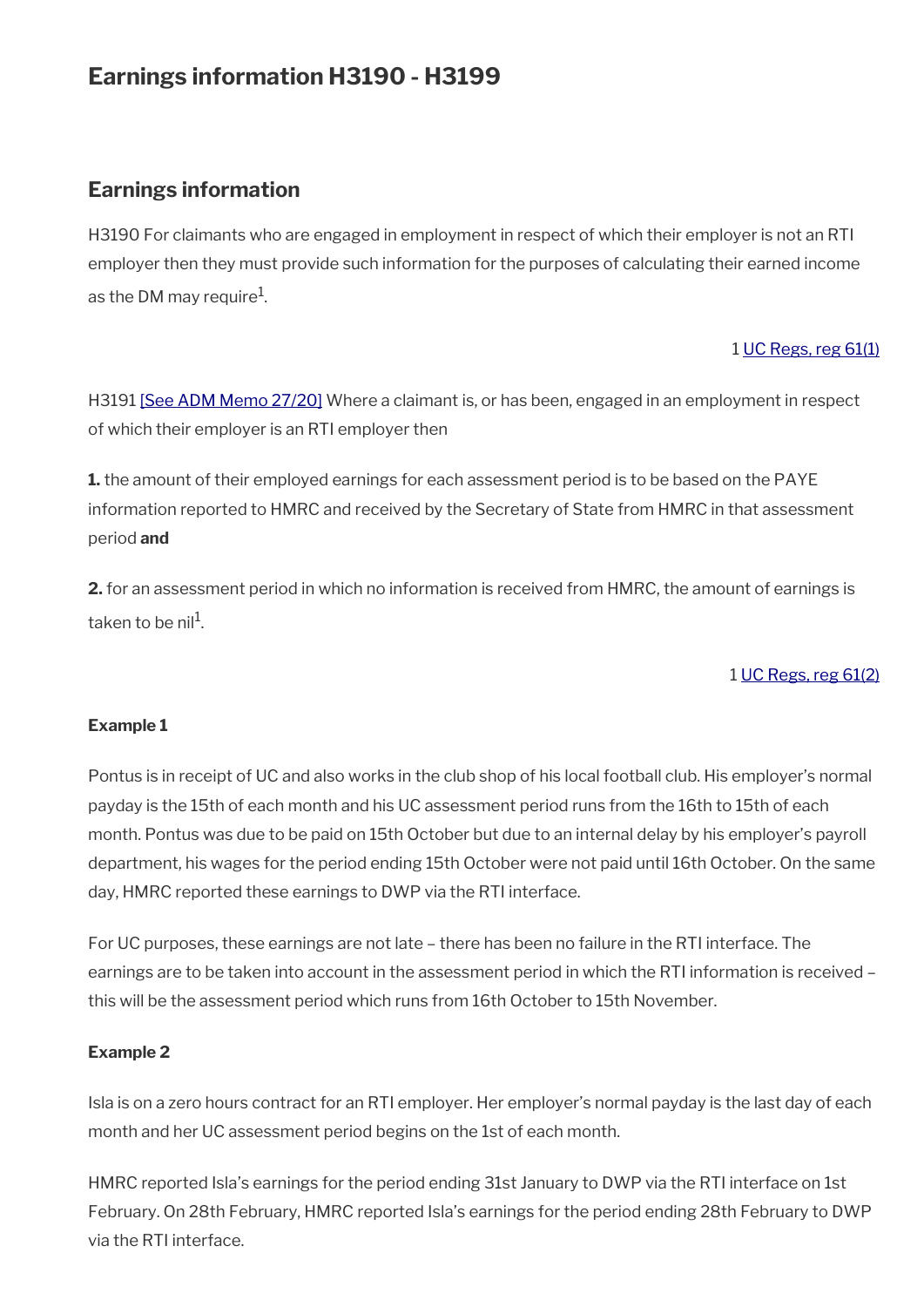For the purposes of calculating Isla's UC entitlement, this means that no earnings will be taken into account in the assessment period running from 1st to 31st January.

In the assessment period that runs from 1st February to 28th February Isla's earnings will include those notifed to DWP on 1st February **and** 28th February.

H3192 However, the DM can decide that ADM **H3191** does not apply when the DM considers that

**1.** the information from the employer is not likely to be sufficiently accurate or timely **or** 

**2.** in respect of a particular assessment period where

**2.1** no information is received from HMRC and that this is likely to be due to a failure to report information (including computer failure in relation to systems operated by HMRC, the employer or any other person) **or**

**2.2** the information received from HMRC is incorrect or that the payment does not fall within the meaning of employed earnings (<u>see **H3020** et seq</u>)<sup>1</sup>.

#### 1 [UC Regs, reg 61\(3\)](http://www.legislation.gov.uk/uksi/2013/376/regulation/61)

H3193 If the DM decides that ADM **H3191** does not apply then a decision must be made as to the amount of a person's employed earnings using such information or evidence as the DM sees fit $^1$ . A person must also provide such information for the calculation of earned income as the DM may require<sup>2</sup>.

#### 1 [UC Regs, reg 61\(4\);](http://www.legislation.gov.uk/uksi/2013/376/regulation/61) 2 [reg 61\(1\)](http://www.legislation.gov.uk/uksi/2013/376/regulation/61)

#### **Example 1**

Joanne works in a small garage and has made a claim for UC. Her employer has had problems reporting Joanne's earnings to HMRC due to IT problems. In order to calculate Joanne's award of UC, Joanne is asked to self-report the earnings she receives from this employer through the self-reported earnings tool. Joanne may be asked to produce verifcation of those earnings, for example a wage slip.

#### **Example 2**

Felix works in a small sheet metal factory and receives UC. His AP runs from the 17th to 16th. Felix is paid on 13th April but his employer delays reporting the payment to HMRC until 17th April - the AP after it was actually received. Felix reports the discrepancy to the department and provides his wage slip and a bank statement as evidence. The DM accepts Felix's evidence and decides no information was received from HMRC because the employer failed to report the information on time. The DM makes a decision that the wage notifed by RTI on 17th April should be taken into account when it was received – in the AP running 17th to 16th April.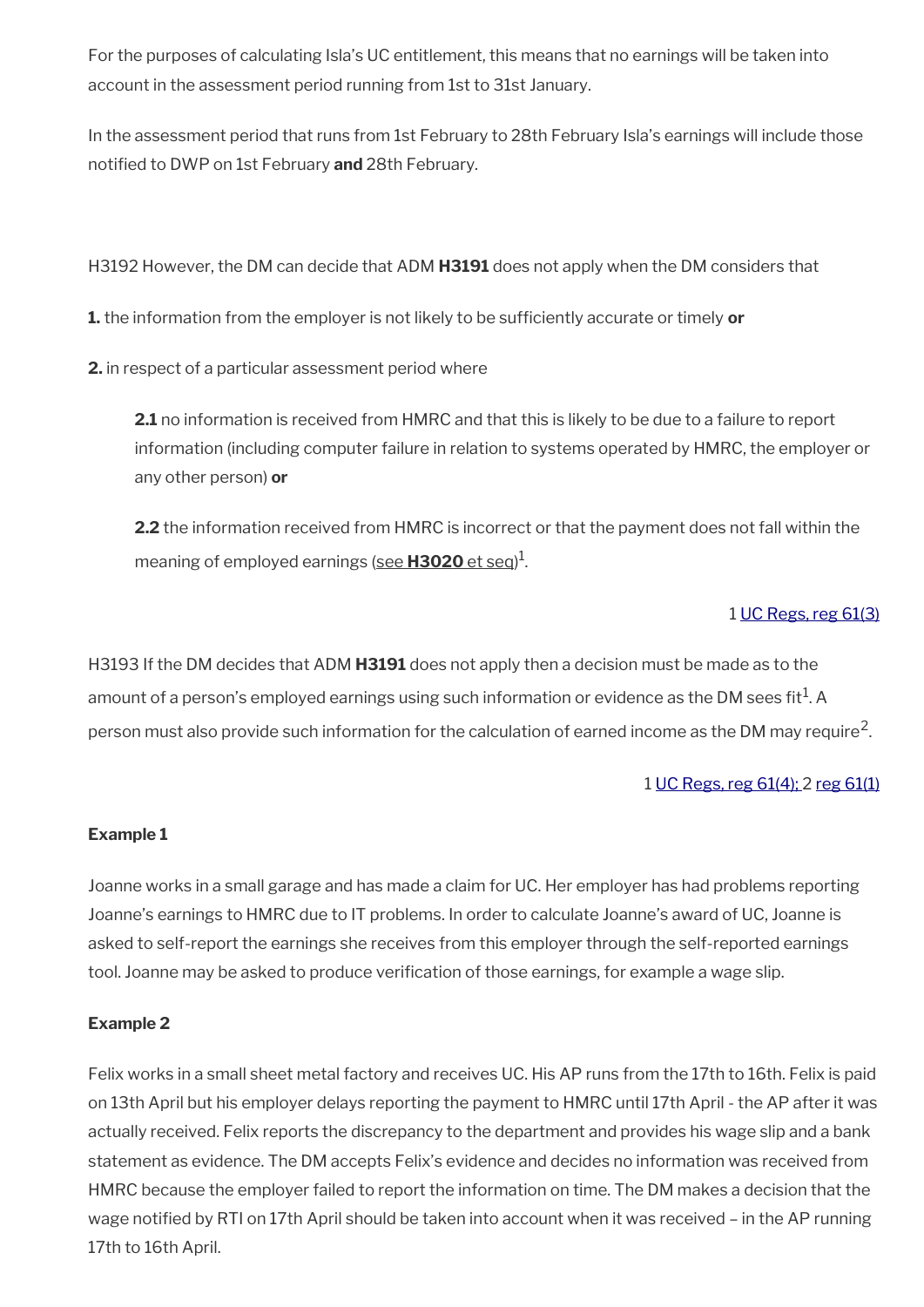#### **Example 3**

Marcelo works in his local hospital as a porter and receives UC. His AP runs from the 28<sup>th</sup> to 27<sup>th</sup> and his payday is the 28<sup>th</sup> of each month. In the AP 28<sup>th</sup> January to 27<sup>th</sup> February, RTI reports no earnings. In the AP 28<sup>th</sup> February to 27<sup>th</sup> March, RTI reports earnings of £1,430 with a 3<sup>rd</sup> party deduction of £680. This leaves a nil UC award in this AP. In the AP 28<sup>th</sup> March to 27<sup>th</sup> April, RTI reports earnings of £300. In the AP 28<sup>th</sup> April to 27<sup>th</sup> May, RTI reports earnings of £1,455 with a 3<sup>rd</sup> party deduction of £300. This again leaves Marcelo with a nil UC award in this AP.

Marcelo contacts his work coach and provides wage slips as evidence of the earnings he was due to be paid, and bank statements confrming the amounts and dates of the earnings that he received in this period. This evidence shows that Marcelo received £680 in the AP 28<sup>th</sup> January to 27<sup>th</sup> February, £750 in the AP 28<sup>th</sup> February to 27<sup>th</sup> March, £475 in the AP 28<sup>th</sup> March to 27<sup>th</sup> April and £980 in the AP 28<sup>th</sup> April to 27<sup>th</sup> May.

The DM accepts Marcelo's evidence and decides no evidence was received from HMRC in the AP 28<sup>th</sup> January to 27<sup>th</sup> February because the employer failed to report the information on time. In the following three APs, the DM decides that the information received from the employer via HMRC was not sufficiently accurate. The DM decides that Marcelo's earnings in each of the APs affected is to be the amount that he received in those APs, as evidenced by his wage slips and bank statements.

H3194 [\[See ADM Memo 27/20\]](https://intranet.dwp.gov.uk/manual/advice-decision-making-adm/2720-universal-credit-earned-income-amendment-regulations-2020) In cases where ADM **H3191** does not apply and the DM is making a decision on the amount of the claimant's earnings in accordance with ADM **H3193**, the DM can

**1.** treat a payment of employed earnings as received in a later assessment period to the one in which the payment was actually received (for example where the DM received or would have expected to receive the information or evidence in the later period) **or**

**2.** where a payment of employed earnings has been taken into account in that decision, disregard information received from HMRC about the same payment $^{\mathrm{1}}$ .

This also applies where a decision is made in the situation described in A4311<sup>2</sup>.

1 [UC Regs, reg 61\(5\);](http://www.legislation.gov.uk/uksi/2013/376/regulation/61) 2 [reg 61\(6\)](http://www.legislation.gov.uk/uksi/2013/376/regulation/61)

H3195 – H3199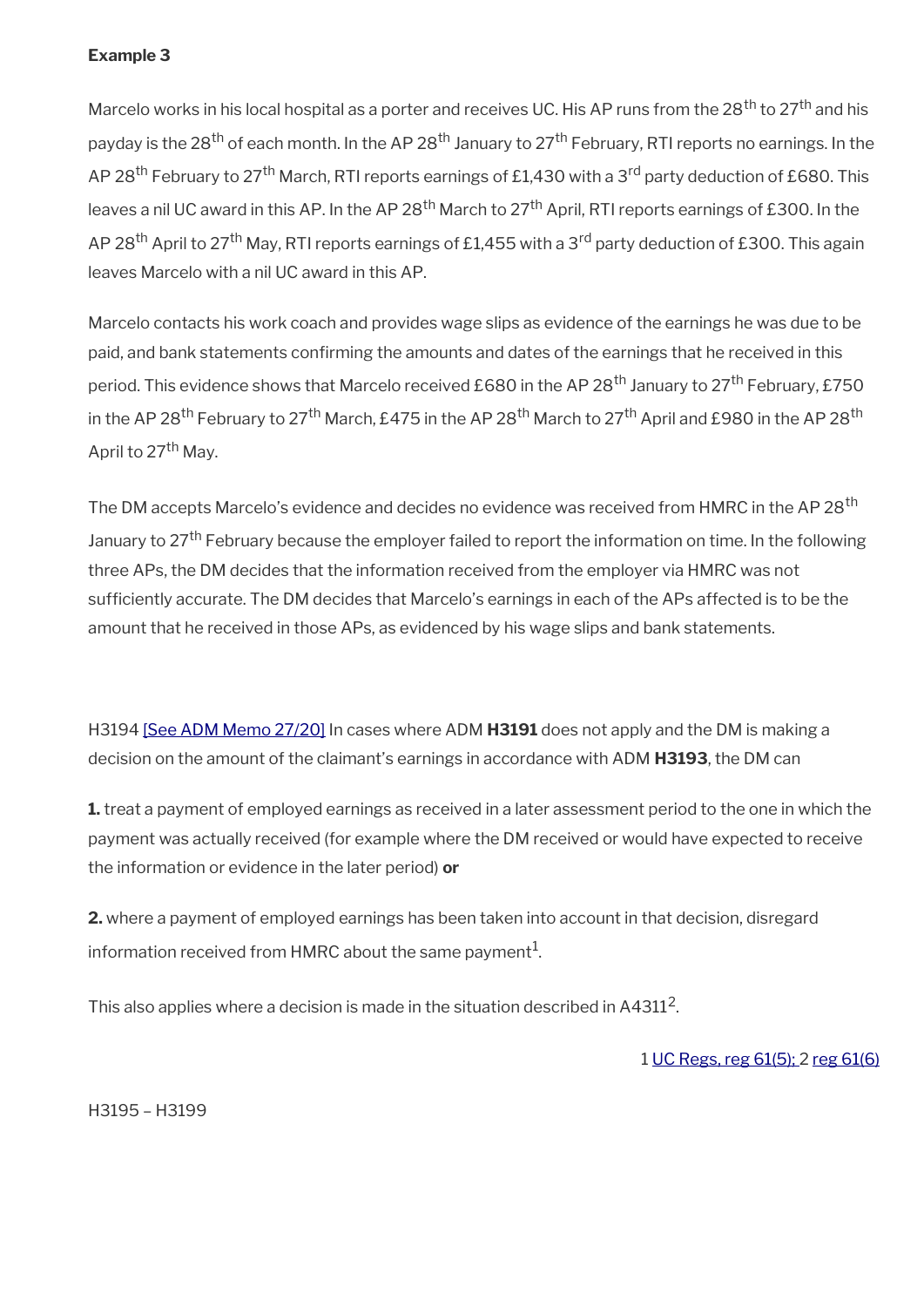# **Notional earnings H3200 - H3299**

## **Notional earnings**

[Notional earnings](#page-40-1) H3200

[Deprivation of earned income H](#page-40-0)3201 - H3219

[Notional earnings and the performance of a service](#page-43-0) H3220 - H3249

[Calcualtion of gross earnings H](#page-47-0)3250 - H3269

[Amount to be taken into account](#page-49-0) H3270 H 3276

[Onus of proof](#page-51-0) H3272 - H3299

## <span id="page-40-1"></span>**Notional earnings**

H3200 Notional earnings are earnings which the claimant does not actually have but which they are treated as possessing. For UC there are two situations where notional earnings apply. These are

**1.** deprivation of earned income<sup>1</sup>and

**2.** where work is performed for no payment or payment at a rate less than that would be normally paid for the work<sup>2</sup>.

All such amounts are to be treated as earned income.

1 [UC Regs, reg 60\(1\);](http://www.legislation.gov.uk/uksi/2013/376/regulation/60) 2 [reg 60\(3\)](http://www.legislation.gov.uk/uksi/2013/376/regulation/60)

## <span id="page-40-0"></span>**Deprivation of earned income**

H3201 In a case

**1.** where

**1.1** a person has deprived themselves **or**

**1.2** an employer has arranged for a person to be deprived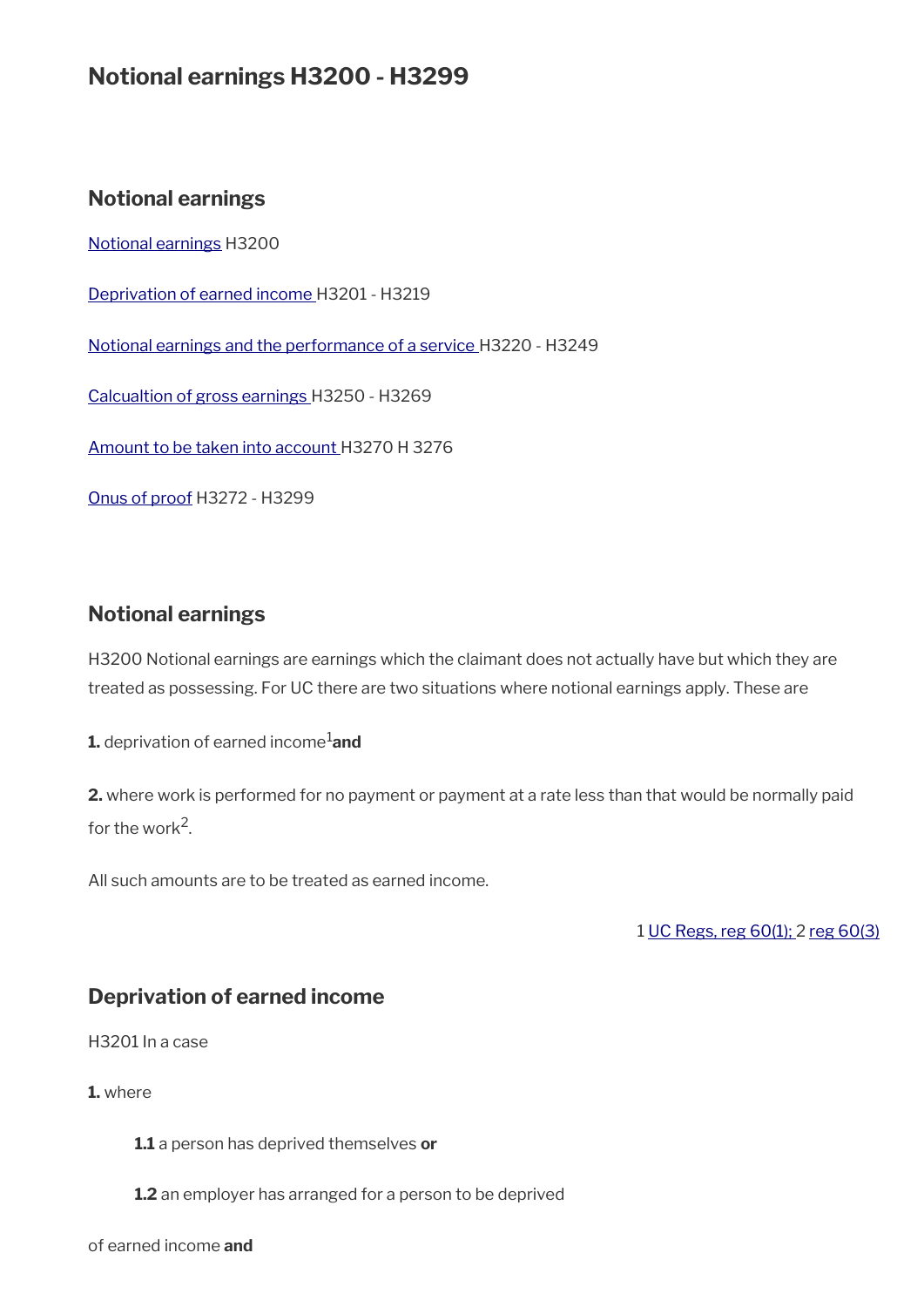**2.** the purpose of the deprivation was to

- **2.1** secure entitlement to UC **or**
- **2.2** increase the amount of UC

then that person must be treated as being in possession of that earned income $^1\!$ 

#### 1 [UC Regs, reg 60\(1\)](http://www.legislation.gov.uk/uksi/2013/376/regulation/60)

H3202 The purpose of

**1.** securing entitlement to UC **or**

**2.** increasing the amount of UC

has to be treated as existing where entitlement or higher entitlement to UC did in fact result following the deprivation and the DM is of the view that this was an intended and foreseeable consequence $^1\!$ 

#### 1 [UC Regs, reg 60\(2\)](http://www.legislation.gov.uk/uksi/2013/376/regulation/60)

#### **Meaning of deprive**

H3203 The word "deprive" is an ordinary English word. Its meaning is not a question of law. It should be given a normal everyday meaning $^{\rm 1}$ .

#### 1 [R\(SB\) 38/85.](../file/876496/download/R%2528SB%2529%252038%252F85..pdf)

H3204 Claimants will have deprived themselves of earned income, if, because of their own actions, they no longer have that income. Claimants will still have deprived themselves of income whether or not another income has replaced the original income $^1\!$ 

#### 1 [R\(SB\) 40/85.](../file/876497/download/R%2528SB%2529%252040%252F85..pdf)

H3205 Claimants cannot deprive themselves of income that they have already received. If a payment of earned income is received it is actual income and should be taken into account in the normal way.

H3206 A deprivation of income may occur where a claimant's income is reduced to repay an overpaid income. The DM should decide if a significant reason for the reduction is to get or increase the amount of UC. DMs should bear in mind that the repayment of a

**1.** legally enforceable **and**

**2.** immediately repayable

debt cannot be for the purpose of increasing or getting UC $^{\rm 1}$ .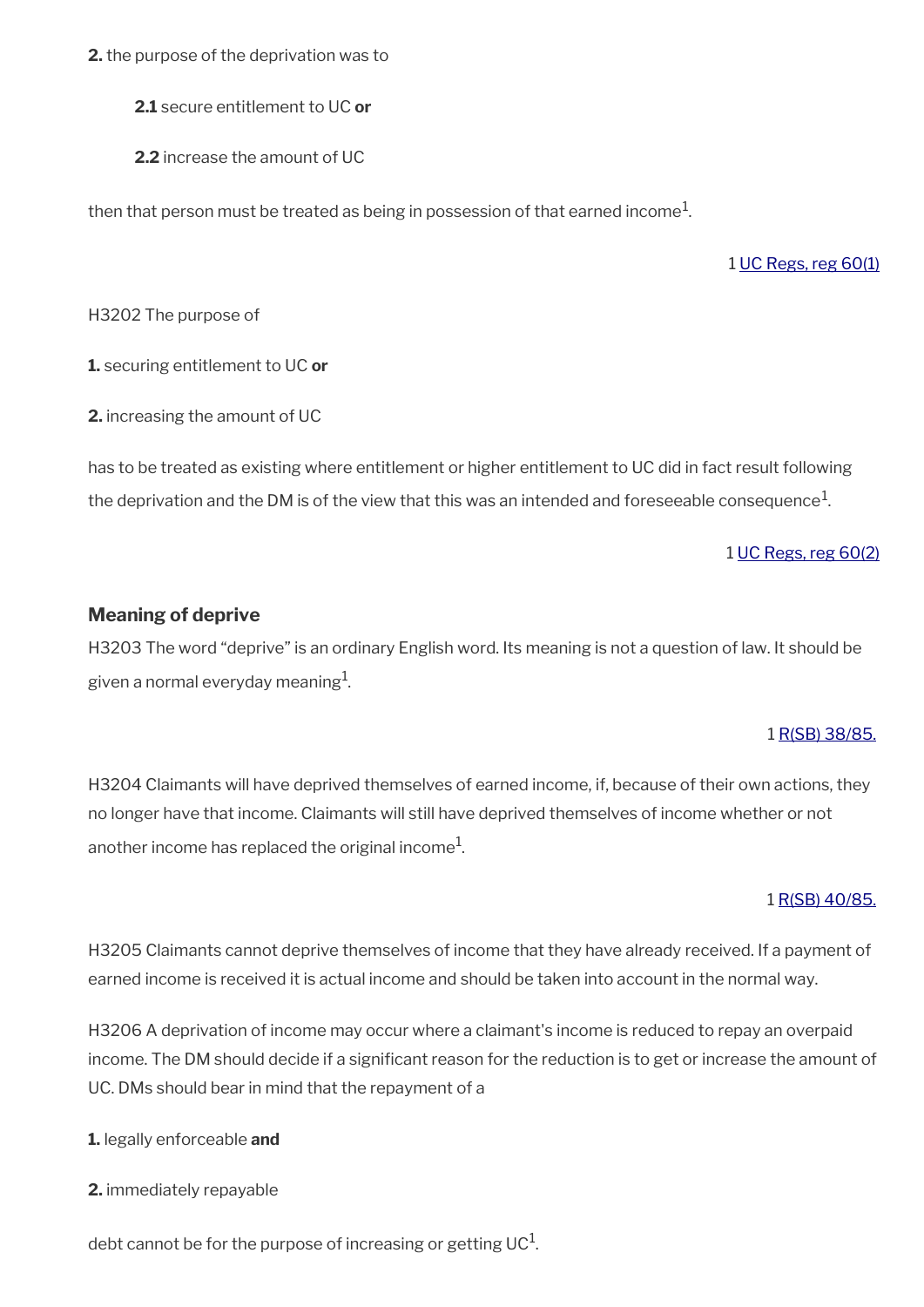#### **Questions for consideration**

H3207 The DM should consider the questions in **H3210** – **H3216** where claimants appear to have deprived themselves of earned income.

H3208 – H3209

#### **Has a deprivation of earned income happened?**

H3210 Deprivation will have happened if a person

**1.** gives up **or** 

**2.** transfers to another person

an income due to be received.

H3211 The claimant has to prove that an income is no longer received. Once the DM has shown that a claimant was receiving an income it is up to the claimant to prove it is no longer paid. If the claimant cannot do this the DM should decide that the income is still being received. The income should be taken into account as actual income $^{\rm 1}$ .

#### 1 [R\(SB\) 38/85.](../file/876499/download/R%2528SB%2529%252038%252F85..pdf)

#### **Was the purpose of the deprivation to get or increase the amount of UC?**

H3212 There may be more than one reason for a person disposing of an income. Only one of those reasons might be getting or increasing UC $^{\rm 1}$ .

#### 1 [R\(SB\) 38/85.](../file/876500/download/R%2528SB%2529%252038%252F85..pdf)

H3213 Getting or increasing UC need not be the most important reason for disposing of an income but it must be a significant reason $^{\rm 1}$ .

#### 1 [R\(SB\) 40/85.](../file/876501/download/R%2528SB%2529%252040%252F85..pdf)

H3214 It is unlikely that there will be direct evidence that a deprivation was for the purpose of getting beneft. Decide on a person's reasons for disposing of an income after considering all the facts of the case. These may include

**1.** the person's explanations

**2.** the timing of the disposal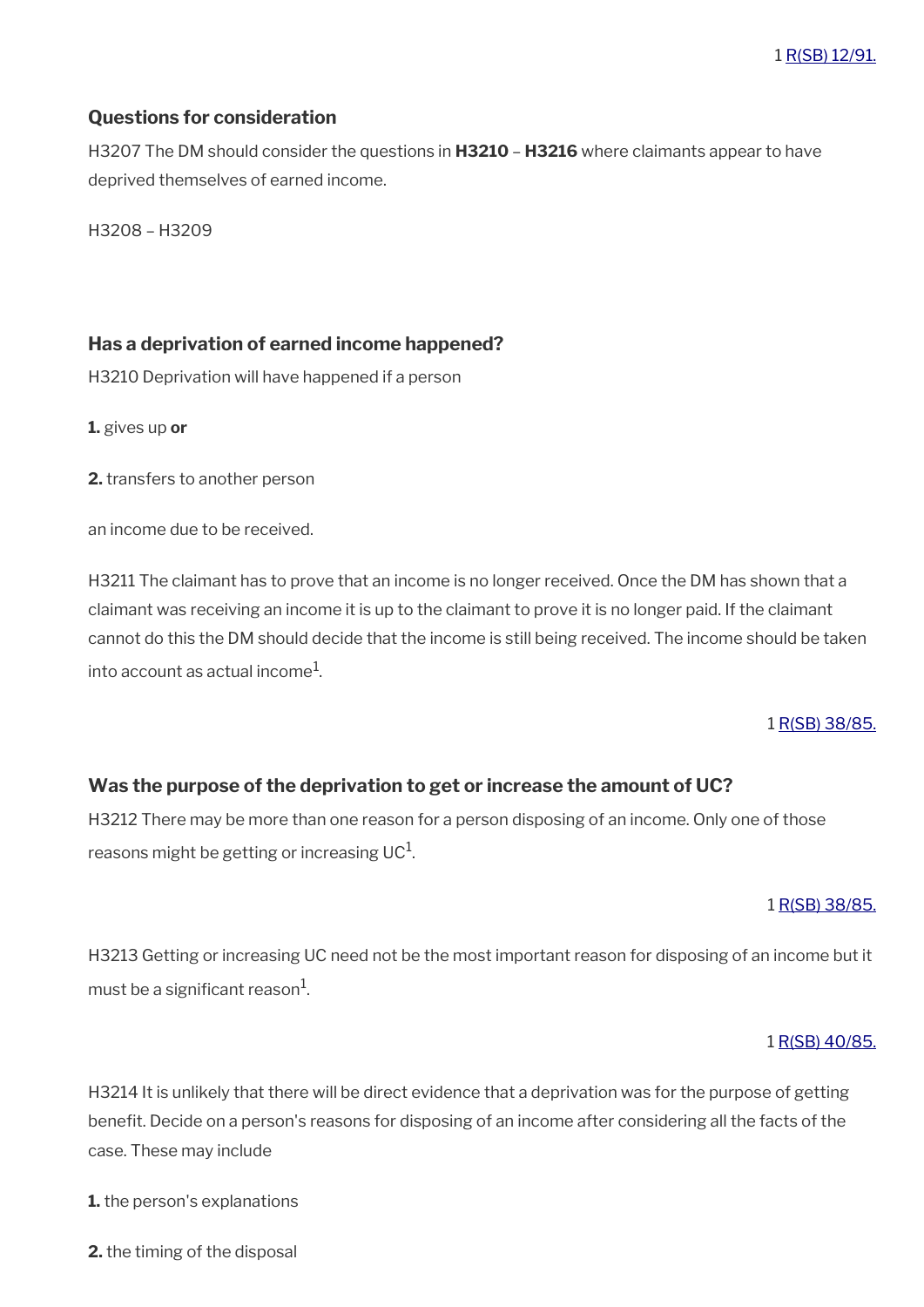**3.** the claimant's knowledge of the benefit system

**4.** the likelihood of a benefit claim at the time of the deprivation.

H3215 When considering claimants' intentions in depriving themselves of income the DM should consider what account of the claimant's intentions best explains the facts of the case. If the best explanation of the deprivation is that a signifcant reason for the disposal was getting or increasing UC the DM should calculate a notional income.

## **Timing of the disposal of income?**

H3216 DMs should carefully consider the timing of a disposal of income as

**1.** a claim for UC made shortly after the disposal of an income may indicate that getting or increasing UC was a significant reason for the disposal

**2.** a claim for UC made a long time after the disposal of an income is less likely to indicate that getting or increasing UC was a significant reason for the disposal. But if there is evidence that a claimant was considering claiming UC at a later date, the deprivation may still have been for getting or increasing benefit.

H3217 – H3219

# <span id="page-43-0"></span>**Notional earnings and the performance of a service**

H3220 The DM should treat the claimant as having notional earnings where<sup>1</sup>

**1.** they perform a service for another person **and** 

**2.** that other person

**2.1** makes no payment of earnings **or** 

**2.2** pays less than the rate paid for comparable services in that location **and**

**3.** the means of that other person are sufficient to pay for, or pay more, for those services.

#### 1 [UC Regs, reg 60\(3\)](http://www.legislation.gov.uk/uksi/2013/376/regulation/60)

H3221 The amount of notional earnings which a claimant is treated as having is the amount of pay that would be reasonable for the provision of those services $^{\mathrm{1}}$ .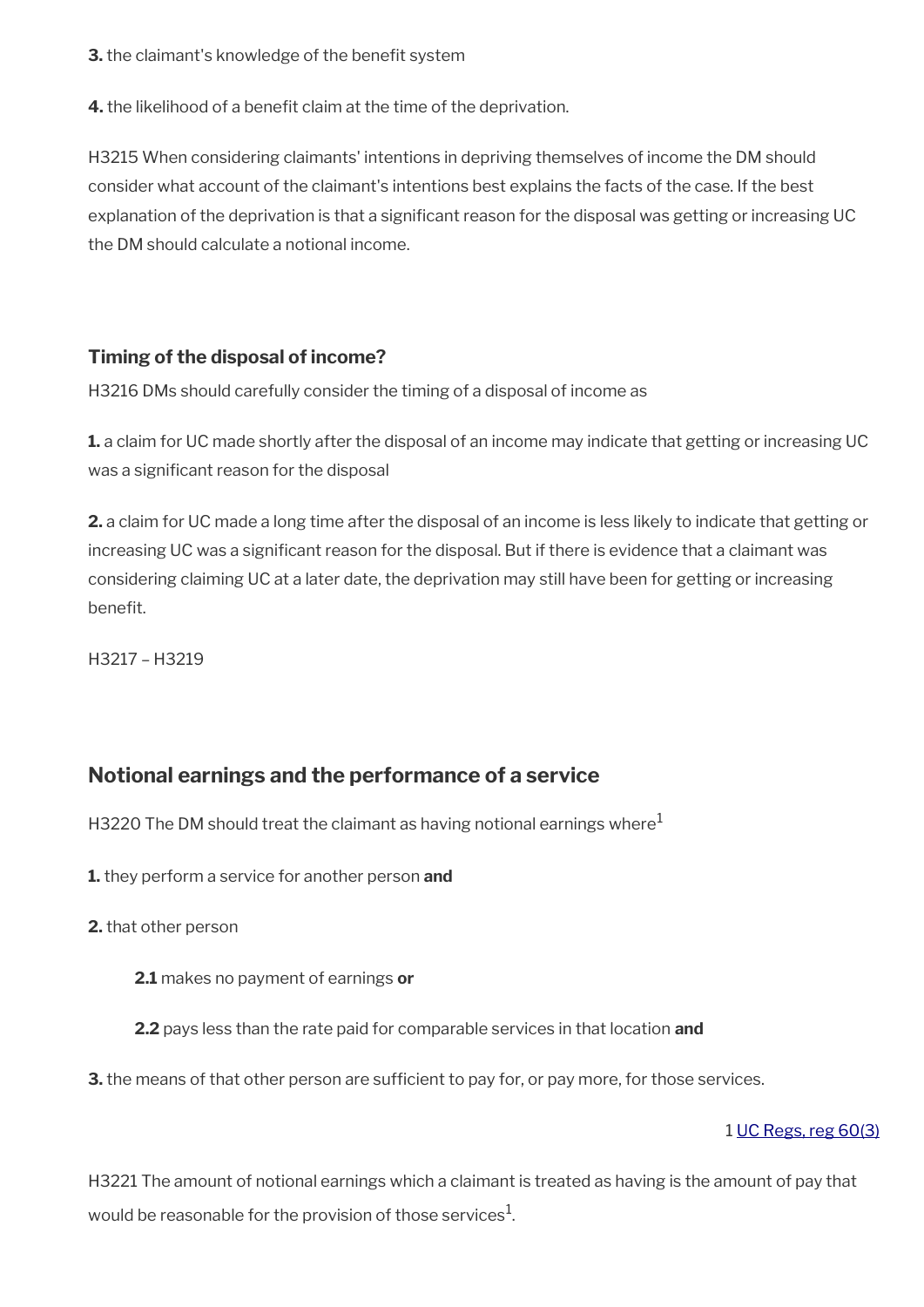H3222 – H3224

H3225 The DM should **not** take notional earnings into account<sup>1</sup> where the claimant

**1.** satisfies the DM that the means of the person for whom the service is performed, are not enough to pay, or to pay more for the service **or**

**2.** is engaged by a charitable or voluntary organisation and the DM is satisfed that it is reasonable for the services to be provided free of charge **or**

**3.** does not accept a payment for their involvement as a service user (see H3161 for meaning of service user) **or**

**4.** provides a service under an employment or training programme approved by the Secretary of State.

1 [UC Regs, reg 60\(3\)\(b\) & \(4\)](http://www.legislation.gov.uk/uksi/2013/376/regulation/60)

#### **Meaning of voluntary organisation**

H3226 Although there is no defnition of voluntary organisation for notional earnings purposes, DMs should regard it as meaning a body that is not a

**1.** public authority **or**

#### **2.** LA

whose activities are not carried out for profit. Organisations such as the St John Ambulance and Attend (formerly the league of Hospital Friends) are examples of voluntary organisations.

#### **Meaning of person**

H3227 The meaning of "person" as used in DMG H32201. includes<sup>1</sup>

**1.** a limited company

- **2.** a corporate body
- **3.** an individual.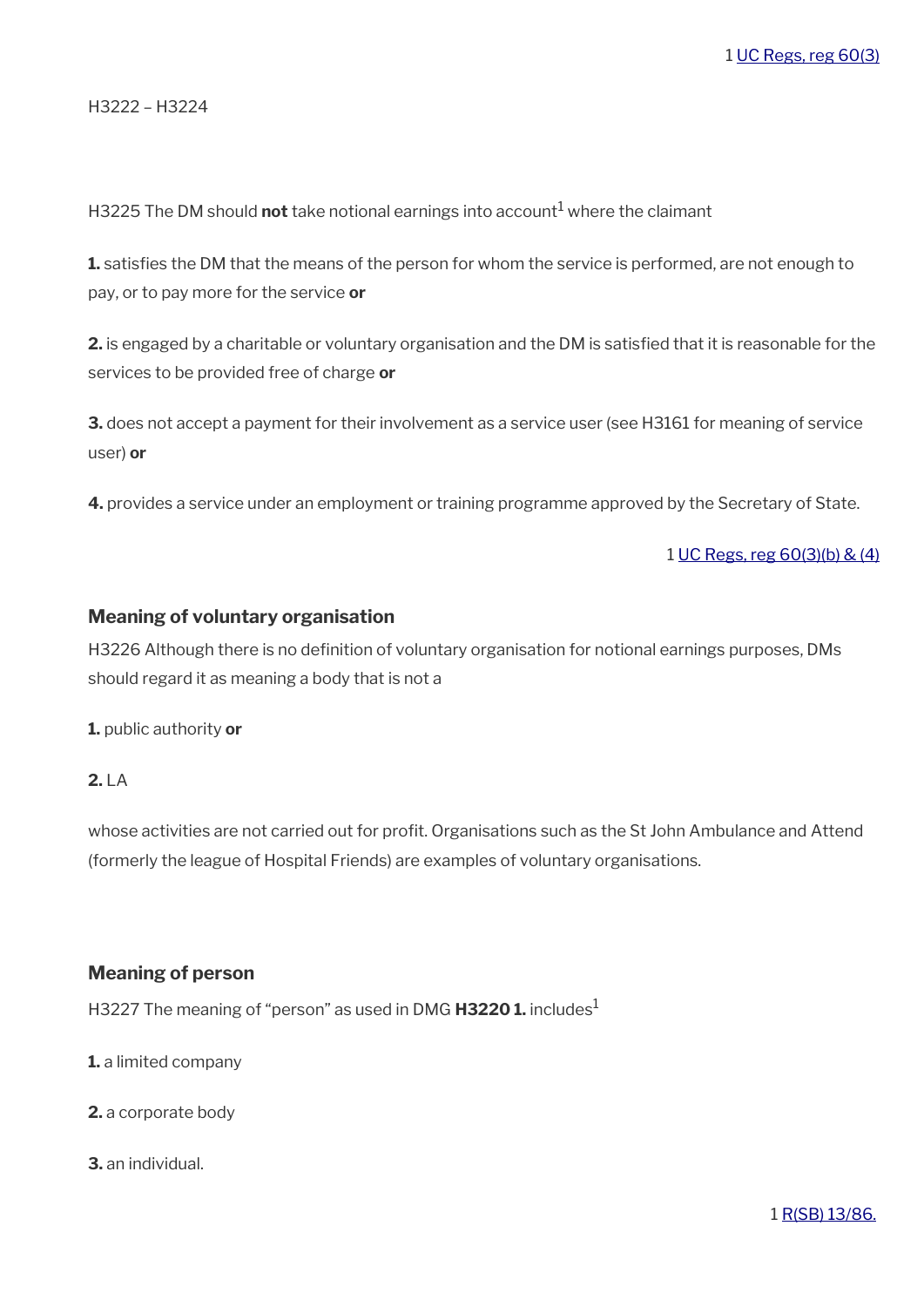## **Performance of a service**

H3228 A service performed for another person benefits that person. That benefit may be in not having to employ someone else to do the work. It might also be in getting extra work done at little, or no, cost.

## **Details of the service performed**

H3229 There may be a low rate of payment, or no payment at all being made for the service. If so, compare it with other employment by finding out

- **1.** who is benefiting from the service
- **2.** why it is being provided
- **3.** when it is being provided (for example, during the day, night, or both)
- **4.** where it is provided
- **5.** who suggested that it be provided
- **6.** what duties are involved
- **7.** how many hours each day, or week, are spent on those duties.

## **When earnings are not to be treated as paid**

H3230 Do not treat the claimant as having earnings where $<sup>1</sup>$ </sup>

**1.** the claimant works for a charitable or voluntary organisation, for example Attend (formerly the League of Hospital Friends) **and** 

**2.** it is reasonable for the service to be provided free of charge or at a rate less than the rate that would be paid for comparable services in the same area.

1 [UC Regs, reg 60\(4\)\(a\)](http://www.legislation.gov.uk/uksi/2013/376/regulation/60)

H3231 – H3239

## **Is it reasonable to provide services free of charge?**

H3240 The question of reasonableness should be considered based on the circumstances of each case $^1\!$ No exhaustive list can be given of relevant factors but they may include matters such as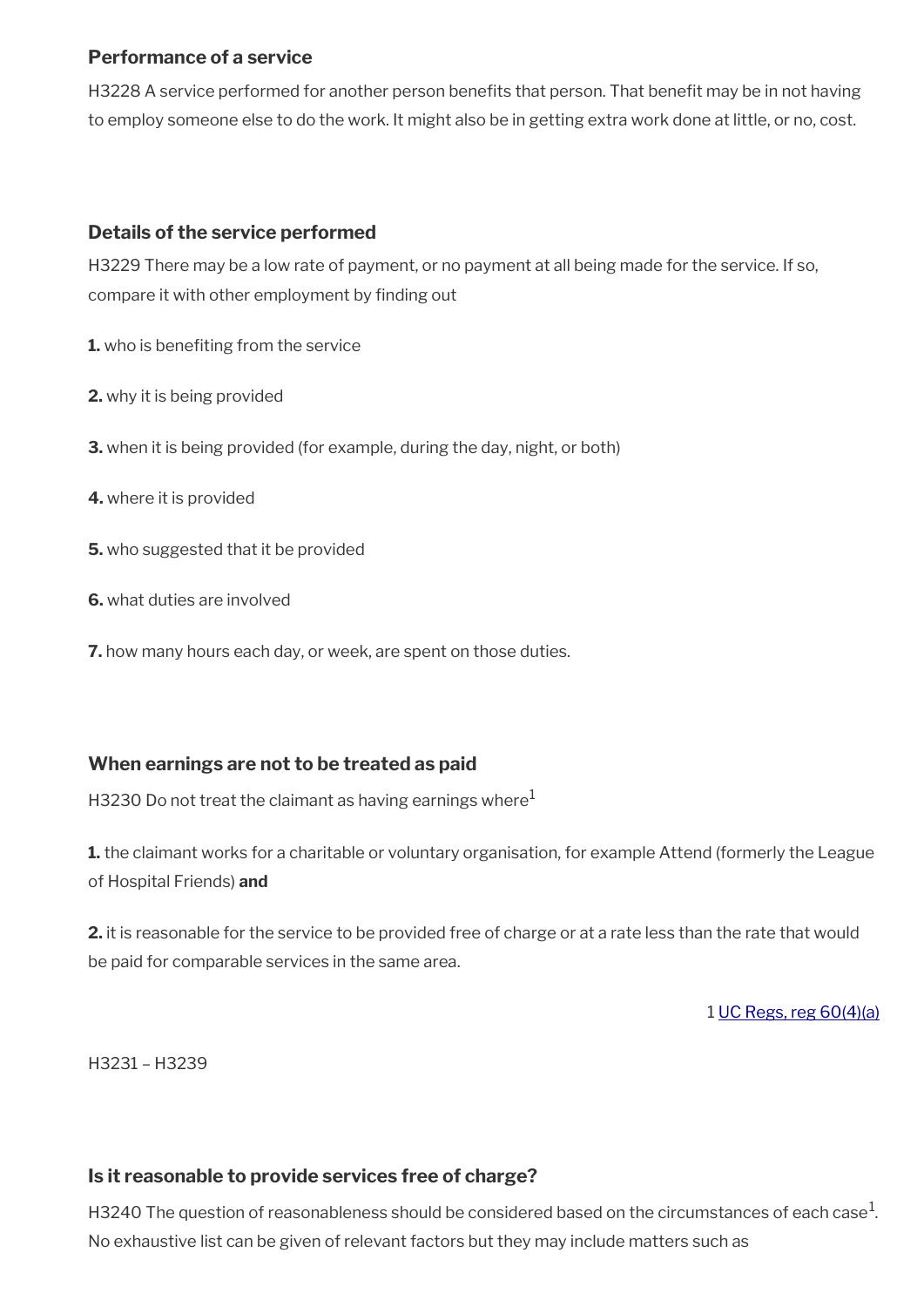**1.** whether the person providing the services is getting anything in return (for example, training which may assist the person in obtaining employment could be seen as reasonable)

**2.** the length of time for which the services have been offered (the shorter the period, the more reasonable it may be)

**3.** claimants are expected to do their best to avoid dependency on benefits. They should seek paid work wherever possible.

**Note:** Whether it is reasonable for the employer to pay is not relevant here. The important point is whether it is reasonable for the claimant to provide the services free of charge.

#### 1 [R\(IS\) 12/92.](../file/876506/download/R%2528IS%2529%252012%252F92..pdf)

#### **Service users and notional earnings**

H3241 Do not treat the claimant as having notional earnings where the claimant provides services

**1.** free of charge **or**

**2.** at a rate less than would be paid for comparable services in the same location

whilst participating as a service user $^1$ . H3161 provides guidance on what a service user is.

1 [UC Regs, reg 60\(4\)\(b\)](http://www.legislation.gov.uk/uksi/2013/376/regulation/60)

#### **Employment and training programme**

H3242 Do not treat the claimant as having notional earnings where the claimant provides services under or in connection with participation in

**1.** an employment **or**

**2.** a training

programme approved by the Secretary of State $^1\!\!$ 

1 [UC Regs, reg 60\(4\)\(c\)](http://www.legislation.gov.uk/uksi/2013/376/regulation/60)

H3243 – H3245

#### **Fine payment work - England and Wales**

H3246 Fine payment work has been introduced for people who are genuinely unable to pay their fine. Claimants are allowed to do unpaid work in the voluntary sector as an alternative. When the work is done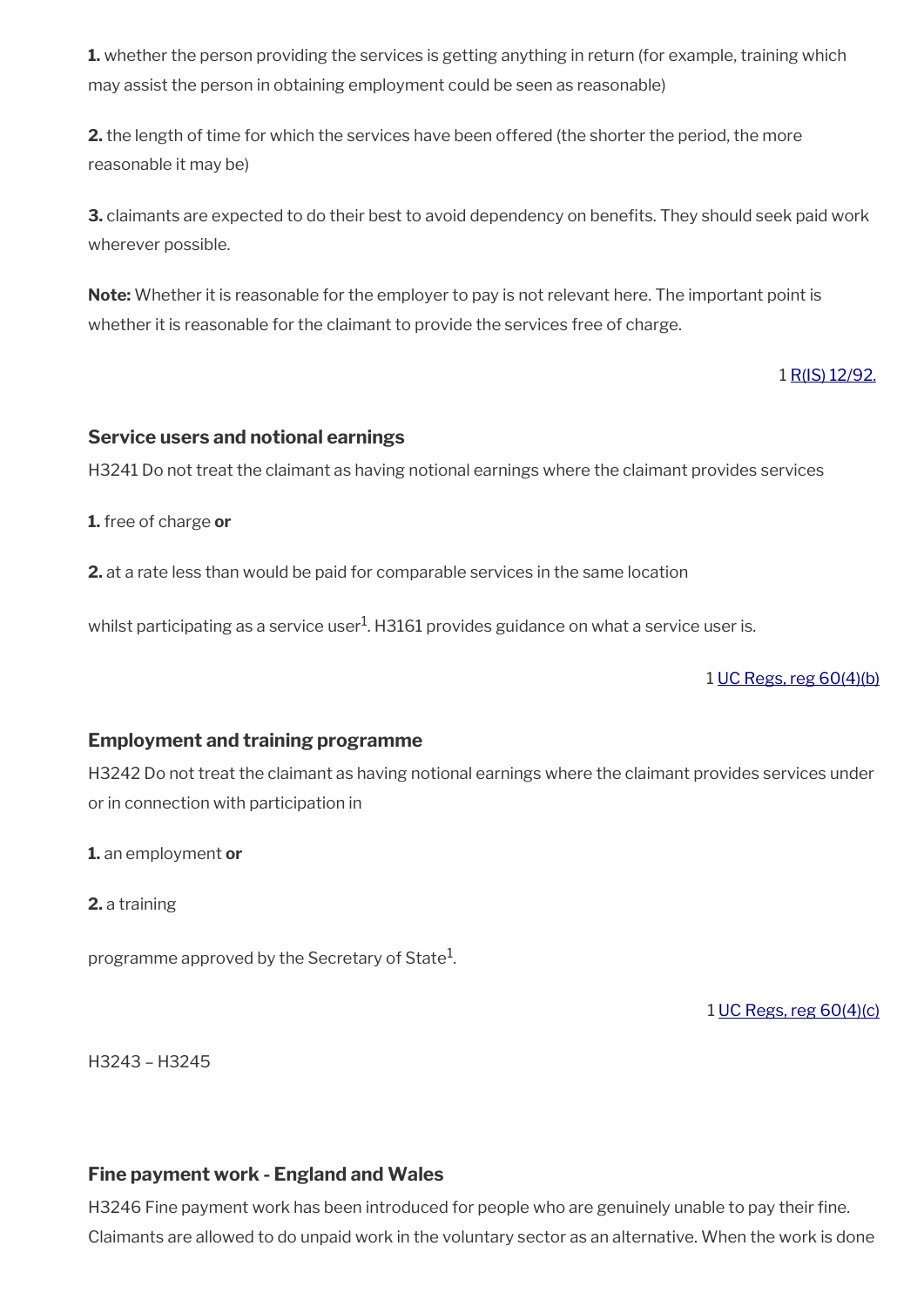the fine is regarded as paid. A fines officer works out the number of hours the offender is required to work to discharge the fine. The offender is allowed to reduce the number of hours he is required to work by paying part of the fine.

H3247 Offenders who are genuinely unable to pay their fine will be able to work off their fine at a fixed rate $^{\rm 1}$ . In these circumstances notional income should not be applied. They do not have the opportunity to be paid for the work they are doing, it is done to comply with a court order. Offenders cannot be said to be performing a service when they are complying with a court order.

#### 1 [The Discharge of Fines by Unpaid Work \(Prescribed Hourly Sum\) Regulations 2004, reg 2](http://www.legislation.gov.uk/uksi/2004/2196/regulation/2/made)

#### **Community payback orders - Scotland**

H3248 These orders $^1$  are similar to fine payment work in England and Wales. They provide a communitybased alternative to imprisonment for failure to pay a fine, substituting the unpaid portion of a fine for a period of constructive activity which is organised by the social work department.

#### 1 [Criminal Procedure \(Scotland\) Act 1995, s 227A](http://www.legislation.gov.uk/ukpga/1995/46/section/227A)

H3249 The period of these orders can vary between 10 and 100 hours. The activity undertaken often includes elements of social education, fnancial management and unpaid work. Offenders cannot be said to be performing a service when they are complying with a community payback order.

## <span id="page-47-0"></span>**Calculation of gross notional earnings**

H3250 The maximum amount of notional earnings that can be taken into account is the lower of the

**1.** market rate for comparable employment in the area **and** 

**2.** means of the person to pay for the service.

The DM should take into account at least the NMW rate relevant to the claimant.

H3251

#### **Comparable services**

H3252 It is not identical or equivalent services that has to be identifed, but comparable services. Work of a different type can be comparable if the skills and experience needed are similar to those being used.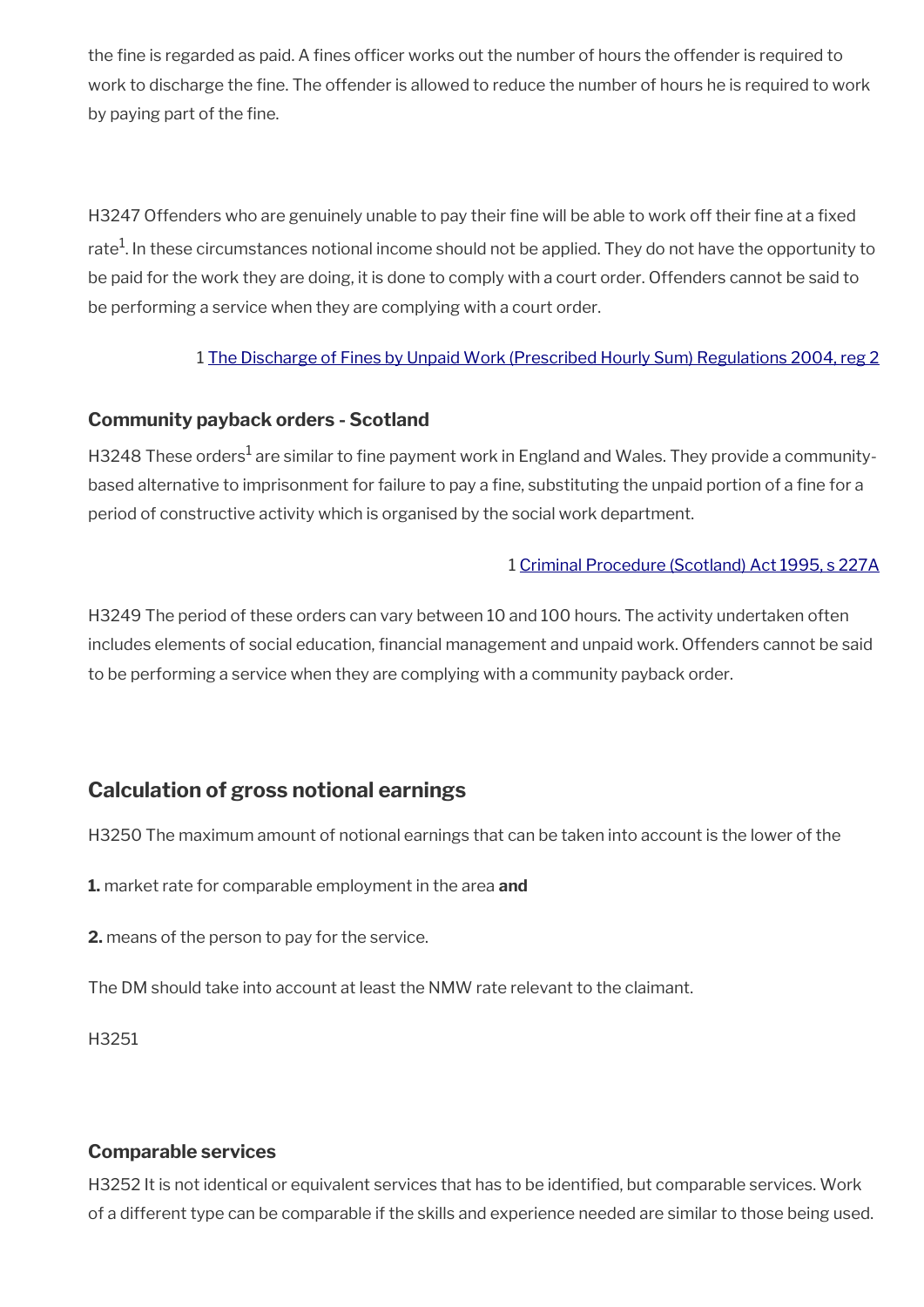H3253 Work of the same type will usually be comparable. But it may not always be paid at the same rate. Rates of pay can be affected by the employee's

**1.** skills

**2.** age

**3.** seniority

**4.** experience.

H3254 Do not assume that the highest rate paid is the normal rate for the job. If the amounts paid vary, compare the available evidence with the pay and requirements of the claimant's job.

#### **Payments in kind**

H3255 Payments in kind are not earnings $^1$ . Payments in kind should not be taken into account when looking at whether a person is paid, or paid less, than the rate for comparable employment<sup>2</sup>.

1 [UC Regs, reg 52](http://www.legislation.gov.uk/uksi/2013/376/regulation/52); 2 [R\(IS\) 2/98.](../file/876524/download/R%2528IS%2529%25202%252F98..pdf)

#### **Example**

Bella works as a shop assistant for ten hours per week. She receives payment of £7 in cash and goods to the value of £35 each week. The goods to the value of £35 are payment in kind and are ignored. The DM considers what the market rate for the job is and calculates notional earnings at £70 per week. He decides it is reasonable to deduct the £7 cash payment from the notional earnings and takes £63 per week into account. The total amount in the form of earnings taken into account is therefore £70 (£7) actual earnings + £63 notional earnings).

#### **Are earnings to be treated as paid**

H3256 Consider whether it is reasonable to treat earnings as paid by taking into account

**1.** whether the employer

- **1.1** pays less than the going rate for similar employment in the area **or**
- **1.2** makes no payment **and**

**2.** a reasonable rate of pay for the job they are doing.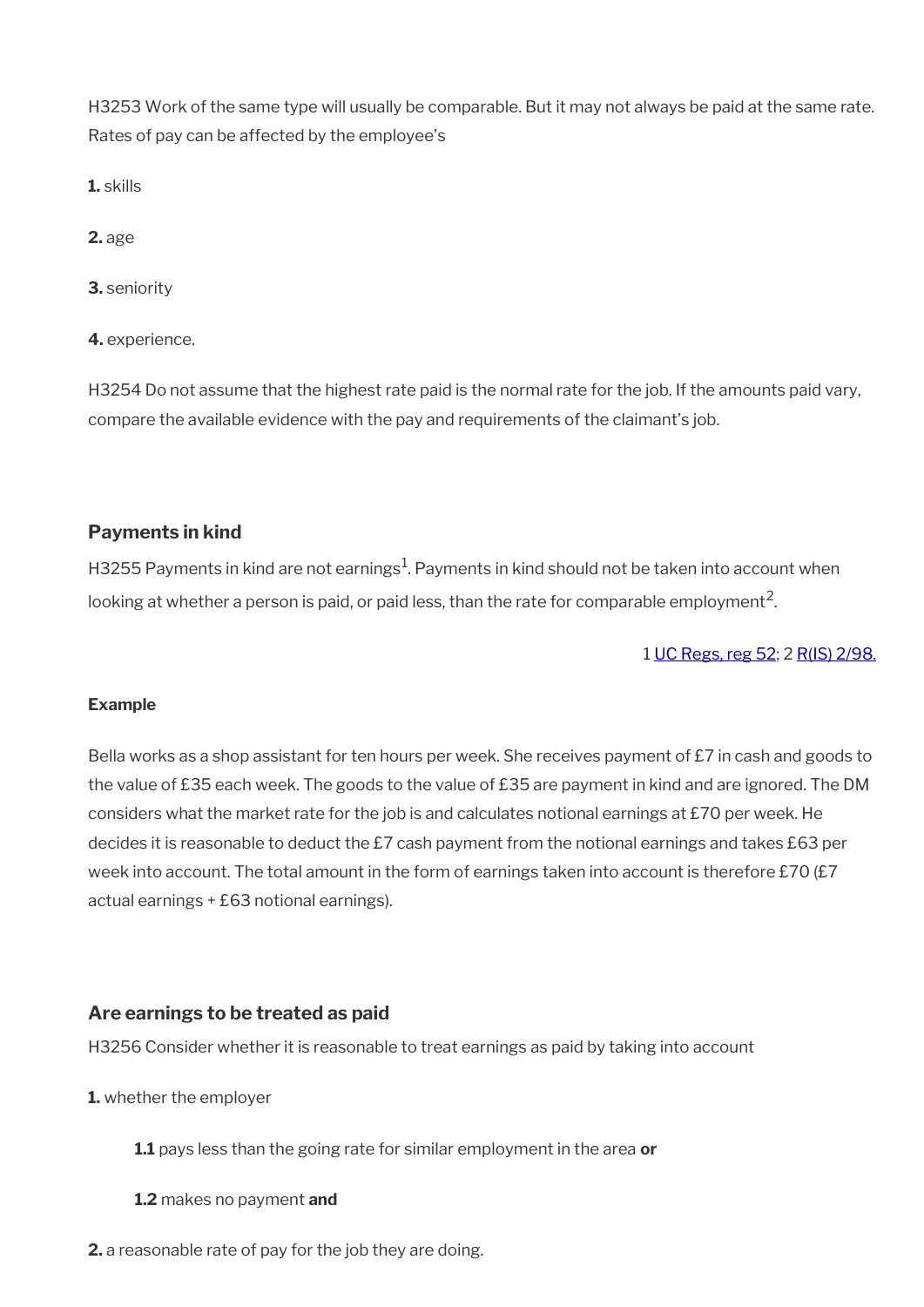#### **Reasonable rates of pay**

H3257 The rate paid for comparable employment in the area is a question of fact. It should not be assumed to be the national minimum wage. The DM must treat the claimant as possessing at least the national minimum wage rate that is relevant to them. The amount of notional earnings may be more than the national minimum wage but it should not be less.

H3258 The parts of the job which would normally attract earnings, or more earnings, should be identifed. Ignore hours spent under training or supervision, unless the cost is outweighed by the work performed.

## **Can the person afford to pay?**

H3259 The claimant may say that the employer is unable to pay. If this is the case, the claimant must submit evidence, so that the DM can consider the question. This could be

**1.** in the case of a S/E trader, the accounts, bank statements and details of trading turnover **or** 

**2.** in the case of an individual, details of that person's resources and outgoings.

H3260 Where the service is for a person, take account of that person's actual means. This is not the amount by which their income would exceed a notional benefit level<sup>1</sup>. It is the amount of money that they actually have available to them.

#### 1 [R\(SB\) 03/92.](../file/876508/download/R%2528SB%2529%252003%252F92..pdf)

H3261 The DM should consider what is reasonable in each case. Where the employer is getting UC they will not normally have the means to pay. But this general rule may not always apply. For example, where the "employer" gets benefts, or other payments, to pay for their personal care.

H3262 – H3269

# <span id="page-49-0"></span>**Amount to be taken into account**

H3270 After determining the gross amount of notional earnings, deduct any actual earnings paid. Actual earnings should be calculated in the normal way.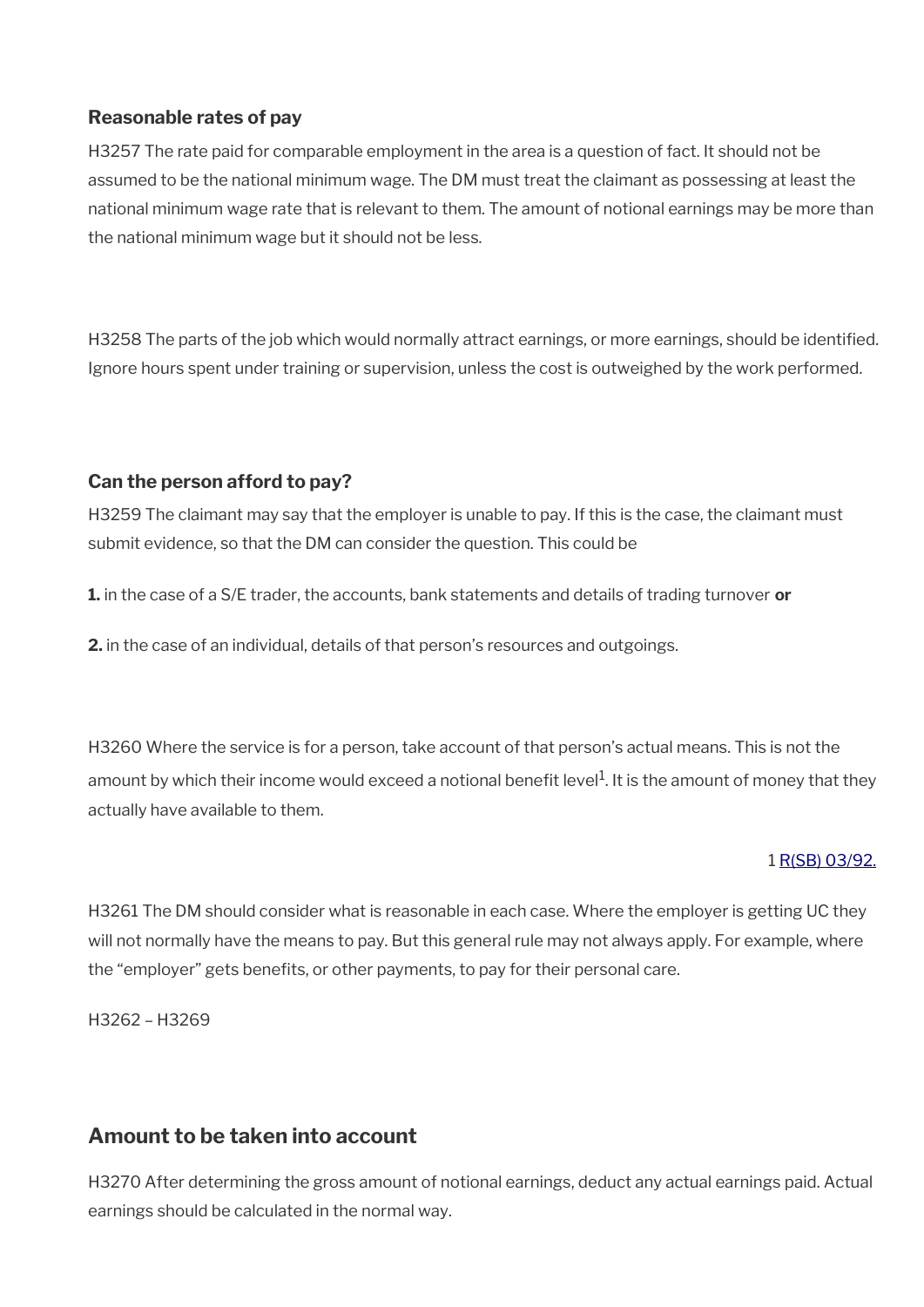H3271 From the resulting figure, make notional deductions for

**1.** income tax **and** 

**2.** Class 1 contributions.

**Appendix 1** to this chapter provides details of tax and contribution rates and thresholds.

#### **Deduction for notional income tax**

H3272 Deduct the appropriate income tax allowance if the chargeable income figure calculated is higher. If it is equal to or less than that chargeable income figure, no notional income tax will be deducted. Income tax allowances are made up of

**1.** a personal allowance - given to everyone

**2.** a married couple's allowance - which can be claimed by a member of a married couple

**3.** an additional personal allowance - given in special cases for a child or young person.

Calculate the notional income tax to be deducted as in **DMG Chapter 27**.

 $\mathsf{Note:}$  From April 2016 the Scottish Government can set its own rate of income tax $^1$ . DMs should ensure that the correct tax rate is used. See appendix 1**.**

1 the Social Security (Scottish Rate of Income Tax etc.) (Amendment) Regulations 2016

#### **Deduction for notional NI contribution**

H3273 The deduction depends on the claimant's circumstances. Employed earners between 16 and pension age have to pay NI contributions. This is subject to the amount of their earnings.

H3274 Some married women can pay NI contributions at a reduced rate. These are women who

**1.** had chosen to pay the reduced rate before 12.5.77 **and** 

- **2.** were married before 6.4.77 **and**
- **3.** have continued to renew their certificate of election.
- H3275 The right to pay reduced rate contributions ends if the woman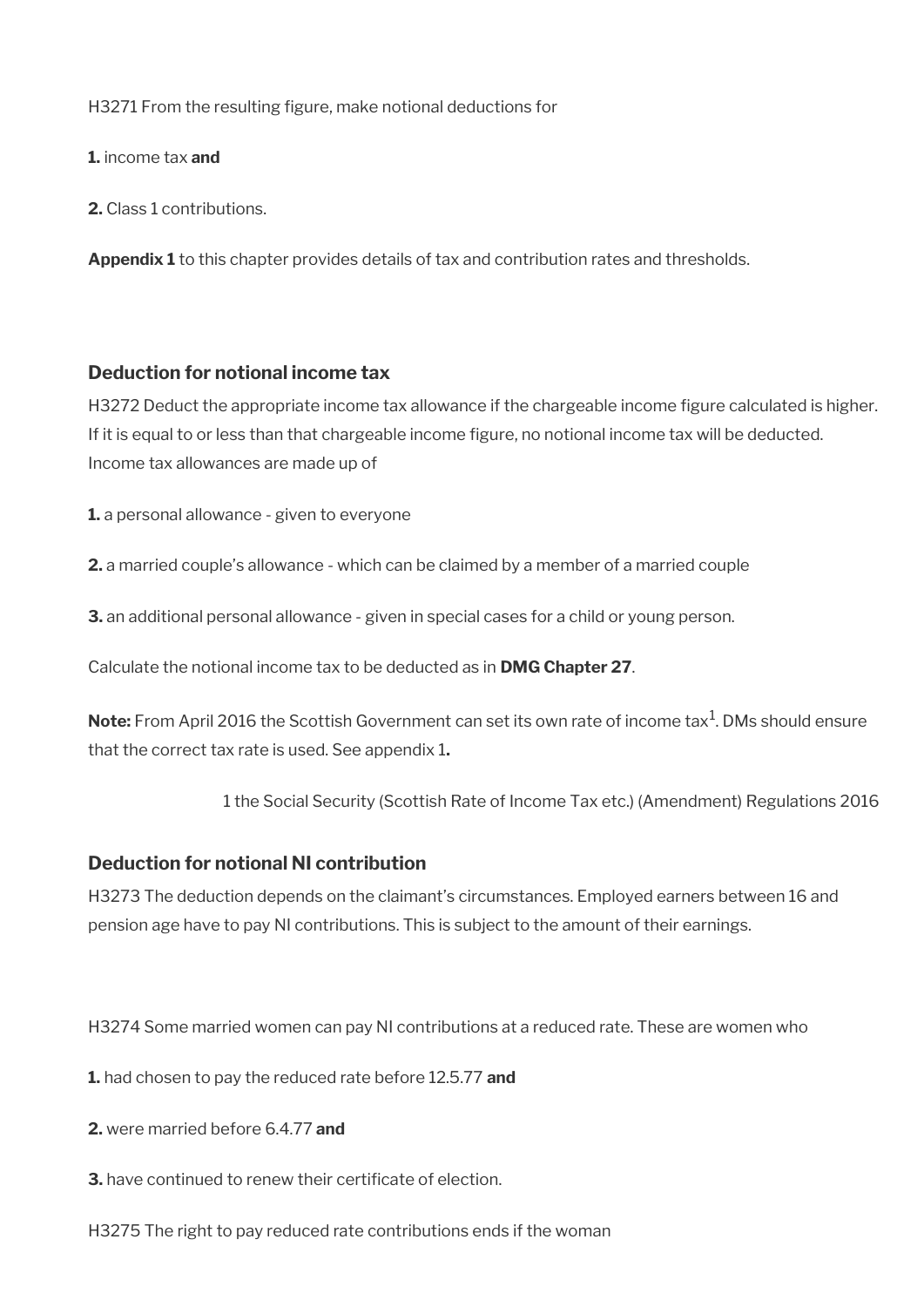**1.** gets divorced or her marriage is annulled **or** 

**2.** becomes a widow, and has not become entitled to WB **or** 

**3.** loses her right to WB for a reason other than remarrying **or** 

**4.** has had no earnings on which Class 1 contributions are payable and has not been S/E in any two consecutive tax years since 5.4.78.

H3276 Standard rate deductions should be made unless there is a current certifcate of election.

## <span id="page-51-0"></span>**Onus of proof**

H3277 In general, the burden of proof rests on the DM $^1$ . But that is not always the case. The onus of proving that the employer does not have the means to pay falls on the claimant. The DM then considers what reasonable amount of notional earnings should be taken into account. ADM **Chapter A1** provides guidance on the burden of proof.

1 [R\(SB\) 13/86.](../file/876513/download/R%2528SB%2529%252013%252F86..pdf)

H3278 - H3299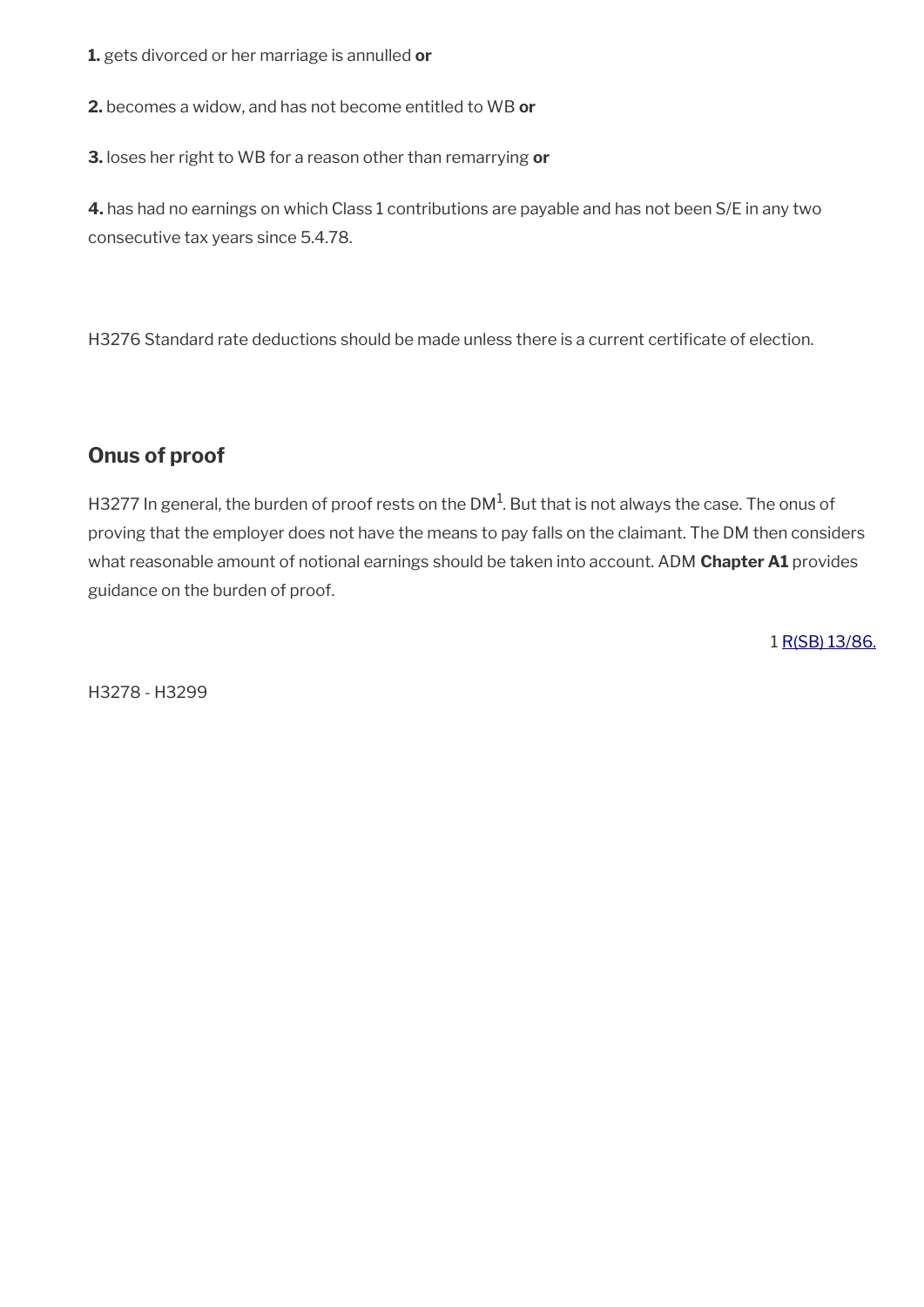## **Surplus Earnings**

[General](#page-52-0) H3302 - H3304

[Exception](#page-53-1) H3305

[Defnitions](#page-53-0) H3306 - H3310

[Calculation H](#page-55-0)3311 - H3313

Minimum income floor H3314

## **Surplus Earnings**

H3300 From 11.4.18 the general principle for calculating earned income (**H3010**) in digital/ full service areas is modifed in certain circumstances.

H3301 Where a UC award has ceased due to excess income, past earnings (employed earnings, selfemployed earnings or a combination of both) can be taken into account on a further claim to UC within 6 months of the previous award ending. This ensures that those claimants with fuctuating earnings patterns, which may bring them in and out of entitlement to UC, are not unduly penalised or unfairly rewarded over those claimants who receive the same amounts but are paid monthly and retain UC entitlement throughout.

#### <span id="page-52-0"></span>**General**

H3302 Surplus earnings will be applied to a new claim to UC where the claimant, or either of joint claimants:

1. had an award of UC (the "old award") that terminated within the 6 months ending on the first day in respect of which the new claim is made<sup>1</sup>and

**2.** has not been entitled to UC since the old award ended<sup>2</sup>and

 ${\bf 3}.$  had total earned income in the final AP of the old award that exceeded the relevant threshold $^3.$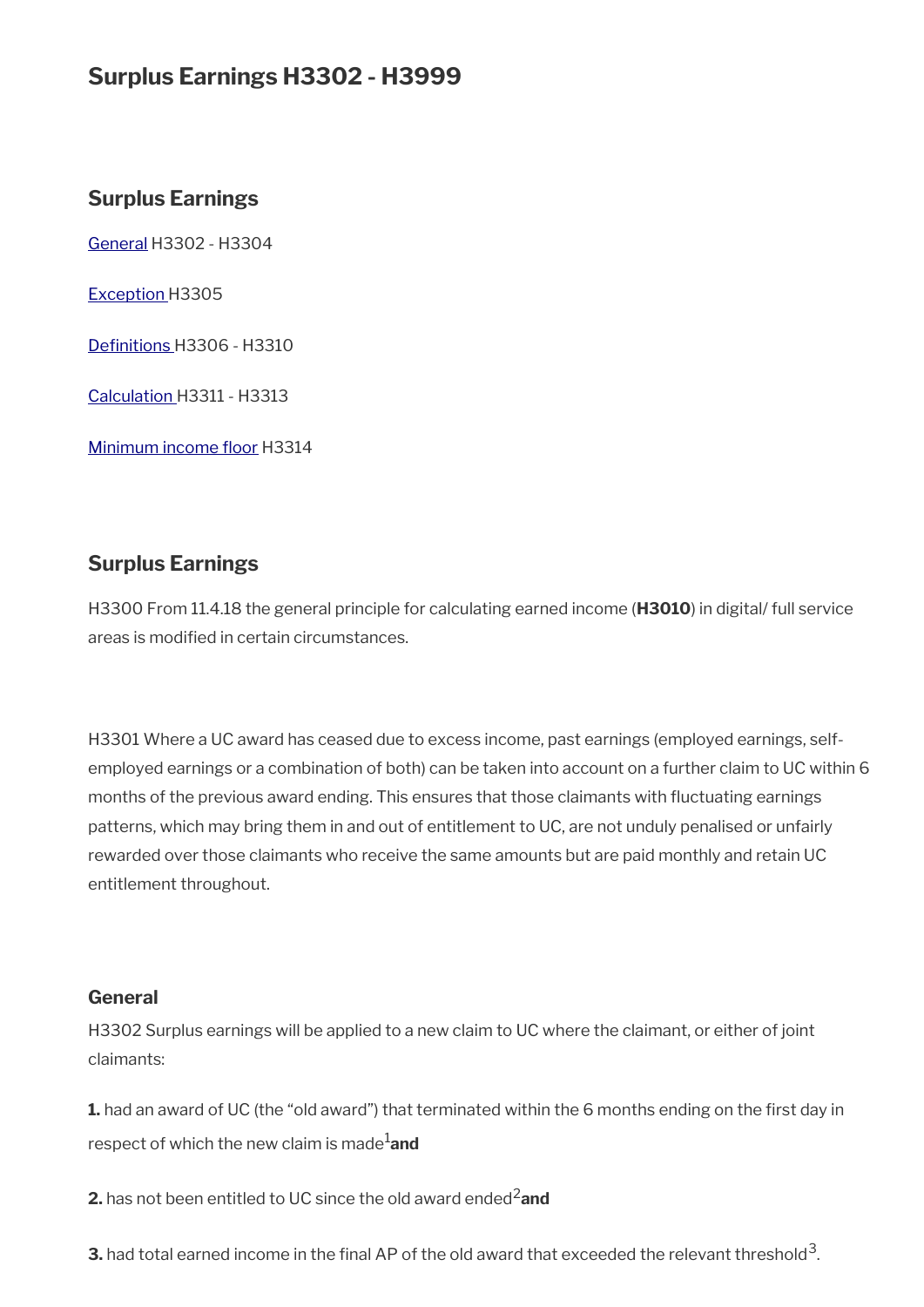For the defnitions of "total earned Income" see **H3307** and "the relevant threshold" **H3309**.

**Note:** for the purposes of these regulations the "old award" does not include an award where the last day on which that award terminated fell before 11.4.18.

#### 1 [UC Regs, reg 54A\(1\)\(a\);](http://www.legislation.gov.uk/uksi/2013/376/regulation/54A) 2 [reg 54A\(1\)\(b\); reg 54A\(1\)\(c](http://www.legislation.gov.uk/uksi/2013/376/regulation/54A))

H3303 Where surplus earnings are to be applied to a new claim to UC, they will be treated as earned income for the purposes of determining entitlement to UC, or calculating the amount of that award where there is entitlement1.

#### 1 [UC Regs, reg 54A\(2\).](http://www.legislation.gov.uk/uksi/2013/376/regulation/54A)

H3304 If a claim is made after the six month period in **H3302 1.** above, surplus earnings will not be applied and the UC award will be calculated in the normal way.

#### **Example 1**

Larry claims UC on 16.4.19, having previously been entitled to UC in an award which ended on 30.11.18 due to excess earnings in the final AP (i.e. within 6 months of the old award). Larry has not been in receipt of UC in the period 1.12.18 to 15.4.19, and so surplus earnings are calculated for the purposes of determining whether Larry qualifies for UC in this new claim.

#### **Example 2**

Jeff and Susie make a new claim to UC on 18.4.19. Jeff was previously a single claimant in receipt of UC as a self-employed earner. His award ended on 15.1.19 due to excess income. Susie is in full-time employment. As neither Jeff or Susie have been in receipt of UC in the period 16.1.19 to 17.4.19, the surplus earnings from Jeff's old award of UC are used to determine whether they qualify for UC as a couple for this new claim.

#### <span id="page-53-1"></span>**Exception**

H3305 Surplus earnings will not apply $^{\rm 1}$  where the claimant has, or had at the time the old award terminated, recently been a victim of domestic violence<sup>2</sup> (See ADM **J3183**).

1 [UC Regs, reg 54A\(5](http://www.legislation.gov.uk/uksi/2013/376/regulation/54A)); 2 [reg 98](http://www.legislation.gov.uk/uksi/2013/376/regulation/98)

#### <span id="page-53-0"></span>**Definitions**

H3306 The original surplus<sup>1</sup> is the amount that exceeds the relevant threshold<sup>2</sup> (see **H3309**) in the final AP of the old award.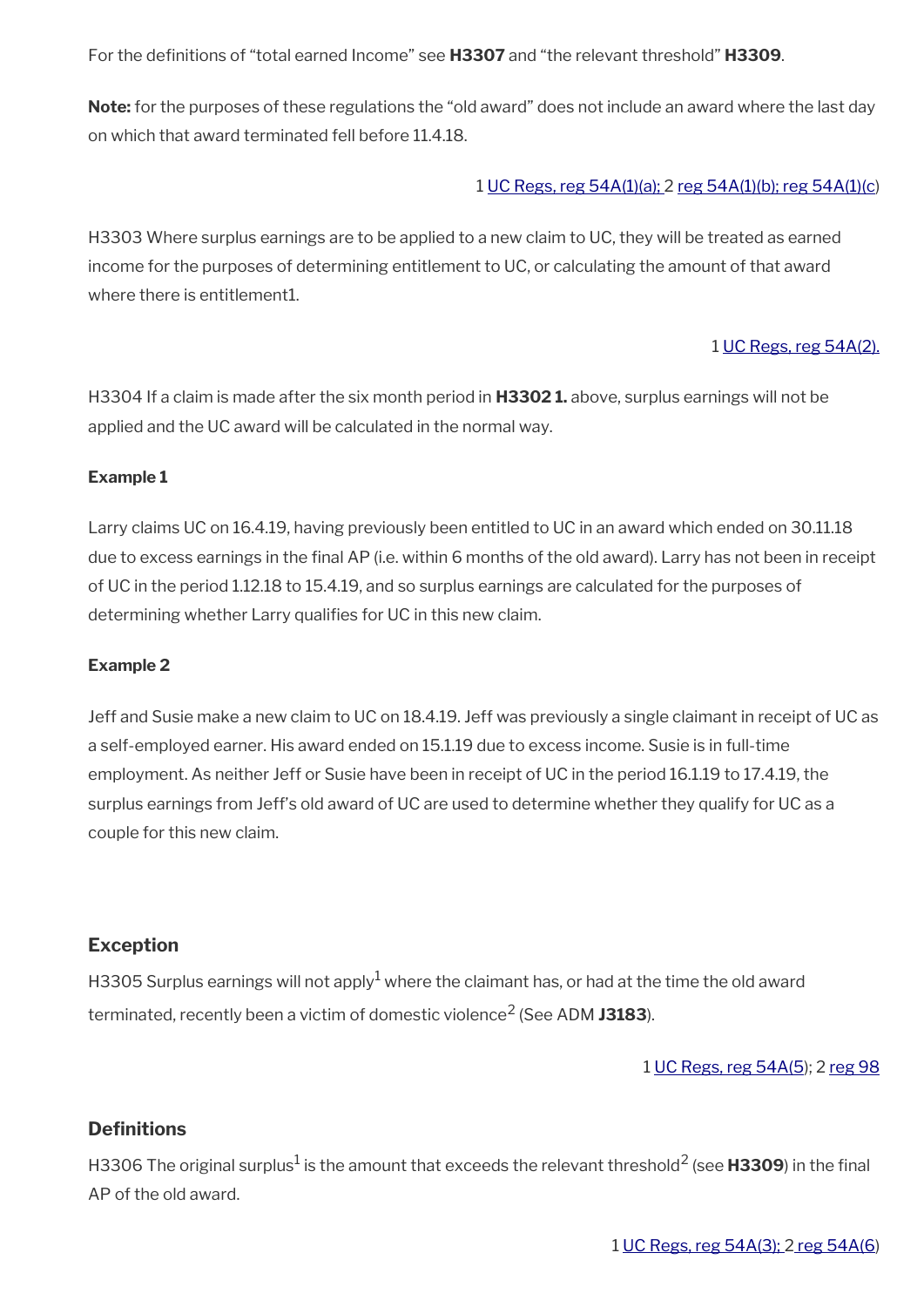H3307 Total earned income $^{\rm 1}$  means the earned income of

**1.** the claimant **or**

**2.** if the claimant is a member of a couple, the couples combined earned income **but**

excluding any amount a claimant is treated as having by way of the minimum income floor<sup>2</sup>

1 [UC Regs, reg 54A\(6](http://www.legislation.gov.uk/uksi/2013/376/regulation/54A)); 2 [reg 62](http://www.legislation.gov.uk/uksi/2013/376/regulation/62)

H3308 [<mark>[See Memo ADM 20-21](https://intranet.dwp.gov.uk/manual/advice-decision-making-adm/2021-changes-taper-rate-and-work-allowance)</mark>] The nil UC threshold<sup>1</sup> is the amount of total earned income that would mean there is no entitlement to UC, calculated by using the following formula:



Where:

**M** is the maximum amount of an award of UC<sup>2</sup>

**U** is unearned income<sup>3</sup>

WA is the work allowance<sup>4</sup>

#### 1 [UC Regs, reg 54A\(6](http://www.legislation.gov.uk/uksi/2013/376/regulation/54A)); 2 [WR Act 12, s 8\(2\);](http://www.legislation.gov.uk/ukpga/2012/5/section/8) 3 [UC Regs, regs 66 –74](http://www.legislation.gov.uk/uksi/2013/376/part/6/chapter/3); 4 [reg 22](http://www.legislation.gov.uk/uksi/2013/376/regulation/22)

H3309 The relevant threshold is the nil UC threshold (as in **H3308**) plus

**1.** £300 for claims made after the temporary de minimis period ends **or**

**2.** £2,500 for claims made in the temporary de minimis period.

H3310 The temporary de minimis period is the period beginning on 11.4.18 and ending on 31.03.22.

**Note:** the temporary de minimis period may be extended where the Secretary of State considers it appropriate to do so in order to safeguard the efficient administration of UC. Where the Secretary of State decides to extend the period, the determination will be published and will apply to all cases.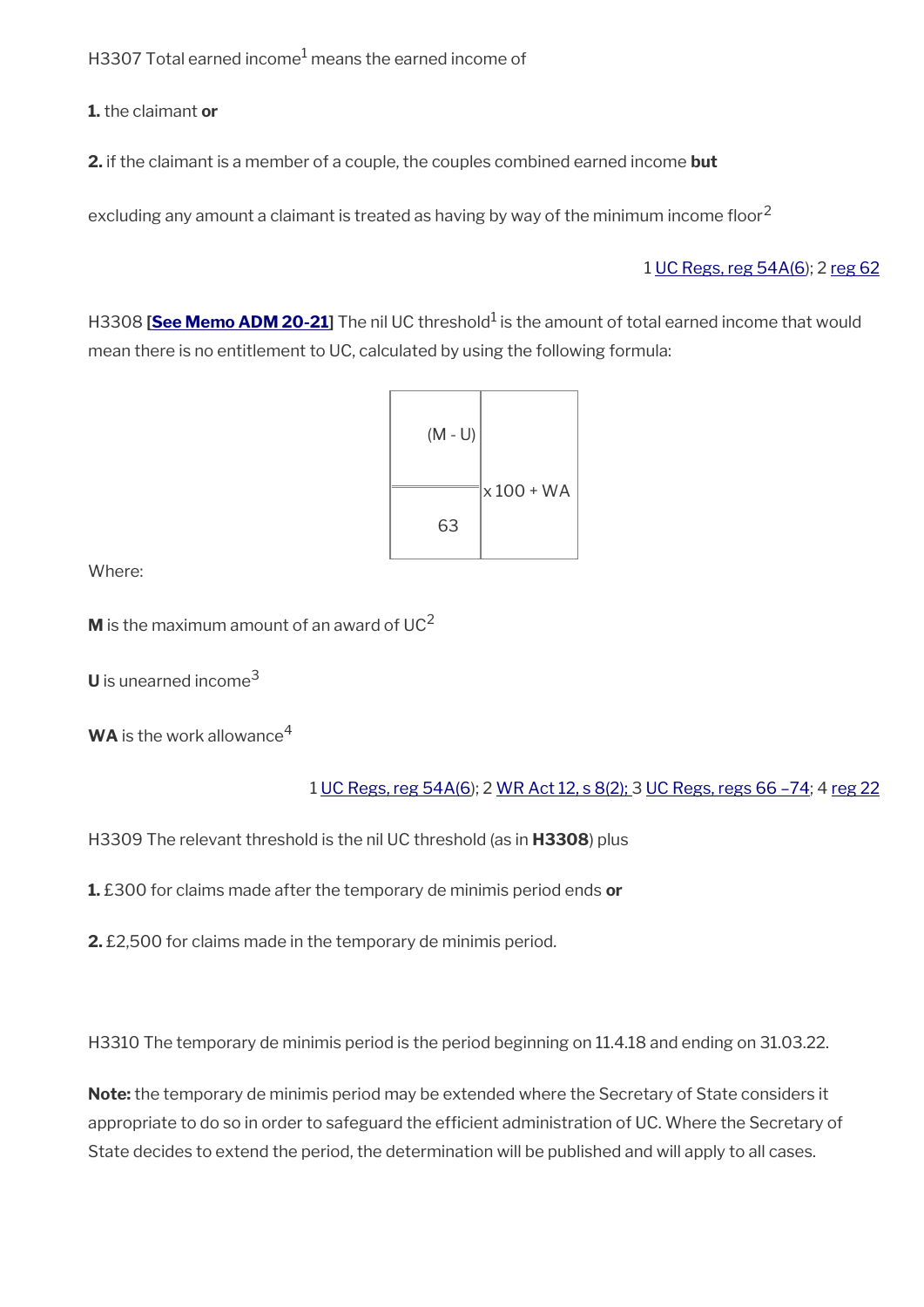## <span id="page-55-0"></span>**Calculation**

#### **Single claimant**

H3311 **[\[See Memo ADM 20-21](https://intranet.dwp.gov.uk/manual/advice-decision-making-adm/2021-changes-taper-rate-and-work-allowance)]** Surplus earnings are calculated with reference to when the new claim is made $^{\rm 1}$ . If the new claim in question is:

**1.** the frst since the termination of the old award, surplus earnings are the original surplus (**H3306**) **or**

**2.** the second since the termination of the old award, surplus earnings are the amount (if any) of:

**2.1** the original surplus plus

**2.2** the total earned income (H3307) in what would have been the first AP of the first claim

which exceeds the relevant threshold (**H3309**). This is "the adjusted surplus".

**3.** the third since the termination of the old award, surplus earnings are the amount, if any, of:

**3.1** the adjusted surplus from the second claim plus

**3.2** the total earned income in what would have been the first AP of the second claim

which exceeds the relevant threshold.

**4.** the fourth or ffth since the termination of the old award, surplus earnings are the amount, if any, of:

**4.1** the adjusted surplus from the third or fourth claim (see 3 above) plus

**4.2** the total earned income in what would have been the first AP of the third or fourth claim

which exceeds the relevant threshold.

#### 1 [UC Regs, reg 54A\(3\)](http://www.legislation.gov.uk/uksi/2013/376/regulation/54A)

#### **Example 1**

For the purposes of this example John is a single claimant aged 26. He has regular monthly earnings of £1,500 and no unearned income. The work allowance does not apply. His maximum UC amount is £317.82 and his AP runs from the 11th to 10th each month. The de minimis is £2,500.

In the AP 11.4.18 to 10.5.18 John receives a one-off performance bonus of £2,000, making his total earned income for this AP £3,500. This ends his UC entitlement but surplus earnings will apply to any subsequent claims that he makes within 6 months.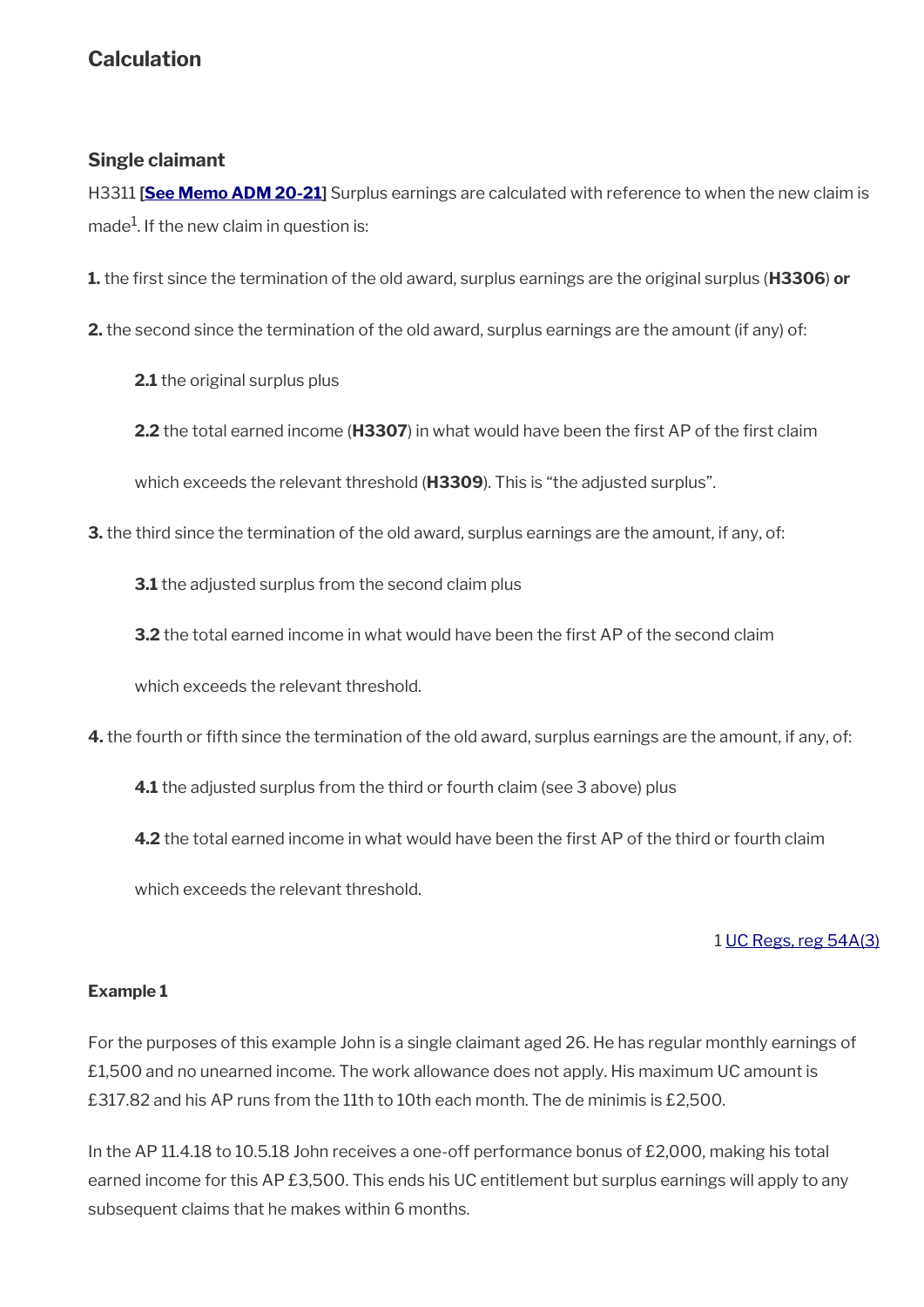The original surplus is calculated by taking the following steps:

**1.** the nil UC threshold is £317.82 - £0.00 ÷ 63 x 100 = £504.48 + £0.00 = £504.48.

**2.** the relevant threshold is £504.48 + £2,500 = £3,004.48.

**3.** the original surplus is £3,500 - £3,004.48 = £495.52.

1st claim

John makes a new claim to UC on 11.5.18, his frst claim since the old award ended.

His UC entitlement is determined as follows:

**1.** £495.52 (surplus earnings) + £1,500 (actual earned income) = £1,995.52.

**2.** £1,995.52 (total earned income) x 0.63 (taper) = £1,257.18.

**3.** £317.82 (maximum UC amount) - £1,257.18 (total earned income) = £939.36 (excess income).

John has no UC entitlement for this claim as a result of his excess income but surplus earnings will not apply to any subsequent claims made within 5 months. This is because the surplus has been eroded; his total earned income no longer exceeds the relevant threshold:

**1.** £1,995.52 (total earned income) < £3,004.48 (relevant threshold)

#### **Example 2**

For the purposes of this example Emma is a single claimant aged 27. She has regular monthly earnings of £300 and no unearned income. The work allowance does not apply. Her maximum UC amount is £317.82 and her AP runs from the 11th to 10th each month. The de minimis is £300.

In the AP 11.4.19 to 10.5.19 Emma receives a one-off performance bonus of £2,100, making her total earned income for this AP £2,400. This ends her UC entitlement but surplus earnings will apply to any subsequent claims within 6 months.

The original surplus is calculated by taking the following steps:

**1.** the nil UC threshold is £317.82 - £0.00 ÷ 63 x 100 = £504.48 + £0.00 = £504.48.

**2.** the relevant threshold is £504.48 + £300 = £804.48.

**3.** the original surplus is £2,400 - £804.48 = £1,595.52

#### 1st claim

Emma makes a new claim to UC on 11.5.19, her frst claim since the old award ended.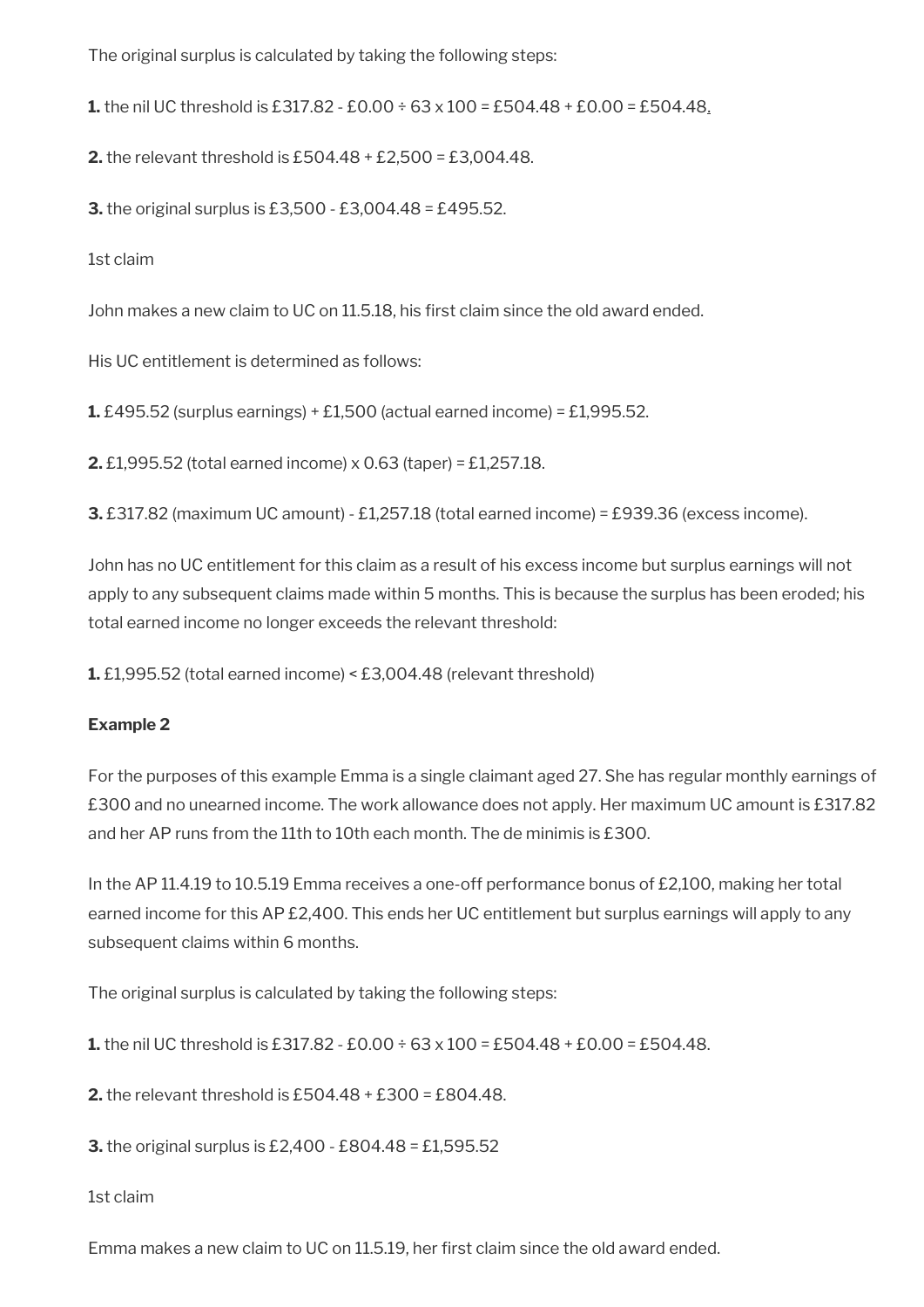Her UC entitlement is determined as follows:

**1.** £1,595.52 (original surplus earnings) + £300 (actual earned income) = £1,895.52.

**2.** £1,895.52 (total earned income) x 0.63 (taper) = £1,194.18.

**3.** £317.82 (maximum UC amount) - £1,194.18 (total earned income) = £876.36 (excess income).

Emma has no UC entitlement for this claim as a result of her excess income but surplus earnings will apply to any subsequent claims made within 5 months (because Emma's total earned income is in excess of the relevant threshold):

The surplus for this claim is calculated as follows:

**1.** £1,895.52 (total earned income) - £804.48 (relevant threshold) = £1,091.04

2nd claim

Emma makes another claim on 11.6.19, her second since the old award ended.

Her UC entitlement is determined as follows:

**1.** £1,091.04 (surplus earnings from 1st claim) + £300 (actual earned income) = £1,391.04.

**2.** £1,391.04 (total earned income) x 0.63 (taper) = £876.36.

**3.** £317.82 (maximum UC amount) - £876.36 (total earned income) = £558.54 (excess income).

Emma has no UC entitlement for this claim but surplus earnings will apply to any subsequent claims made within four months (because Emma's total earned income is still in excess of the relevant threshold):

The adjusted surplus for this claim is calculated as follows:

**1.** £1,091.04 (1st claim surplus) + £300 (total earned income from 1st claim) = £1,391.04.

**2.** £1,391.04 - £804.48 (relevant threshold) = £586.56

3rd claim

Emma makes another claim on 11.7.19, her third since the old award ended.

Her UC entitlement is determined as follows:

**1.** £586.56 (adjusted surplus) + £300 (actual earned income) = £886.56.

**2.** £886.56 (total earned income) x 0.63 (taper) = £558.53.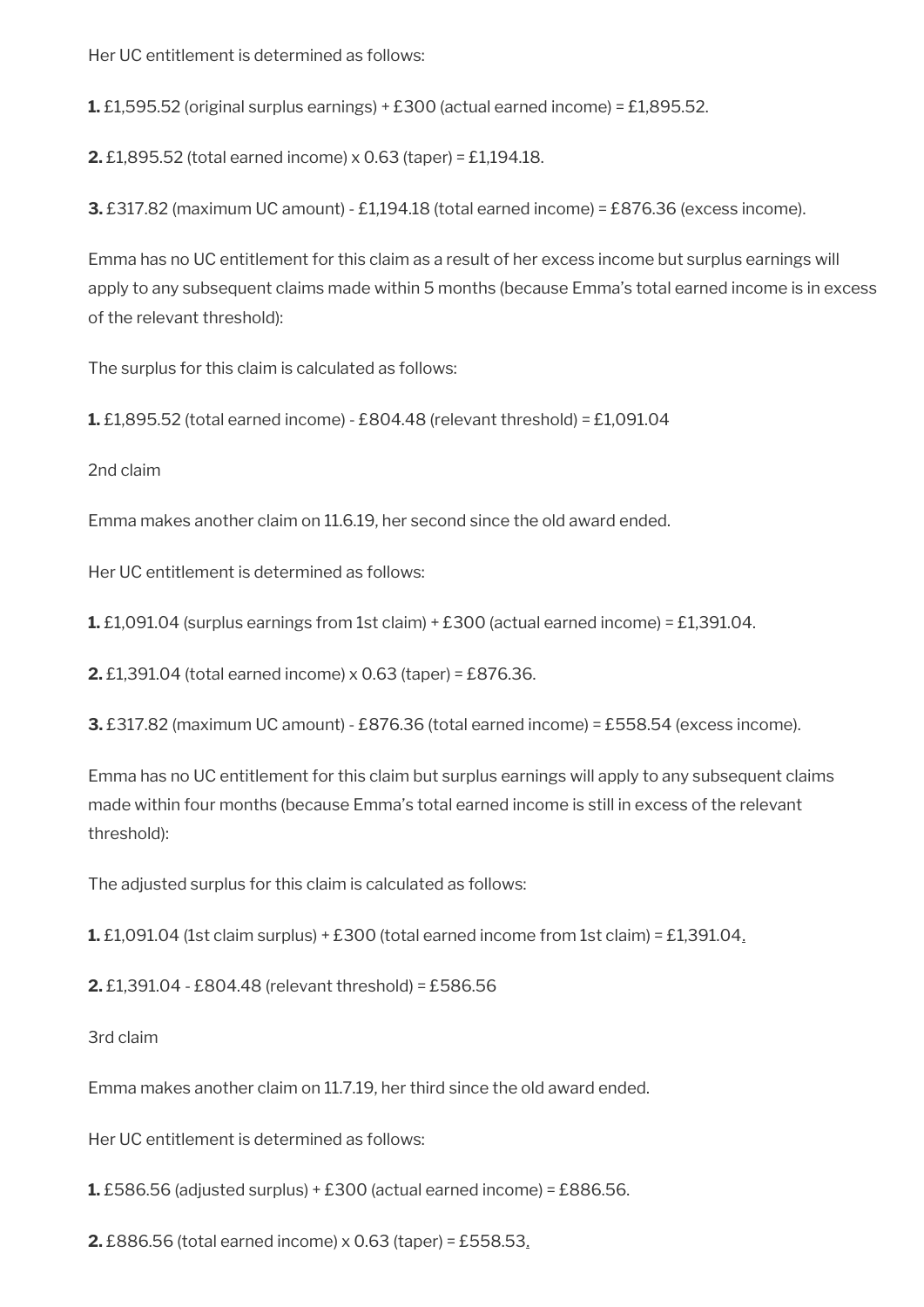**3.** £317.82 (maximum UC amount) - £558.53 (total earned income) = £240.71 (excess income).

Emma has no UC entitlement for this claim but surplus earnings will apply to any subsequent claims made within 3 months. The adjusted surplus for this claim is calculated as follows:

**1.** £586.56 (2nd claim adjusted surplus) + £300 (total earned income from 2nd claim) = £886.56.

**2.** £886.56 - £804.48 (relevant threshold) = £82.08 (adjusted surplus)

4th claim

Emma makes a further claim on 11.8.19, her fourth since the old award ended.

Her UC entitlement is determined as follows:

**1.** £82.08 (adjusted surplus) + £300 (actual earned income) = £382.08.

**2.** £382.08 (total earned income) x 0.63 (taper) = £240.71.

**3.** £317.82 (maximum UC amount) - £240.71 (total earned income) = £77.11.

Emma is entitled to a UC award of £77.11. Surplus earnings have been eroded and no longer apply.

**Note:** see **Appendix 2** for more examples.

#### **Joint claimants**

H3312 **[[See Memo ADM 20-21\]](https://intranet.dwp.gov.uk/manual/advice-decision-making-adm/2021-changes-taper-rate-and-work-allowance)** If the claim is the 1st joint claim by members of a couple and each member had an old award of UC either

- **1.** individually as a single claimant **or**
- **2.** as a member of a different couple

the amounts of any surplus earnings, had they claimed as a single person

**1.** from the old award **or**

**2.** from a previous claim that would have been treated as earned income

are to be combined.

#### **Example**

Stan's UC award as a single claimant ends when he receives a large performance related bonus of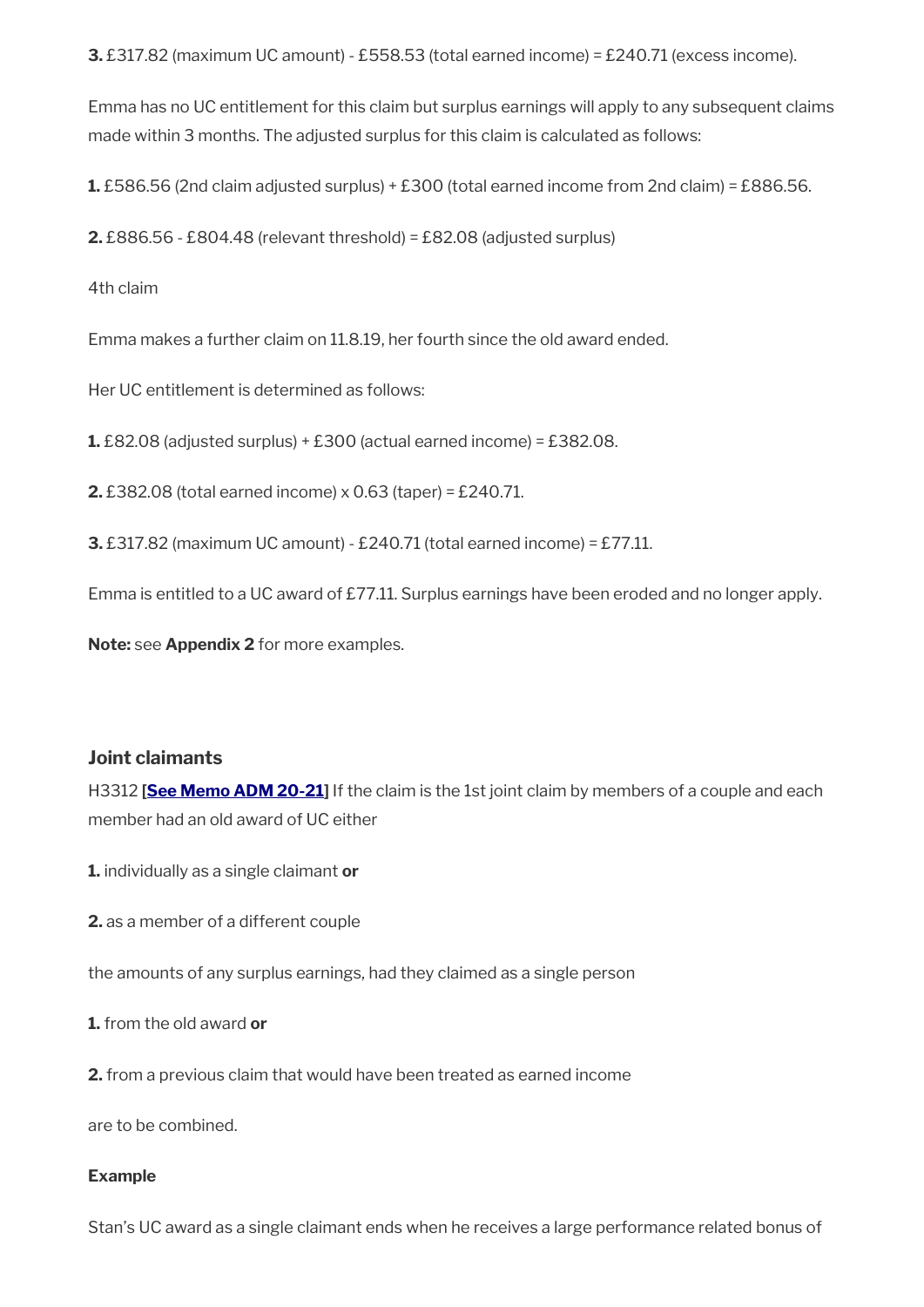£2,000 in addition to his regular monthly wage of £500.

The original surplus is calculated as follows:

**1.** the nil UC threshold is £317.82 - £0.00 ÷ 63 x 100 = £504.48 + £0.00 = £504.48.

**2.** the relevant threshold is £504.48 + £300 = £804.48.

**3.** the original surplus is £2,500 - £804.48 = £1,695.52.

Francine's UC award as a single claimant ends when she receives a large performance related bonus of £1,500 in addition to her regular monthly wage of £600.

The original surplus is calculated as follows:

**1.** the nil UC threshold is £317.82 - £0.00 ÷ 63 x 100 = £504.48 + £0.00 = £504.48.

**2.** the relevant threshold is £504.48 + £300 = £804.48.

**3.** the original surplus is £2,100 - £804.48 = £1,295.52.

Stan and Francine form a couple and submit a joint claim to UC in the next AP after their individual UC awards end. The surplus earnings that are applied to this new joint claim are:

£1,695.52 (Stan's surplus) + £1,295.52 (Francine's surplus) = £2,991.04.

#### H3313 **[\[See Memo ADM 20-21](https://intranet.dwp.gov.uk/manual/advice-decision-making-adm/2021-changes-taper-rate-and-work-allowance)]** Where the claim is

**1.** a single claim where the claimant either

**1.1** had an old award **or**

**1.2** made a subsequent claim as a joint claimant **or**

**2.** a joint claim where either claimant had

**2.1** an old award **or**

**2.2** made a subsequent claim as a member of a different couple

surplus earnings will be a proportion of

**1.** the original surplus **or** 

**2.** any adjusted surplus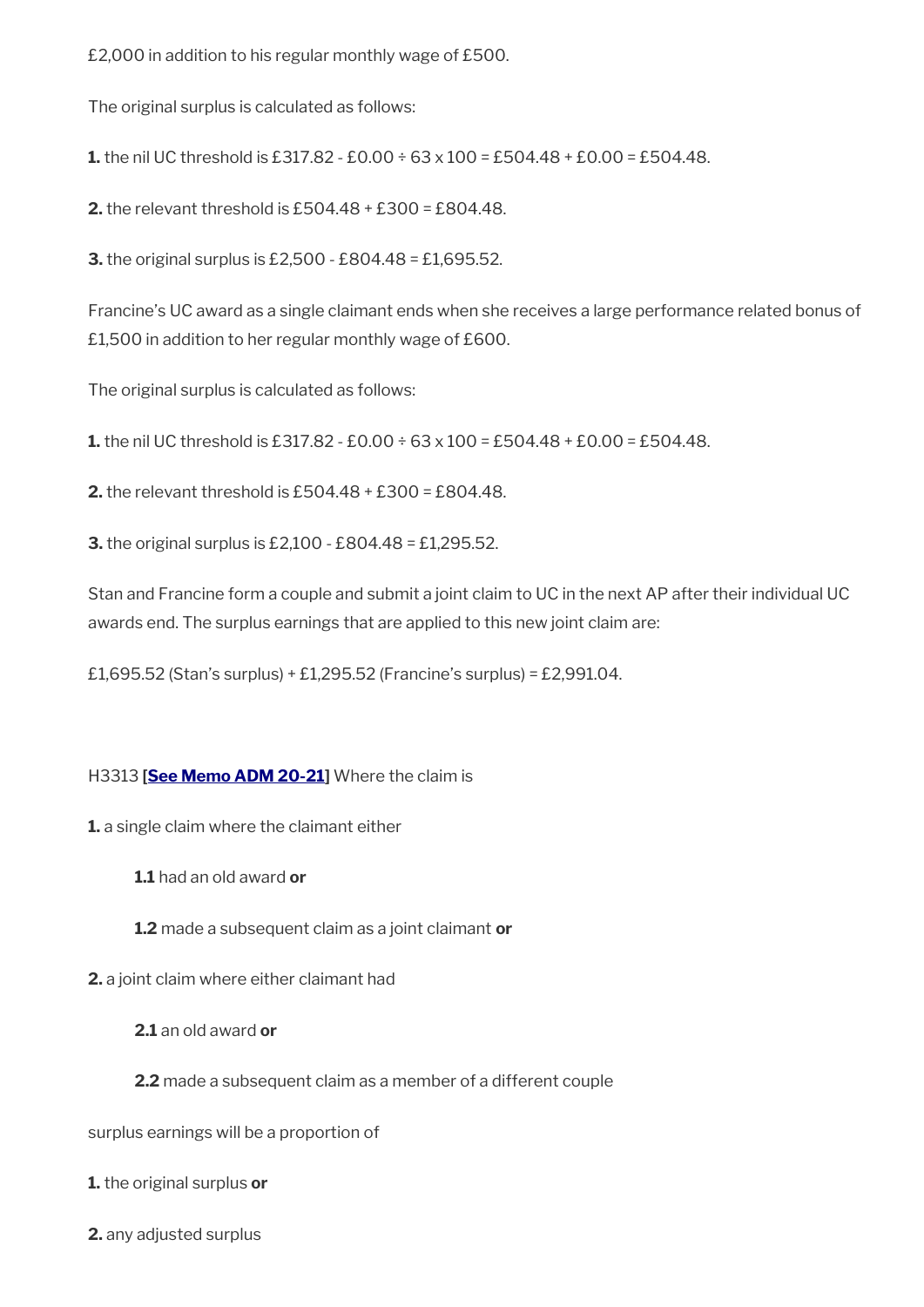as determined by the SoS.

That proportion is to be 50% unless there are any exceptional circumstances, for example, where the surplus is entirely attributable to a bonus received by the former partner in the month that the couple separated.

## **Example 1**

Francine (as in the example above) claims UC as a single claimant. She had previously been part of a joint claim with Stan. They had a joint surplus of £2,991.04. For the purposes of Francine's UC claim as single person, the DM apportions 50% of the joint surplus to her claim. Francine's surplus earnings will be: £1,495.52.

#### **Example 2**

Haley and Jeff make a joint UC claim as a couple. Haley had previously received UC as part of a joint UC claim with Avery. In the final AP of that claim, they had an adjusted surplus earnings figure of £1,500. Jeff was in receipt of UC as a single claimant with an adjusted surplus earnings figure of £1,800.

For the purposes of the new joint UC claim, the DM decides that surplus earnings will be applied as follows:

50% of the joint surplus from Haley's previous joint UC claim - £750 plus

Jeff's surplus earnings from his single UC claim - £1,800 = £2,550.

# <span id="page-60-0"></span>**Minimum Income Floor**

H3314 The application of the minimum income floor1 is not affected by the calculation of surplus earnings. It is the level of earnings that is calculated after the application of the surplus earnings that should be used to determine whether the minimum income floor applies.

1 [UC Regs, reg 62](http://www.legislation.gov.uk/uksi/2013/376/regulation/62)

H3315 – H3999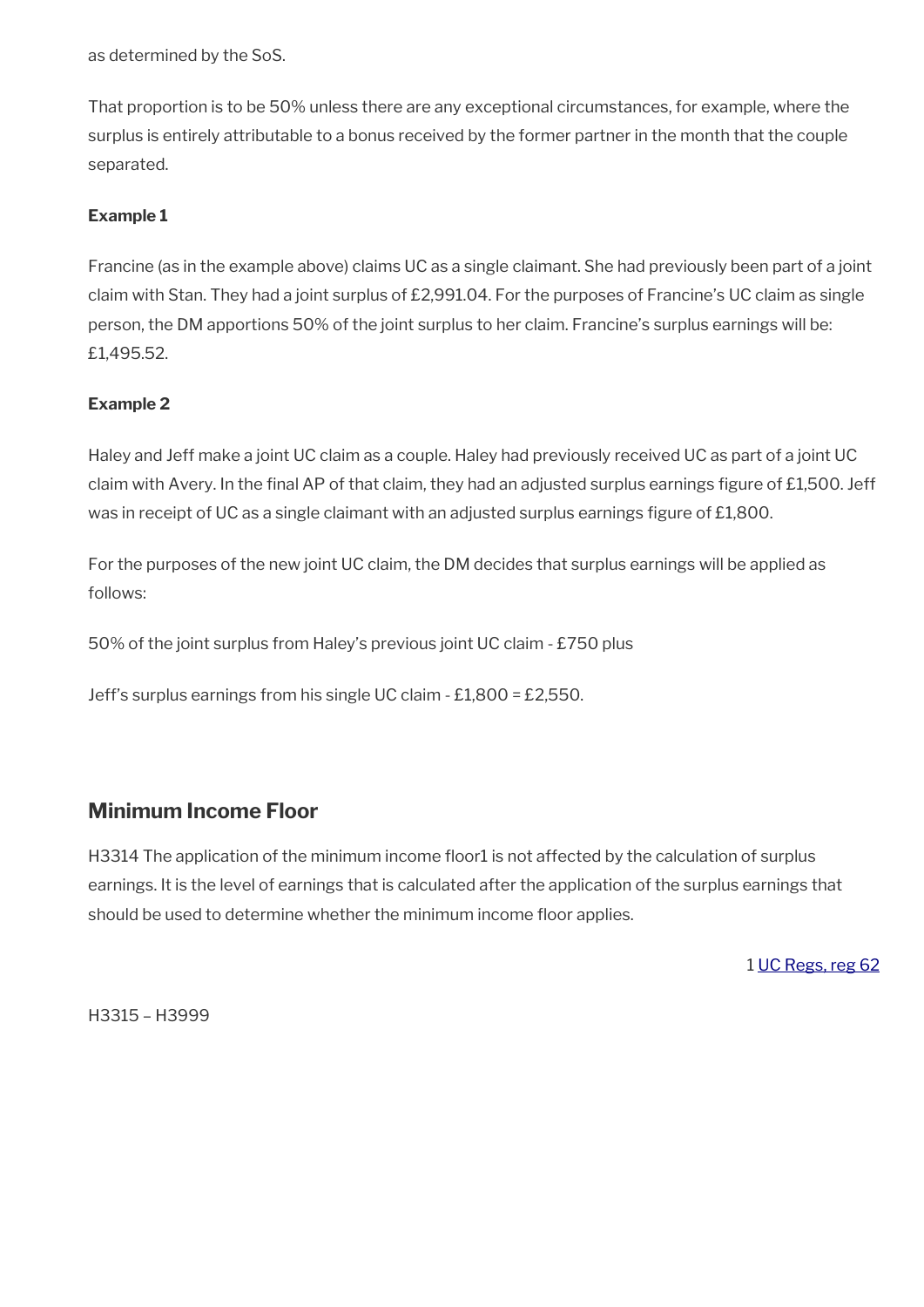# **Appendices**

# **Apendices/**

[Appendix 1](#page-61-0) 

[Appendix 2](#page-68-0)

# <span id="page-61-0"></span>**Appendix 1/**

## **Notional deductions for tax and national insurance and NMW rates**

## **Main income tax allowances**

|                                                         | 13/14 | 14/15                                            | 15/16 | 16/17                   | 17/18 | 18/19 | 19/20                                            | 20/21         | 21/22 |
|---------------------------------------------------------|-------|--------------------------------------------------|-------|-------------------------|-------|-------|--------------------------------------------------|---------------|-------|
|                                                         | £     | £                                                | £     | £                       | £     | £     | £                                                | £             | £     |
| Personal for those born<br>after 5.4.48                 | 9,440 |                                                  |       |                         |       |       | 10,000 10,600 11,000 11,500 11,850 12,500        | 12,500 12,500 |       |
| Personal for those born<br>between 6.4.38 and<br>5.4.48 |       |                                                  |       |                         |       |       | 10,500 10,500 10,600 11,000 11,500 11,850 12,500 | 12,500 12,500 |       |
| Personal for those born<br>before 6.4.38                |       | 10,660 10,660 10,660 11,000 11,500 11,850 12,500 |       |                         |       |       |                                                  | 12,500        |       |
| Married couple aged 75 &<br>over                        | 7,915 | 8.165                                            | 8,355 | 8,355 8,445 8,695 8,915 |       |       |                                                  |               |       |

## **Basic rates of tax**

#### **Note: there are different rates for Scotland from tax year 18/19, see below.**

- **Year £ Rate**
- 13/14 1 32,010 at basic rate of 20%
- 14/15 1 31,865 at basic rate of 20%
- 15/16 1 31,785 at basic rate of 20%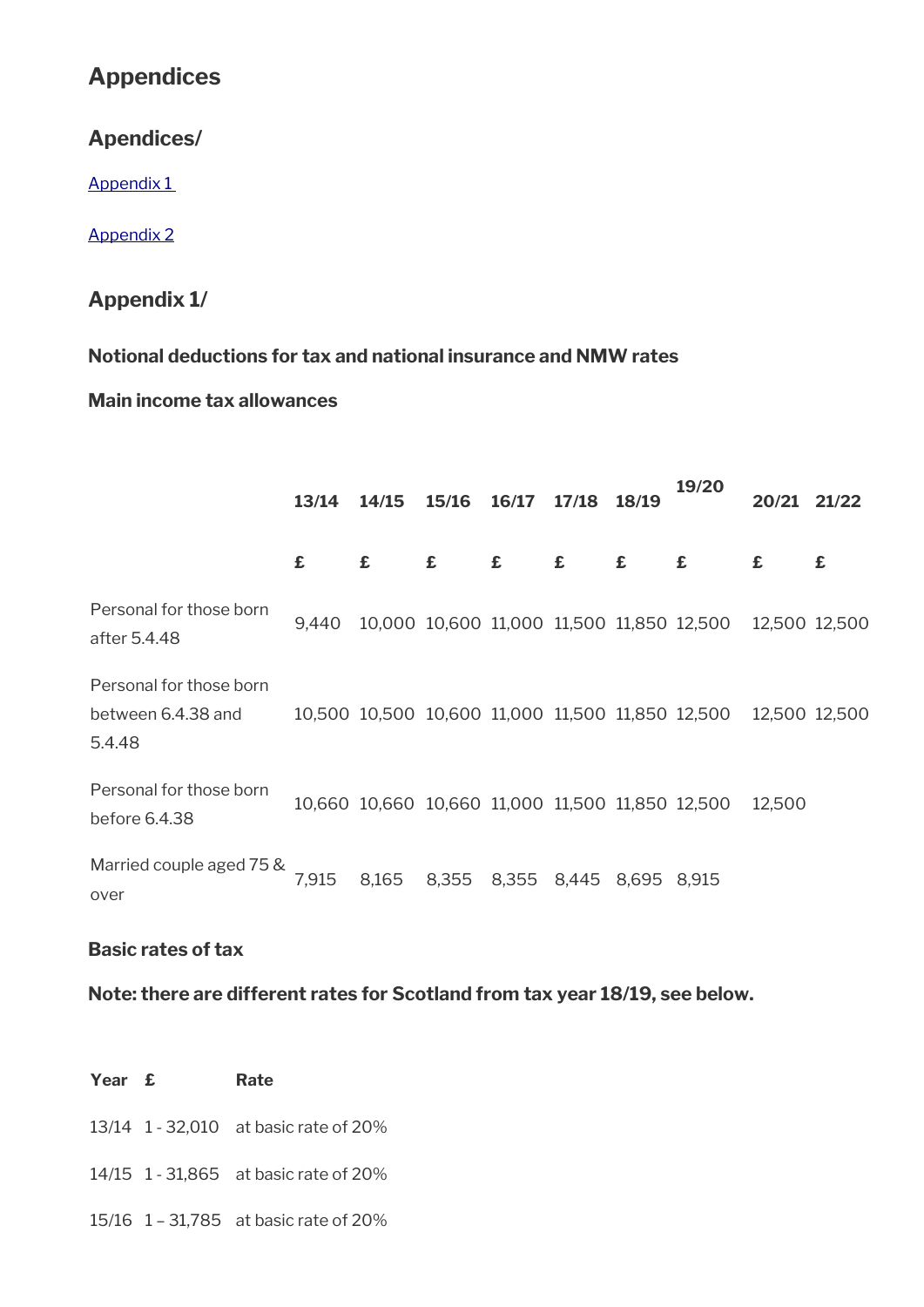- 16/17 1 32,000 at basic rate of 20%
- 17/18 1 33,500 at basic rate of 20%
- 18/19 1 34,500 at basic rate of 20%
- 19/20 1 37,500 at basic rate of 20%
- 20/21 1 37,500 at basic rate of 20%
- 21/22 1 37,500 at basic rate of 20%

#### **Scotland**

#### **The Scottish rate of income tax is:**

- 18/19 11,850 13,850 at starter tax rate of 19%
- 18/19 13,851 24,000 at basic rate of 20%
- 18/19 24,001 43,430 at intermediate rate of 21%
- 19/20 12,501 14,549 at starter rate of 19%
- 19/20 14,550 24,944 at basic rate of 20%
- 19/20 24,945 43,430 at intermediate rate of 21%
- 20/21 12,501 14,549 at starter rate of 19%
- 20/21 14,550 24,944 at basic rate of 20%
- 20/21 24,945 43,430 at intermediate rate of 21%
- 21/22 12,571 14,667 at starter rate of 19%
- 21/22 14,668 25,296 at basic rate of 20%
- 21/22 25,297 43,662 at intermediate rate of 21%

#### **National insurance contributions**

#### **Class 1 contributions**

The Class 1 NI contribution for any week or month is based on the percentage rate appropriate to the band in which the estimated gross earnings fall.

#### **Earnings Bands 13/14 Earnings Limits 13/14**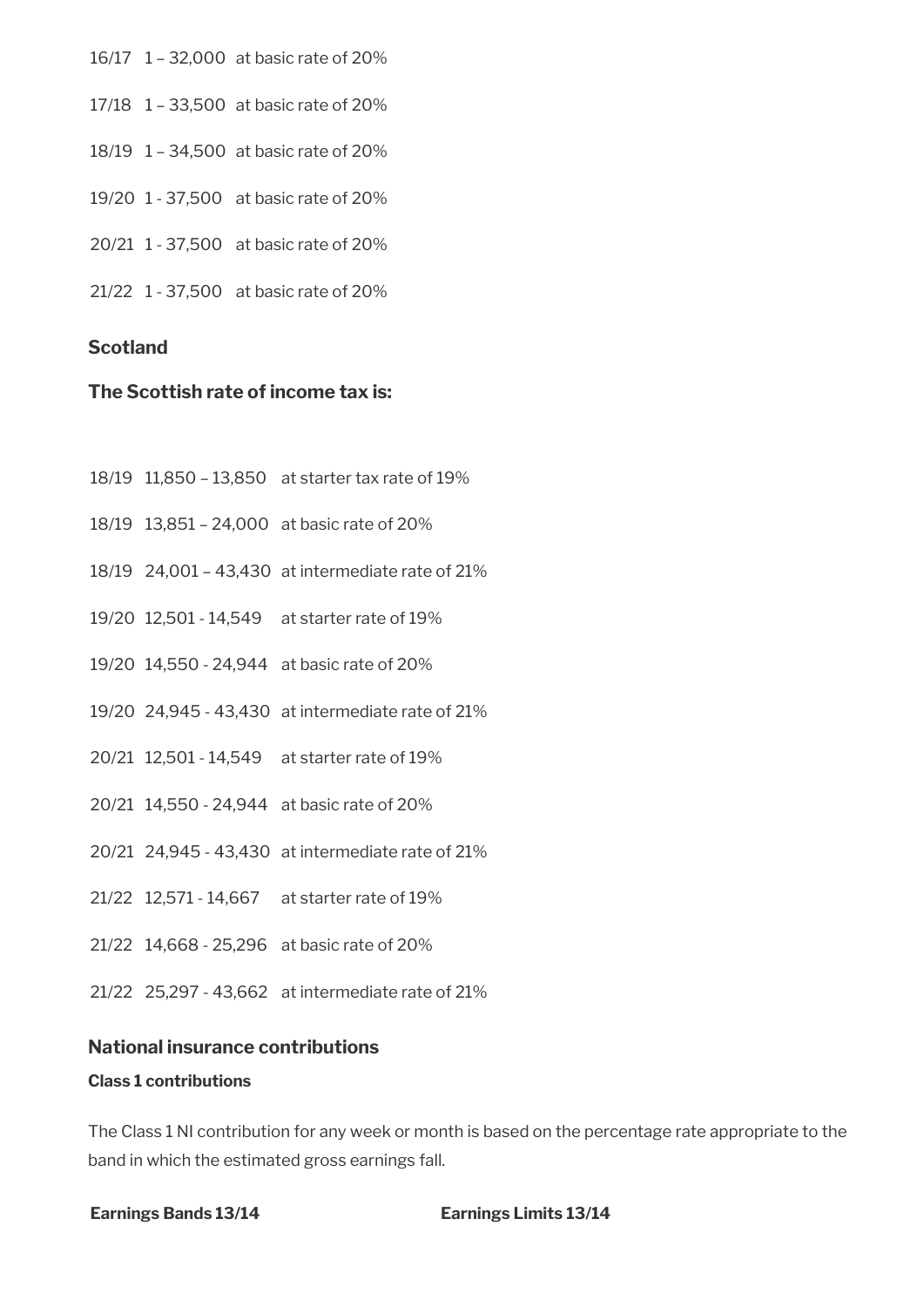| <b>Earnings</b> | <b>Percentage rates</b>                      | LEL          |
|-----------------|----------------------------------------------|--------------|
| $1.$ up to LEL  | <b>NIL</b>                                   | Weekly £109  |
| $2.1$ FL to UFL | 12% of earnings that<br>exceed LEL up to UEL | Monthly £472 |
|                 |                                              | <b>UEL</b>   |
|                 |                                              | Weekly £797  |

Monthly £3454

#### **Primary threshold**

No contributions are payable on weekly earnings of £149 or less or monthly earnings of £646 or less. Otherwise contributions are still payable at a rate of 12% for earnings between £149.01 and £797 per week and at 2% for earnings above £797 per week.

| <b>Earnings Bands 14/15</b> |                                              | <b>Earnings Limits 14/15</b> |
|-----------------------------|----------------------------------------------|------------------------------|
| <b>Earnings</b>             | <b>Percentage rates</b>                      | LEL                          |
| $1.$ up to LEL              | <b>NIL</b>                                   | Weekly £111                  |
| 2. LEL to UEL               | 12% of earnings that<br>exceed LEL up to UEL | Monthly £481                 |
|                             |                                              | <b>UEL</b>                   |
|                             |                                              | Weekly £805                  |
|                             |                                              | Monthly £3488                |

#### **Primary threshold**

No contributions are payable on weekly earnings of £153 or less or monthly earnings of £663 or less. Otherwise contributions are still payable at a rate of 12% for earnings between £153.01 and £805 per week and at 2% for earnings above £805 per week.

**Earnings Bands 15/16 Earnings Limits 15/16**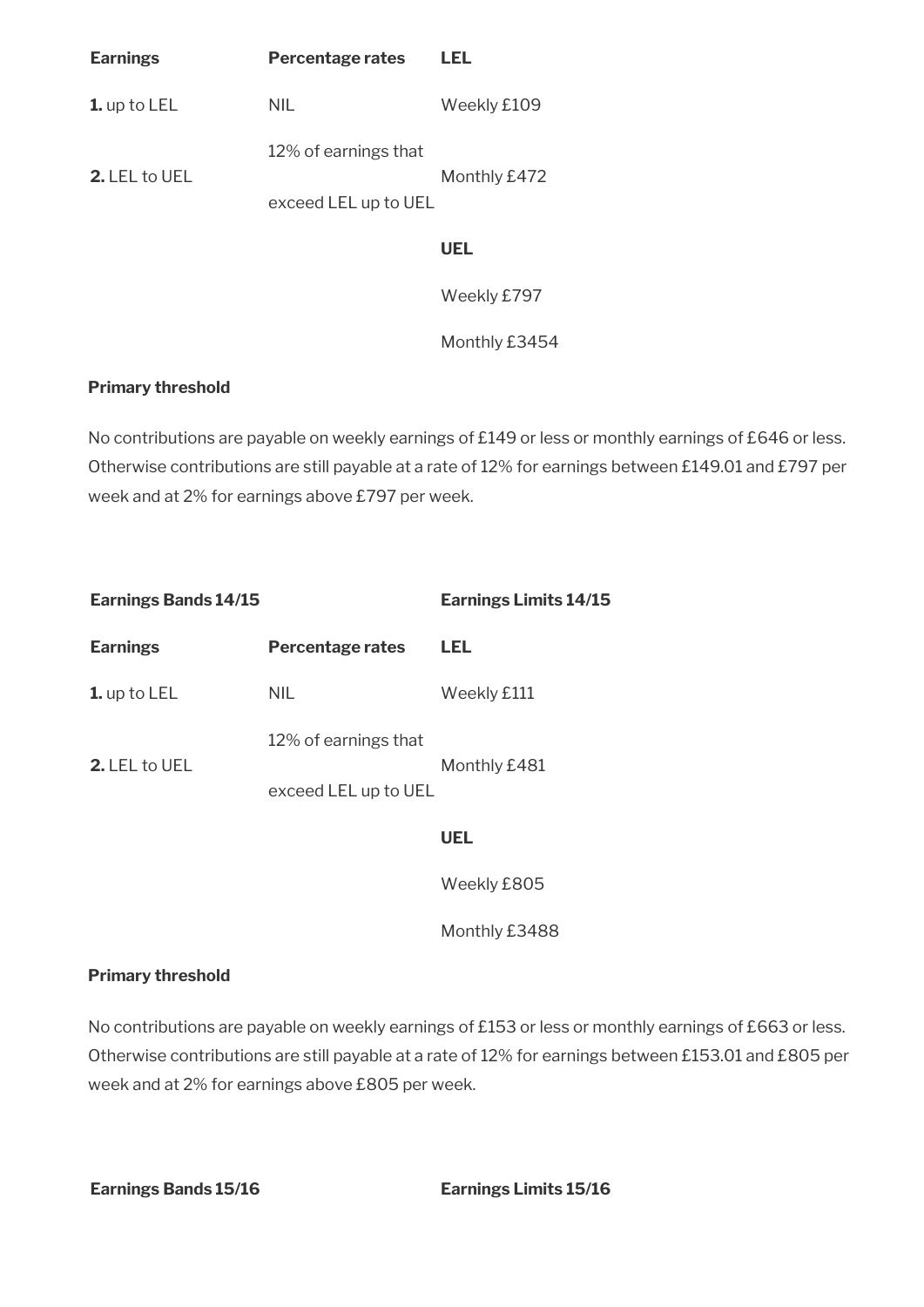| <b>Earnings</b> | <b>Percentage rates</b>                      | LEL          |
|-----------------|----------------------------------------------|--------------|
| $1.$ up to LEL  | <b>NIL</b>                                   | Weekly £112  |
| 2. LEL to UEL   | 12% of earnings that<br>exceed LEL up to UEL | Monthly £486 |
|                 |                                              | UEL          |
|                 |                                              | Weekly £815  |

Monthly £3532

#### **Primary threshold**

No contributions are payable on weekly earnings of £155 or less or monthly earnings of £672 or less. Otherwise contributions are still payable at a rate of 12% for earnings between £155.01 and £815 per week and at 2% for earnings above £815 per week.

| <b>Earnings Bands 16/17</b> |                                              | <b>Earnings Limits 16/17</b> |
|-----------------------------|----------------------------------------------|------------------------------|
| <b>Earnings</b>             | <b>Percentage rates</b>                      | LEL                          |
| 1. up to $LEL$              | <b>NIL</b>                                   | Weekly £112                  |
| 2. LEL to UEL               | 12% of earnings that<br>exceed LEL up to UEL | Monthly £486                 |
|                             |                                              | <b>UEL</b>                   |
|                             |                                              | Weekly £827                  |
|                             |                                              | Monthly £3584                |

#### **Primary threshold**

No contributions are payable on weekly earnings of £155 or less or monthly earnings of £672 or less. Otherwise contributions are still payable at a rate of 12% for earnings between £155.01 and £827 per week and at 2% for earnings above £827 per week.

**Earnings Bands 17/18 Earnings Limits 17/18**

**Earnings Percentage rates LEL**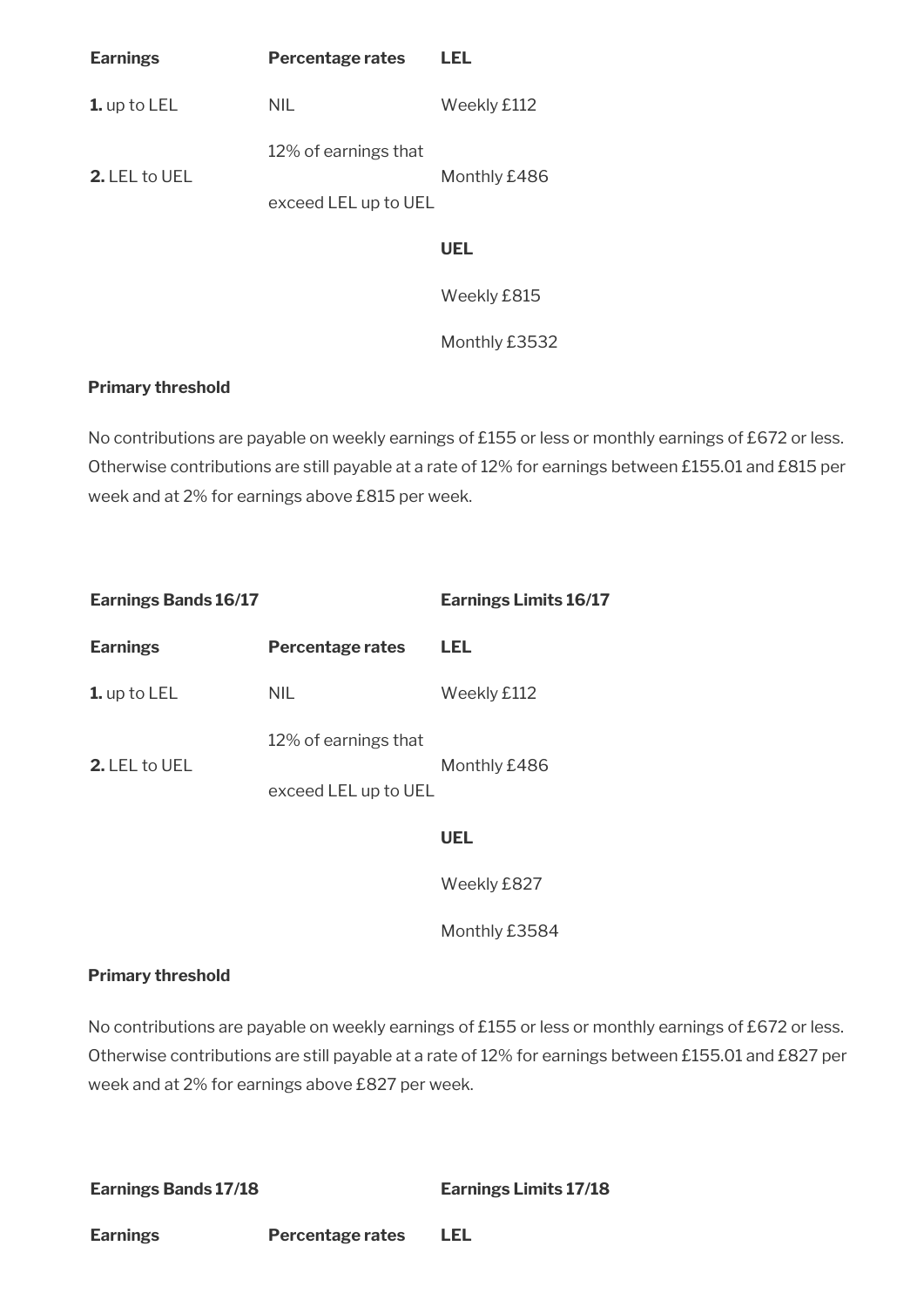| $2.$ LEL to UEL | 12% of earnings that<br>exceed LEL up to UEL | Monthly £490 |
|-----------------|----------------------------------------------|--------------|
| 1. up to $LEL$  | <b>NIL</b>                                   | Weekly £113  |

**UEL**

Weekly £866

Monthly £3753

#### **Primary threshold**

No contributions are payable on weekly earnings of £157 or less or monthly earnings of £681 or less. Otherwise contributions are still payable at a rate of 12% for earnings between £157.01 and £866 per week and at 2% for earnings above £866 per week.

| <b>Earnings Bands 18/19</b> |                                              | <b>Earnings Limits 18/19</b> |
|-----------------------------|----------------------------------------------|------------------------------|
| <b>Earnings</b>             | <b>Percentage rates</b>                      | LEL                          |
| $1.$ up to LEL              | <b>NIL</b>                                   | Weekly £116                  |
| 2. LEL to UEL               | 12% of earnings that<br>exceed LEL up to UEL | Monthly £503                 |
|                             |                                              | <b>UEL</b>                   |
|                             |                                              | Weekly £892                  |
|                             |                                              | Monthly £3863                |

#### **Primary threshold**

No contributions are payable on weekly earnings of £162 or less or monthly earnings of £503 or less. Otherwise contributions are still payable at a rate of 12% for earnings between £162.01 and £892 per week and at 2% for earnings above £892 per week.

**Earnings Bands 19/20 Earnings Limits 19/20**

**Earnings Percentage rates LEL**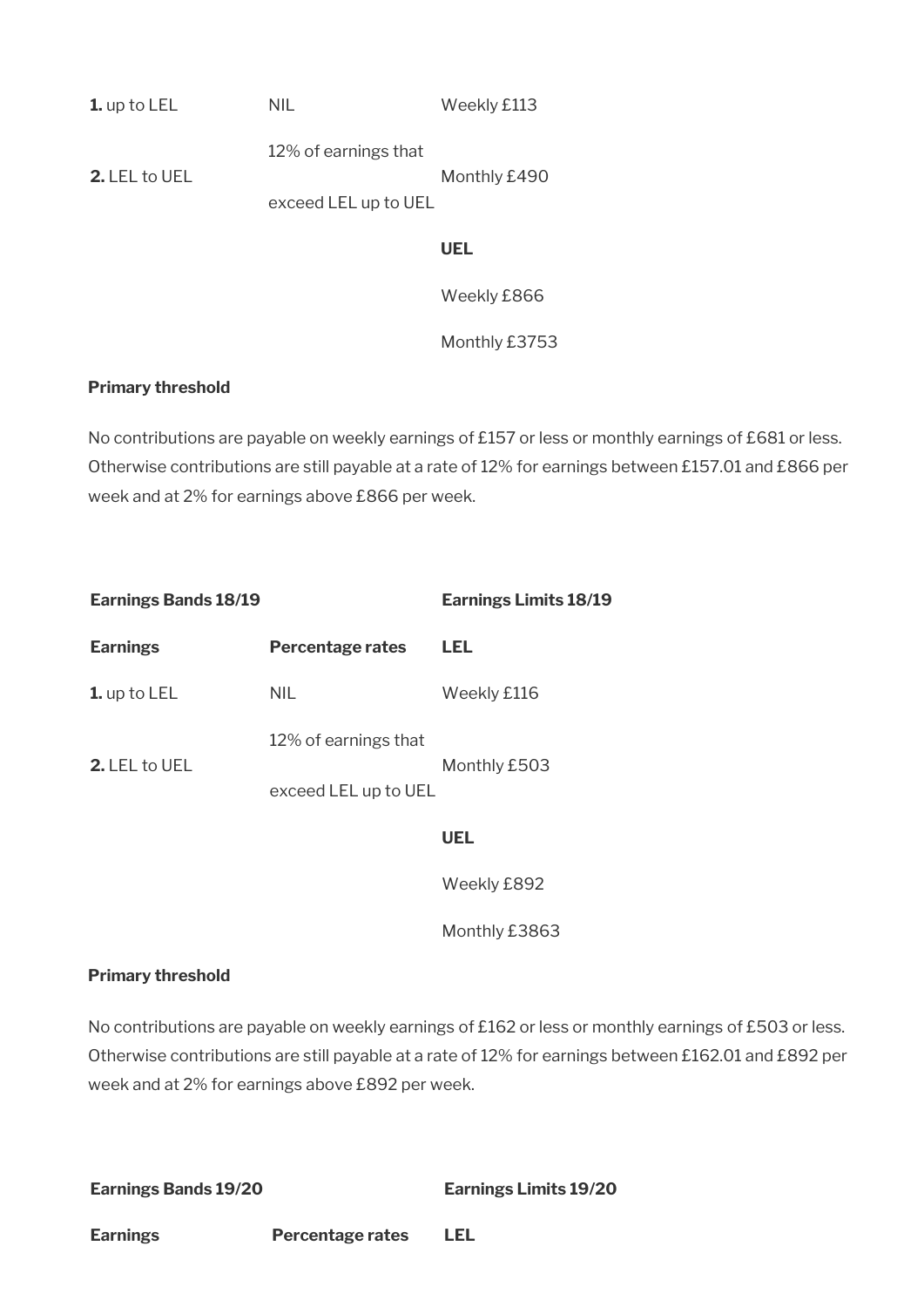# **1.** up to LEL NIL Weekly £118 **2.** LEL to UEL 12% of earnings that exceed LEL up to UEL Monthly £512

**UEL**

Weekly £962

Monthly £4167

#### **Primary threshold**

No contributions are payable on weekly earnings of £166 or less or monthly earnings of £512 or less. Otherwise contributions are still payable at a rate of 12% for earnings between £166.01 and £962 per week and at 2% for earnings above £962 per week.

| <b>Earnings Bands 20/21</b> |                         | <b>Earnings Limits 20/21</b> |
|-----------------------------|-------------------------|------------------------------|
| <b>Earnings</b>             | <b>Percentage rates</b> | LEL                          |
| $1.$ up to LEL              | <b>NIL</b>              | Weekly £120                  |
|                             | 12% of earnings that    |                              |
| 2. LEL to UEL               | exceed LEL up to UEL    | Monthly £520                 |
|                             |                         | <b>UEL</b>                   |
|                             |                         | Weekly £962                  |

Monthly £4167

#### **Primary threshold**

No contributions are payable on weekly earnings of £169 or less or monthly earnings of £520 or less. Otherwise contributions are still payable at a rate of 12% for earnings between £169.01 and £962 per week and at 2% for earnings above £962 per week.

| <b>Earnings Bands 21/22</b> |                                       | <b>Earnings Limits 21/22</b> |
|-----------------------------|---------------------------------------|------------------------------|
| <b>Earnings</b>             | <b>Percentage rates</b>               | LEL                          |
| $ 1.$ up to LEL             | <b>NIL</b>                            | Weekly £120                  |
| $ 2.$ LEL to UEL            | 12% of earnings that exceed LEL up to | Monthly £520                 |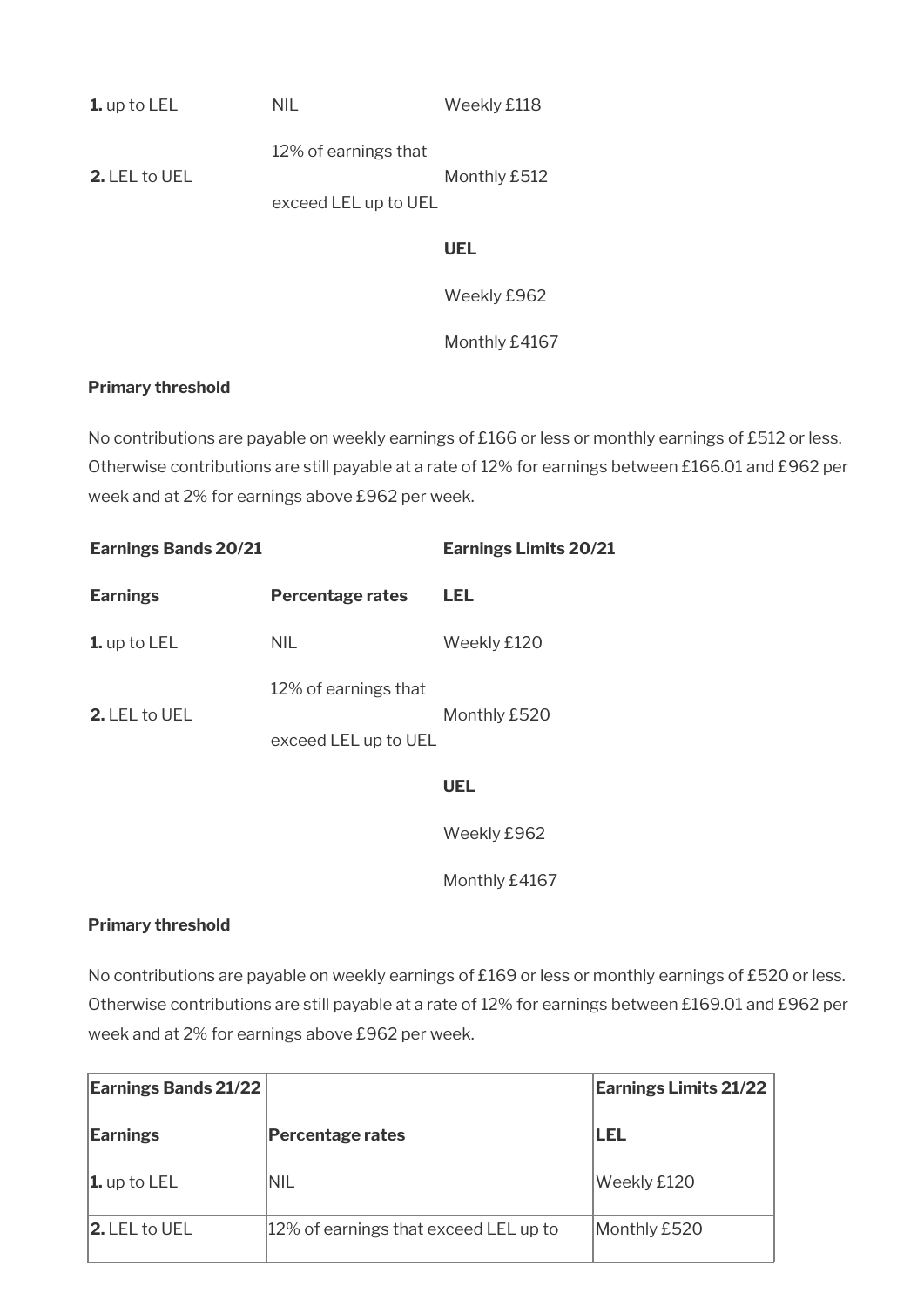| UEL |                |
|-----|----------------|
|     | <b>UEL</b>     |
|     | Weekly £967    |
|     | Monthly £4,189 |

#### **Primary threshold**

No contributions are payable on weekly earnings of £183 or less or monthly earnings of £792 or less. Otherwise contributions are still payable at a rate of 12% for earnings between £184.01 and £967 per week and at 2% for earnings above £967 per week.

#### **National Minimum Wage Hourly Rates**

|          | Year 25 and over 21 and over 18 to 20 Under 18 Apprentice |       |       |             |                             |
|----------|-----------------------------------------------------------|-------|-------|-------------|-----------------------------|
| $2012 -$ |                                                           | £6.19 | £4.98 | £3.68       | £2.65                       |
| $2013 -$ |                                                           | £6.31 | £5.03 | £3.72       | £2.68                       |
| $2014 -$ |                                                           | £6.50 | £5.13 | £3.79       | £2.73                       |
| $2015 -$ |                                                           | £6.70 | £5.30 | £3.87       | £3.30                       |
|          | 2016 £7.20*                                               | £6.70 | £5.30 | £3.87       | £3.30                       |
|          | 2016 £7.20*                                               | £6.95 | £5.55 | £4.00       | £3.40                       |
|          | 2017 £7.50*                                               | £7.05 | £5.60 | £4.05       | £3.50                       |
|          | 2018 £7.83*                                               | £7.38 | £5.90 | £4.20       | £3.70                       |
|          | 2019 £8.21*                                               | £7.70 | £6.15 | £4.35       | £3.90                       |
|          | 2020 £8.72*                                               | £8.20 |       | £6.45 £4.55 | £4.15                       |
|          | 23 and over 21 - 22                                       |       |       |             | 18 - 20 Under 18 Apprentice |
|          | 2021 £8.91                                                | £8.36 | £6.56 | £4.62       | £4.30                       |

\* The National Minimum Wage for those aged 25 and over (also known as the National Living Wage) was introduced from 1.4.16. From 1.4.21 the National Living Wage was extended to those aged 23 and over.

**Note.** The National Minimum Wage does not apply prior to compulsory school leaving age. The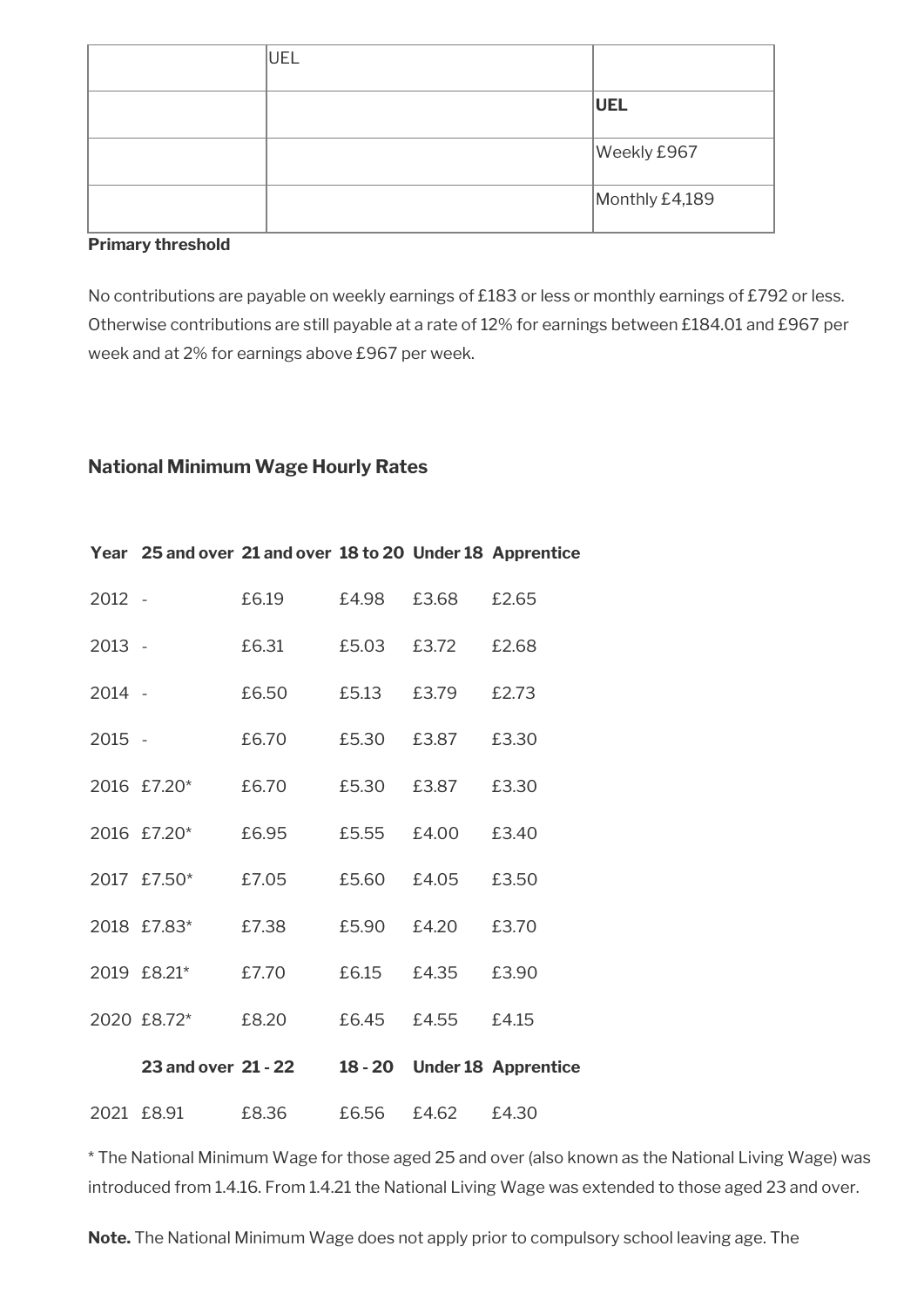Apprentice rate applies to apprentices aged under 19, but to apprentices aged 19 or over in their first year of apprenticeship only.

# <span id="page-68-0"></span>**Appendix 2**

#### **Example 1** – Employed with work allowance

Alana is 32 and has 1 child. She has regular monthly earnings of £500 and no unearned income. Her UC amount is £317.82, her child element is £277.08 and her work allowance is £397.00. The de-minimis is £300.

Her normal UC award is calculated as follows:

**1.** Maximum UC amount - £317.82 + 277.08 = £594.90.

**2.** £500 (earned income) - £397 work allowance = £103.00.

**3.** £103.00 x 0.63 (taper) = £64.89.

**4.** £594.90 - £64.89 = **£530.01** UC award

#### AP 1

Alana receives a net performance bonus of £1238.65, making her total earned income for this AP £1,738.65. This ends her UC entitlement but surplus earnings will apply to any subsequent claims made within 6 months.

Her UC award is calculated as follows:

**1.** Maximum UC amount - £317.82 + 277.08 = £594.90.

**2.** £1,738.65 (earned income) - £397 (work allowance) = £1,341.65.

**3.** £1,341.65 x 0.63 (taper) = £845.24.

**4.** £594.90 - £845.24 = -**£250.34** (excess income)

The original surplus is calculated as follows:

**1.** the nil UC threshold is £594.90 - £0.00 ÷ 63 x 100 = £944.29 + £397 = £1,341.29

**2.** the relevant threshold is £1,341.29 + £300 = £1,641.29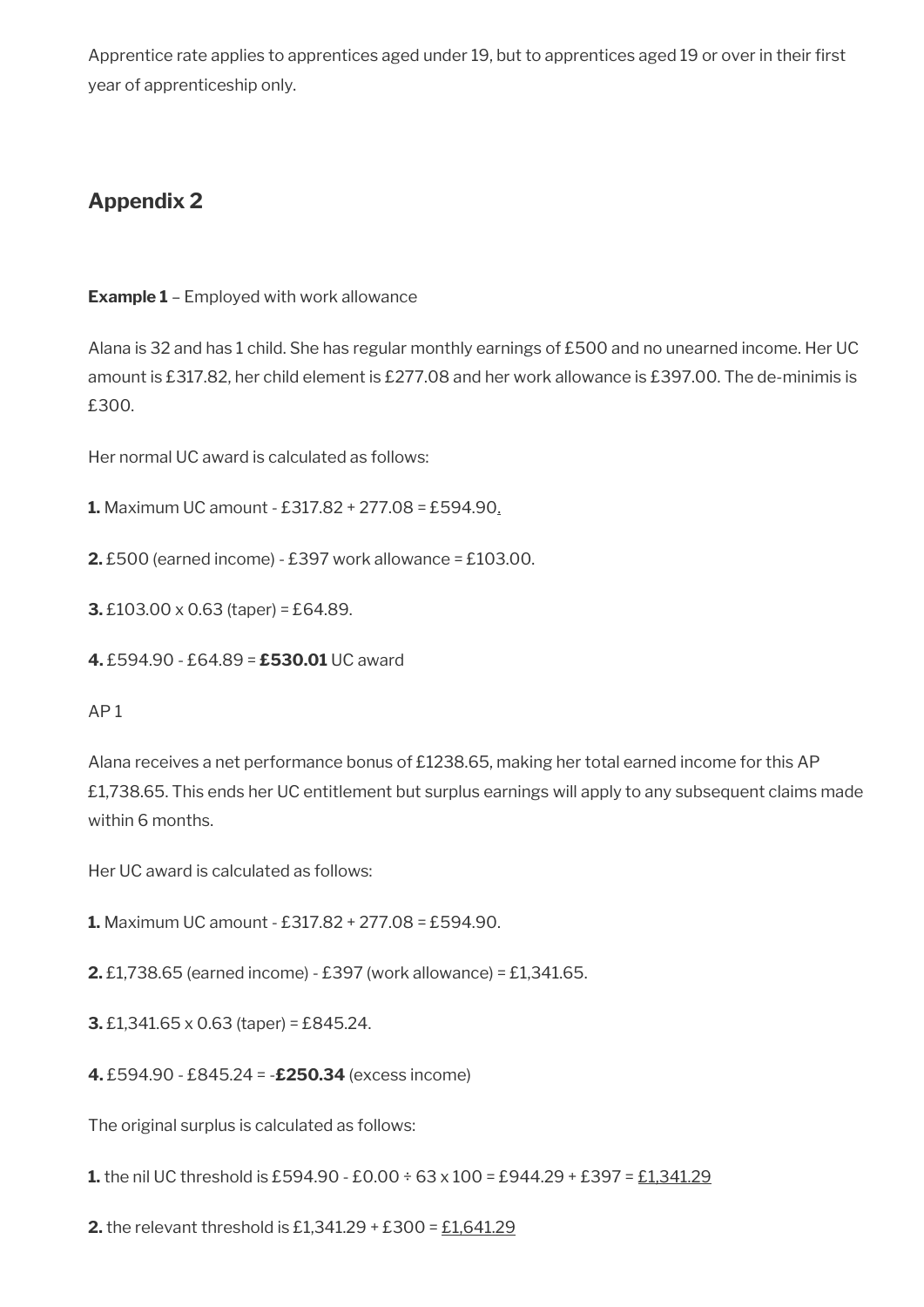**3.** the original surplus is £1,738.65 - £1,641.29 = **£97.36.**

AP 2 Reclaim received

Her UC award is calculated as follows:

**1.** Maximum UC amount - £317.82 + 277.08 = £594.90.

**2.** £97.36 (surplus earnings) + £500 (actual earned income) = £597.36.

**3.** £597.36 (total earned income) - £397 (work allowance) = £200.36.

**4.** £200.36 x 0.63 (taper) = £126.23.

**5.** £594.90 - £126.23 = **£468.67** UC award (the surplus is eroded).

#### **Example 2** – Couple Claim

Peter, 54 and Jackie, 41 are a couple with no children. Peter has regular monthly earnings of £500 and Jackie's regular monthly earnings are £600. They pay rent of £300 per month. Their UC amount is £498.89, their housing element is £300 and the de-minimis is £300.

Their normal UC award is calculated as follows:

**1.** Maximum UC amount - £498.89 + £300 = £798.89.

**2.** £1,100 (earned income) x 0.63 (taper) = £693.00.

**3.** £798.89 - £693.00 = **£105.89** UC award

#### AP 1

Jackie receives a one off retainer payment of £775.43 making their total household earned income for this AP £1875.43. This ends their UC entitlement but surplus earnings will apply to any subsequent claims made within 6 months.

Their UC award is calculated as follows:

**1.** Maximum UC amount - £798.89.

**2.** £1,875.43 (total earned income) x 0.63 (taper) = £1,181.52.

**3.** £798.89 - £1,182.52 = **-£383.63** (excess income)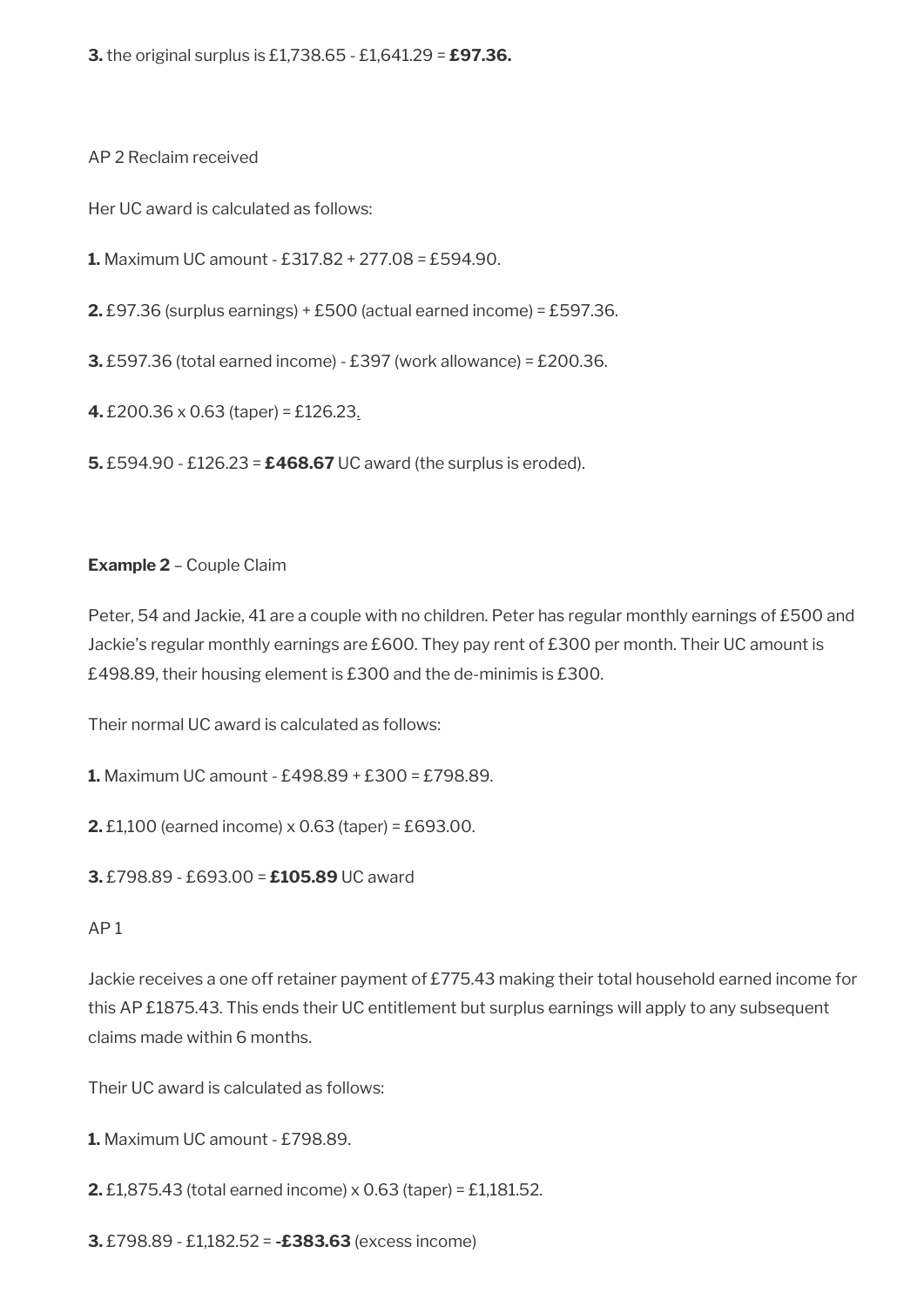The original surplus is calculated as follows:

**1.** the nil UC threshold is £798.89 - £0.00 ÷ 63 x 100 = £1,268.08.

**2.** the relevant threshold is £1,268.08 + £300 = £1,568.08.

**3.** the original surplus is £1,875.43 - £1,568.08 = **£307.35.**

 $AP2$  – Reclaim received  $(1<sup>st</sup>)$ 

Their UC award is calculated as follows:

**1.** Maximum UC amount - £498.89 + £300 = £798.89.

**2.** £307.35 (surplus earnings) + £1,100 (actual earned income) = £1,407.35.

**3.** £1,407.35 (total earned income) x 0.63 (taper) = £886.63.

**4.** £798.89 - £886.63 = **-£87.74** (excess income)

There is no entitlement to UC on this claim but surplus earnings would no longer apply to any subsequent claims as their total earned income no longer exceeds the relevant threshold (the surplus has been eroded):

**1.** the nil UC threshold is £798.89 - £0.00 ÷ 63 x 100 = £1,268.08

**2.** the relevant threshold is £1,268.08 + £300 = £1,568.08

**3.** £1,407.35 (total earned income) is **less** than £1,568.08 (the relevant threshold).

#### **Example 3** – weekly paid claimant

Elsa is 27 with 1 child and regular weekly earnings of £330 She normally receives four weekly wages in each AP. Her UC amount is £317.82, her child element is £277.08 and her work allowance is £397. The de-minims is £300.

A typical UC award is calculated as follows:

**1.** Maximum UC amount - £317.82 + £277.08 = £594.90.

**2.** £1,320 (earned income) - £397 (work allowance) = £923.00.

**3.** £923 x 0.63 (taper) = £581.49.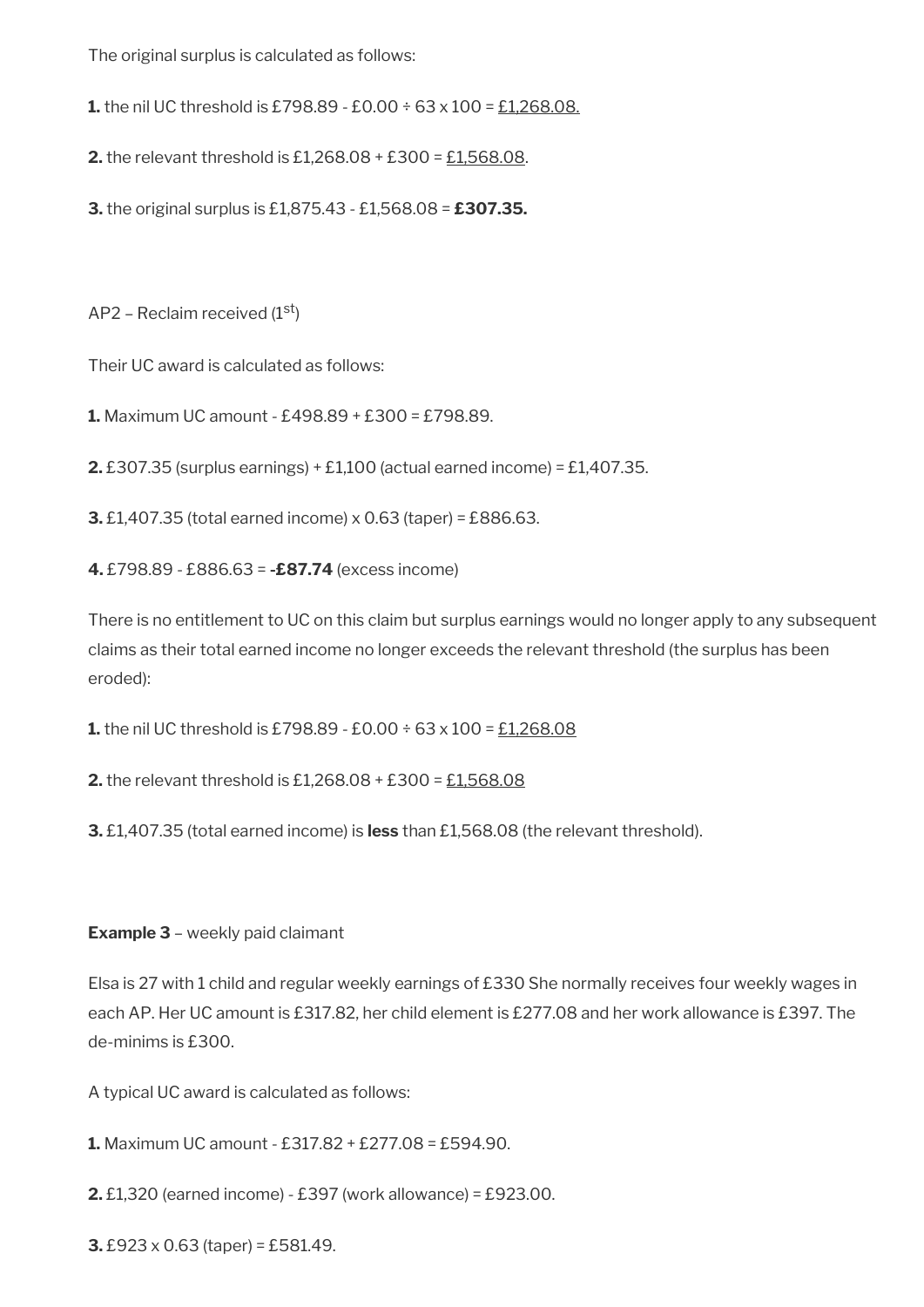#### AP1

Elsa receives 5 weekly wages in this AP making her total earned income £1,650. This ends UC entitlement but surplus earnings will apply to any subsequent claims made within 6 months.

Her UC award is calculated as follows:

**1.** Maximum UC amount - £317.82 + £277.08 = £594.90.

**2.** £1,650 (earned income) - £397 (work allowance) = £1,253.00.

**3.** £1,253 x 0.63 (taper) = £789.39.

**4.** £594.90 - £789.39 = **-£194.49** (excess income)

The original surplus is calculated as follows:

**1.** the nil UC threshold is £594.90 - £0.00 ÷ 63 x 100 = £944.29 + £397 = £1,341.29.

**2.** the relevant threshold is £1,341.29 + £300 = £1,641.29.

**3.** the original surplus is £1,650 - £1,641.29 = **£8.71.**

#### $AP2$  – reclaim received  $(1<sup>st</sup>)$

Elsa reclaims UC the following month. She receives 4 weekly wages in this AP, otherwise her circumstances are unchanged.

Her UC award is calculated as follows:

**1.** Maximum UC amount - £317.82 + £277.08 = £594.90.

**2.** £8.71 (surplus earnings) + £1,320 (actual earned income) = £1,328.71.

**3.** £1,328.71 (total earned income) - £397 (work allowance) = £931.71.

**4.** £931.71 x 0.63 (taper) = £586.98.

**5.** £594.90 - £586.98 = **£7.92** UC award

Elsa is therefore entitled to UC, surplus earnings would no longer apply to any subsequent claims as the